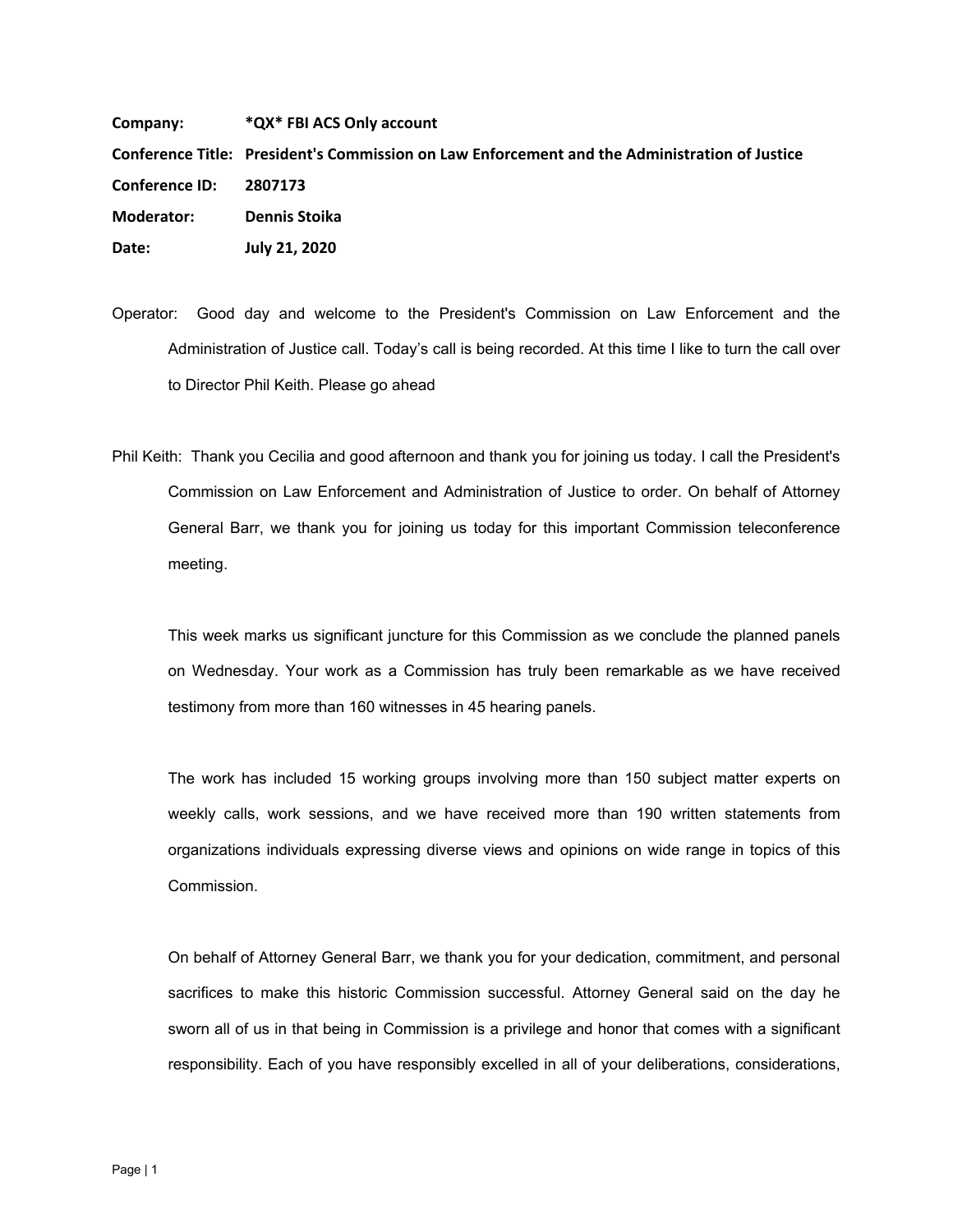and discussions to meet the goals of this Commission for which the Attorney General is most grateful and thankful.

The focus of today's panel is respect for law enforcement and the rule of law. Our format today is going to be different from previous hearings as we will have an introduction from a distinguished guest followed by a rule of law panel and then an attorney panel. We will pause for questions after each panel. At this time I would like our Executive Director Dean Kueter to conduct roll call of Commissioners.

Dean Kueter: Thank you Mr. Chairman, and before I call the roll I just like to remind everybody that today's event is open to the press and for any member of the media on the call, if you have any questions or need clarification on anything, please contact Kristina Mastropasqua in the Justice Department's Office in the Public Affairs. And with that I will call the roll. Commissioner Bowdich?

David Bowdich: Here.

Dean Kueter: Commissioner Clemmons? Commissioner Evans?

Christopher Evans: Here.

Dean Kueter: Commissioner Frazier?

Fredrick Frazier: Present.

Dean Kueter: Commissioner Gualtieri?

Robert Gualtieri: I'm here.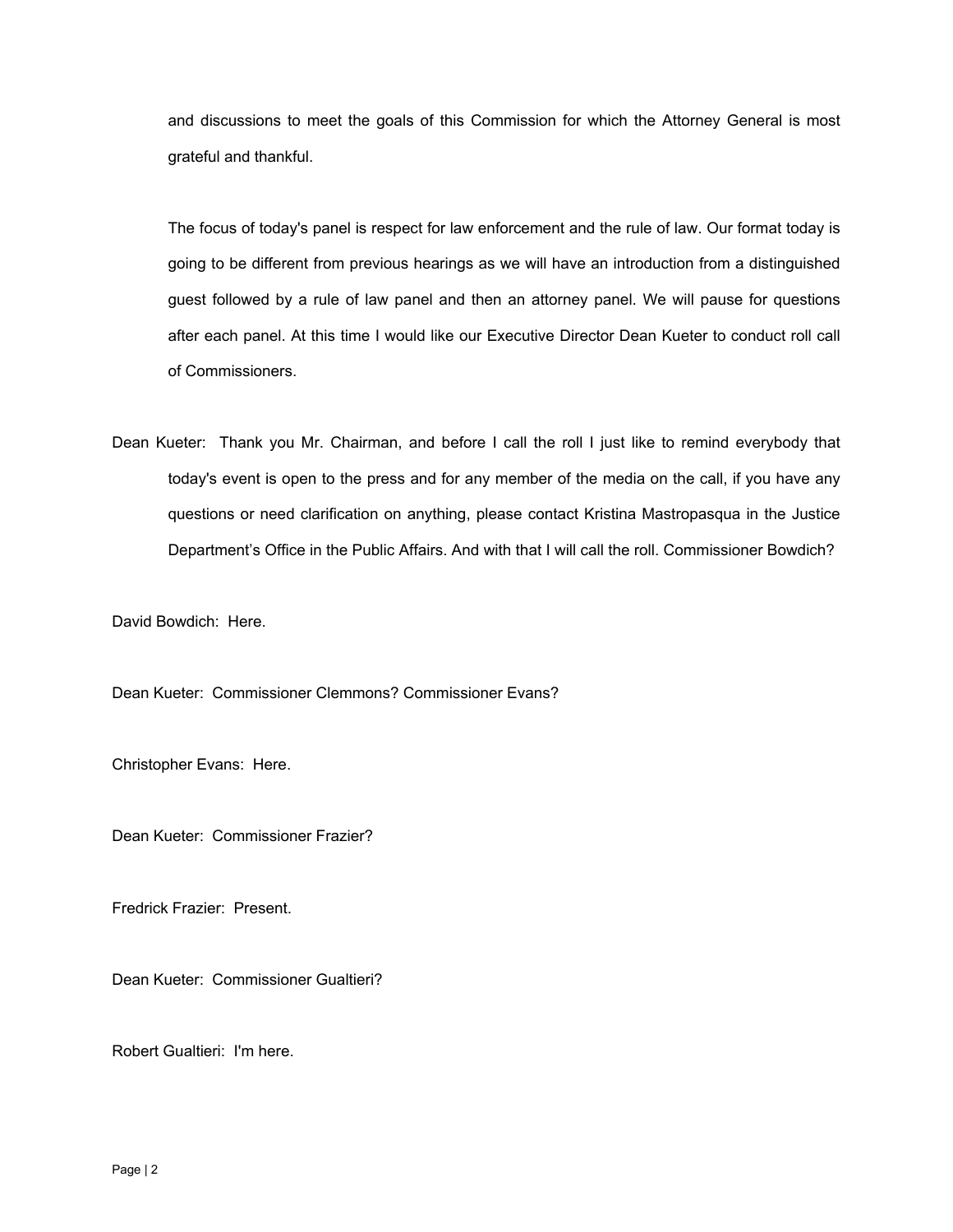Dean Kueter: Commissioner Hawkins?

Gina Hawkins: Present thank you.

Dean Kueter: Commissioner Lombardo?

Regina Lombardo: Here thank you.

Dean Kueter: Commissioner MacDonald?

Erica MacDonald: Good afternoon present.

Dean Kueter: Commissioner Moody?

Ashley Moody: I'm here thank you.

Dean Kueter: Commissioner Parr?

Nancy Parr: I'm here.

Dean Kueter: Commissioner Price?

Craig Price: Good afternoon I'm here.

Dean Kueter: Commissioner Ramsay?

Gordon Ramsay: I'm here.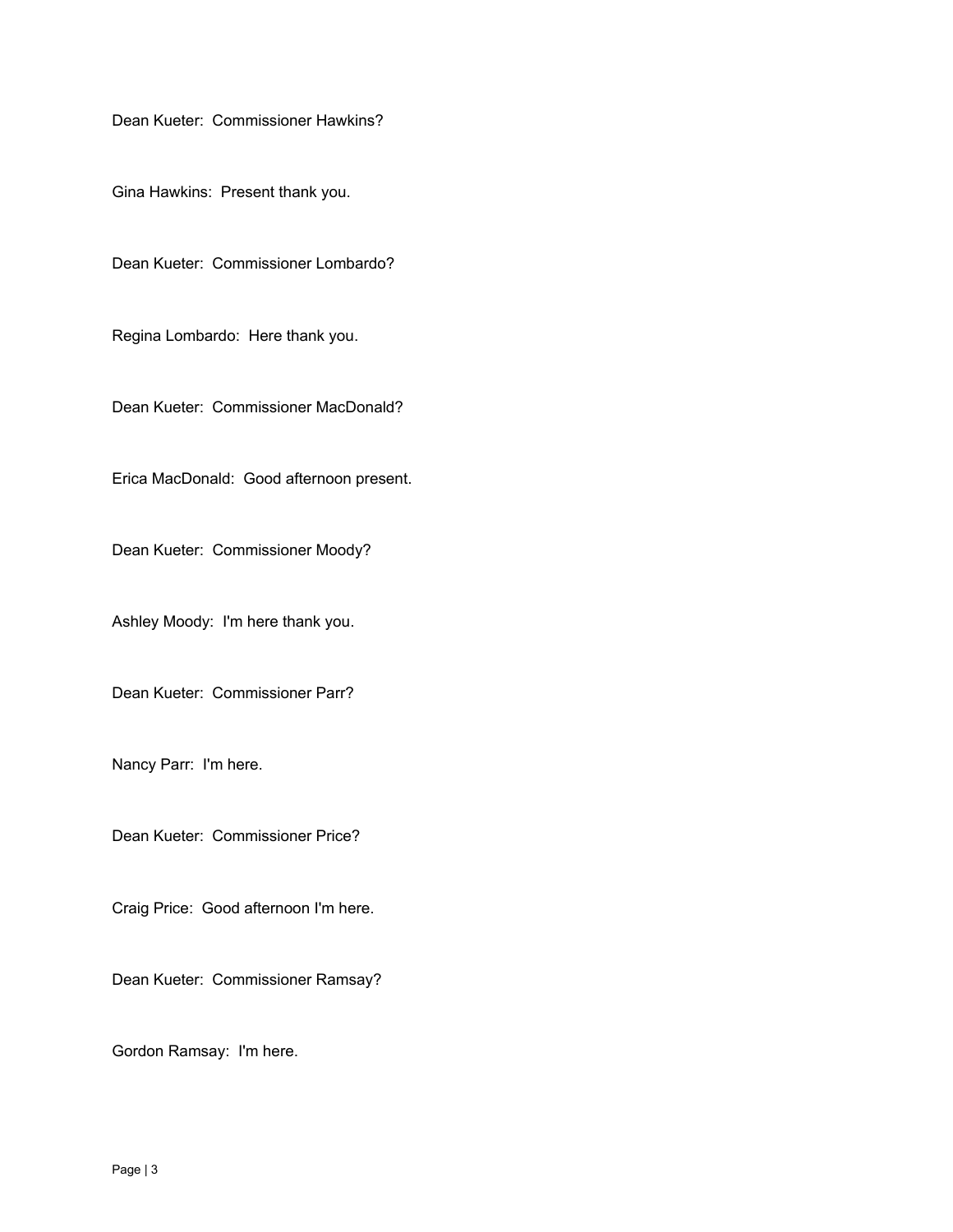Dean Kueter: Commissioner Rausch?

David Rausch: I'm here.

Dean Kueter: Commissioner Samaniego?

John Samaniego: I'm here.

Dean Kueter: Commissioner Smallwood?

James Smallwood: I'm here.

Dean Kueter: Vice-Chair Sullivan?

Katharine Sullivan: I'm here thank you.

Dean Kueter: And Commissioner Washington?

Donald Washington: Good afternoon I'm here as well.

Dean Kueter: Mr. Chairman, that completes the roll call.

Phil Keith: Thank you Dean are there any other announcements?

Dean Kueter: No sir, we're good to go.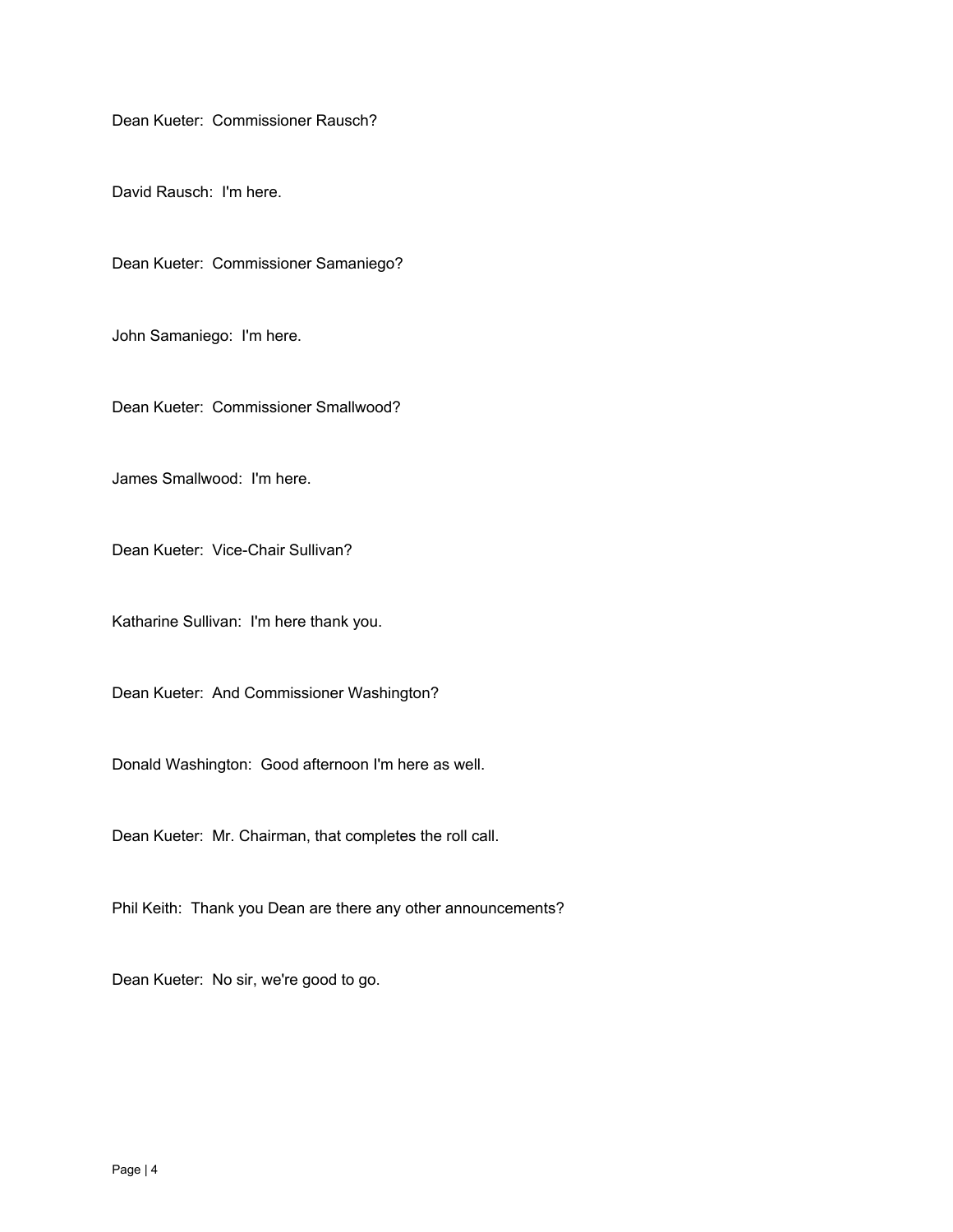Phil Keith: Thank you. We again want to acknowledge the continued commitment of the Commissioners, the working groups, witnesses, and certainly federal staff to have meeting the goals of this historic Commission and on behalf of General Barr we thank each of you.

As noted on previous calls, we encourage Commissioners to take notes during the testimonies of the panelists and we'll open up for questions from the Commissioners after each panel today.

I'm honored now to introduce our first speaker for introductory remarks the Honorable Michael Mukasey who served as the 81st Attorney General of United States and as United State District Court Judge for the Southern District of New York.

Judge Mukasey has heard numerous cases including the trial of the so called Blind Sheikh and others convicted of a wide ranging conspiracy that included the 1993 bombing of the World Trade Center and later a plot to blow up New York landmarks.

He is currently in private practice in New York City and we are honored today to have Judge Mukasey with us. Judge Mukasey you are recognized.

Michael Mukasey: Thank you very much Director Keith and I want to thank Katherine McQuay also for her help in facilitating this. Even though this conference is being held by necessity in what we call a virtual environment, the subject of this conference respect for law enforcement and the rule of law and the concerns that are raised by current threats to both of those, those are anything but virtual. They're very real.

For example in the city where I live, New York, a woman who wanted to show her opposition to a march in support of the police struck an officer over the head with a wooden cane and was bailed out the next day. She returned to the illegal encampment outside City Hall from which she had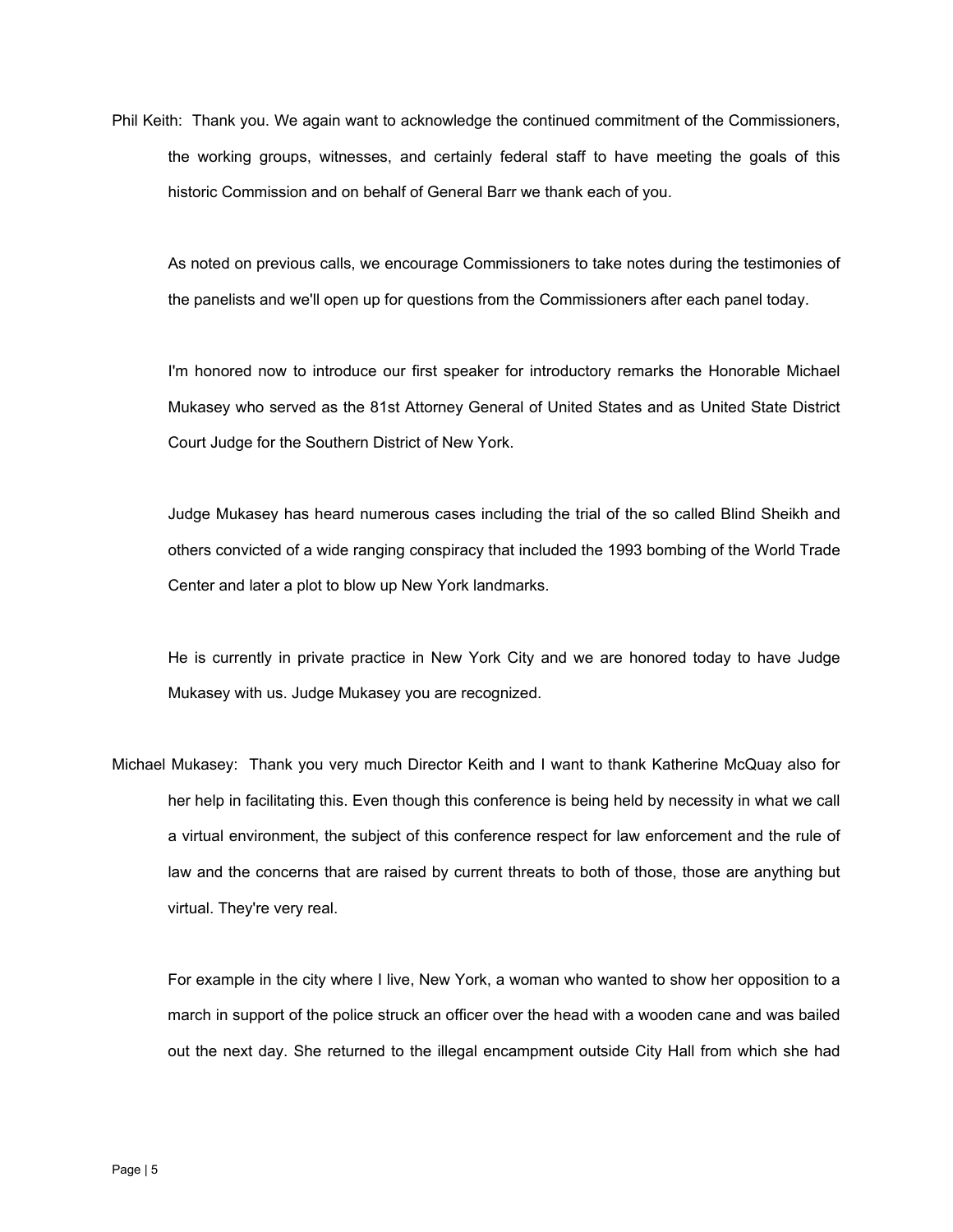come and where others had been distributing bats so that they could facilitate acts like the one for which she was arrested.

The police officer she struck didn't leave the hospital until two days later and he left in a wheelchair. In that same city, in response to calls to limit policing, the mayor has directed that the plainclothes unit direct devoted principally to getting illegal guns off the street be disbanded.

 substantially. Not surprisingly the incidence of shooting has tripled and of course the murder rate Understand that the effect of the kind of enforcement that this unit did was not simply that illegal weapons were seized but also that those who had access to such weapons were less inclined to carry them for fear of arrest with the result that the number of shooting was diminished has gone up as well.

Simultaneously that same mayor cut the budget for the police department with the result that the next class of potential recruits has been cancelled at a time when retirements are sky rocketing as a result of low morale in a department where officers believe, and I think justifiably, that city's elected officials, including not only the mayor but also district attorneys, do not back them.

This at least suggests the question: how long can a society let that kind of thing go on before it collapses. I have to tell you that I have my own bias on this subject so that you can discount my views by whatever factor you wish. That bias expressed itself, for example, when I was a U.S. District Judge in the Southern District of New York and I was sentencing a defendant on a weapons charge and it came out that that defendant had raised his hand to a police officer trying to arrest him. I told him a sentence to the top of the applicable guideline range would be imposed as a result of his having done that and that I regretted that I could not tack on five years more. That's where I am, as they say, coming from.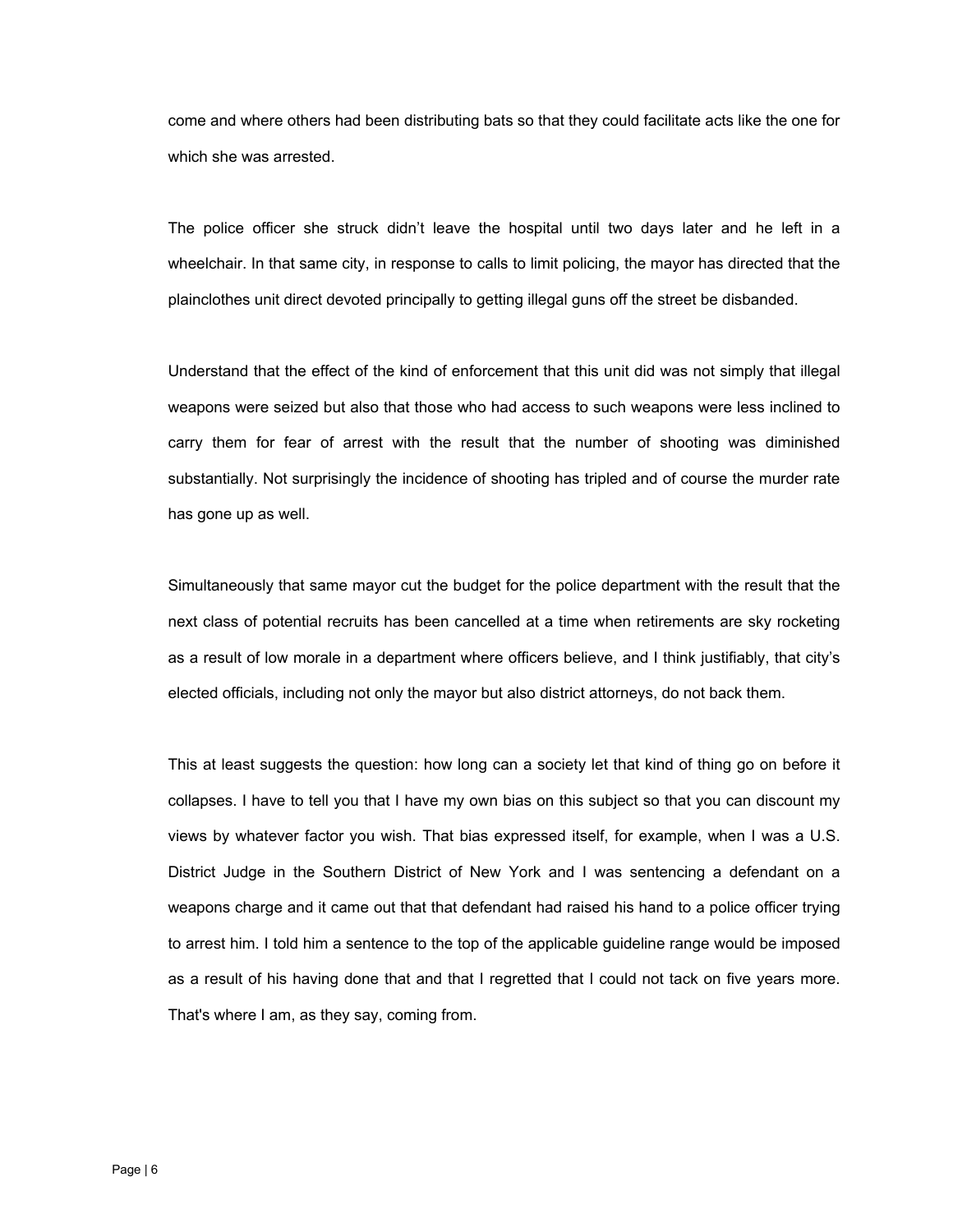That said how did we get to where we are and how can we get to where we belong? It's not that we weren't warned. President Reagan said many years ago that because we are a nation defined entirely by a set of beliefs, in his words and I quote - these were his words "Freedom is never more than one generation away from extinction. We didn't pass it on to our children in the bloodstream. it must be fought for, protected, and handed on for them to do the same. For one day we will spend our sunset years telling our children and our children's children what it was once like in the United States when men were free." unquote. How do we fight for, protect, and hand on to our children the society in which we were raised? In order to do that I think we have to ask ourselves whether it is simply our system of laws that holds us together or whether it is also something else.

I believe that it's possible easily to put more emphasis on this being a nation of laws than is helpful for anyone, specifically for the people of this nation. I think most people go about their daily business and contribute to the general welfare without worrying too darn much about the law and that's a good thing.

Particularly if you stop and consider the places where people do have to keep in mind constantly what the law is and what it requires of them as they go about their daily business and what the law can do to them if they don't meet those requirements.

Then come to realize that countries where people go around like that, constantly looking over their shoulders at the law, are most typical countries like North Korea or Cuba where whether or not you have the law constantly in focus the law has you constantly in focus.

I think it's not really being a nation of laws that actually is supposed to hold us together and that it's not somehow a failure the nation of laws that's pulling us apart.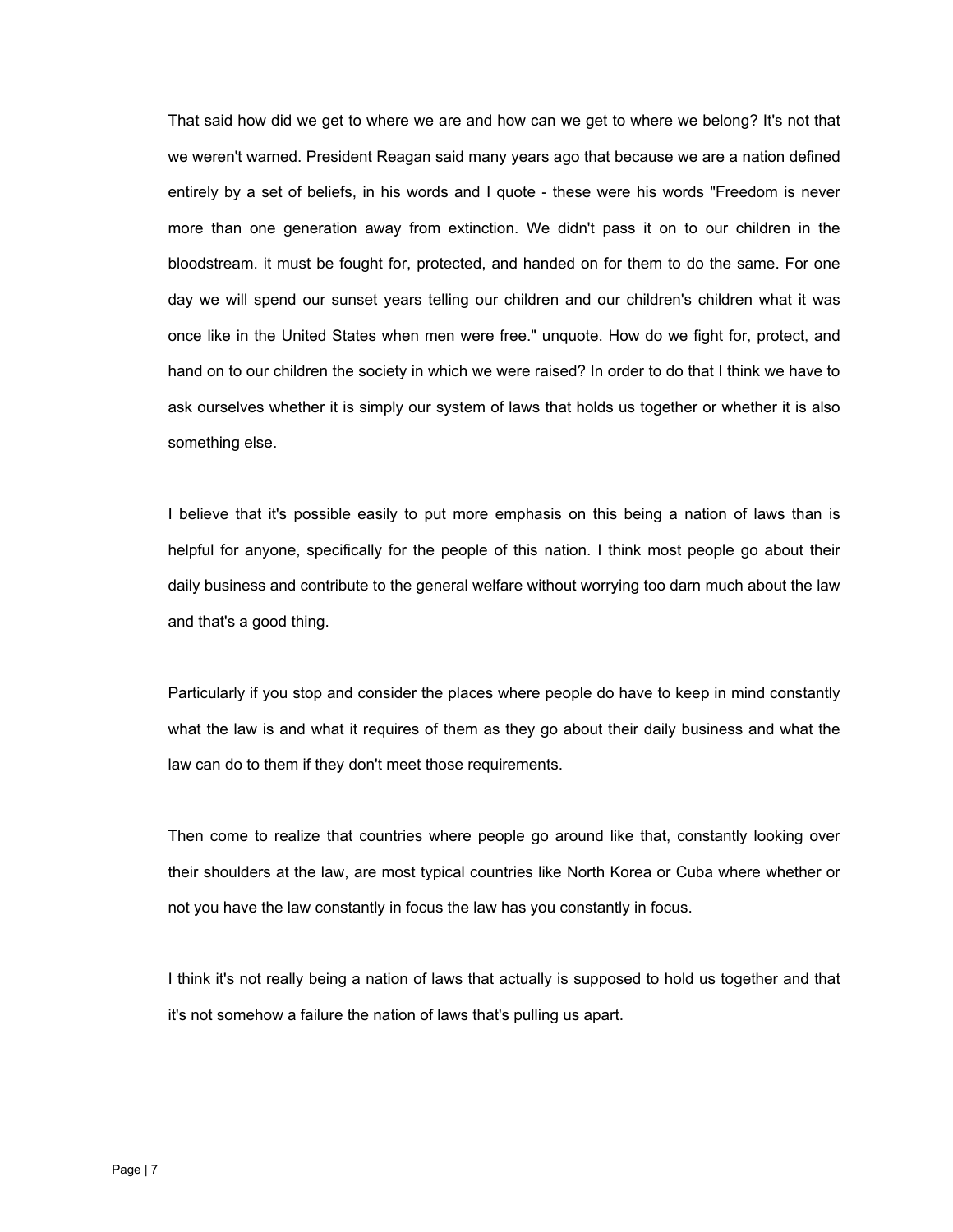In fact, when have we ever been more legalistic than we have been in the last several months whether we were discussing the lawfulness of the missile strike by our military that killed Iran's top terrorist organizer Qassem Soleimani or whether a payment to a porn movie star – it seems anyone at a porn movie is star. Have you ever heard of a porn movie extra? – and whether such a payment is a contribution in kind to a political campaign if the payment is in return for her silence, a better relationship with a political candidate, or what the limits are of executive privilege.

When has our political discussion ever been more legalistic that it was during the impeachment proceedings concluded in the past months when we debated what the nature was of a high crime and misdemeanour that warranted removal from office as opposed to a law crime that might warrant simply a term of confinement when the officerholder left office.

I don't think that that kind of legalism is really what holds us together. Put it in the form of a question:If we are a nation simply of laws do you really think that if we took our legal system, our constitution, our laws, and the whole lot and plunked it down in some other country among other people that another United State but suddenly sprout up in that country, among those people, do you really think that? Me neither.

Now I think what historically has held us together and what should hold us together is not simply that we are a nation of laws but rather what Lord Fletcher Moulton in an essay that he wrote in 1924 called "Obedience to the Unenforceable". The unenforceable being one of three domains that he said exists around us.

The other two being the domain of laws and the domain of personal whim, which is whim other than the whim of a ruler, and that's the kind of whim that bears down on us today.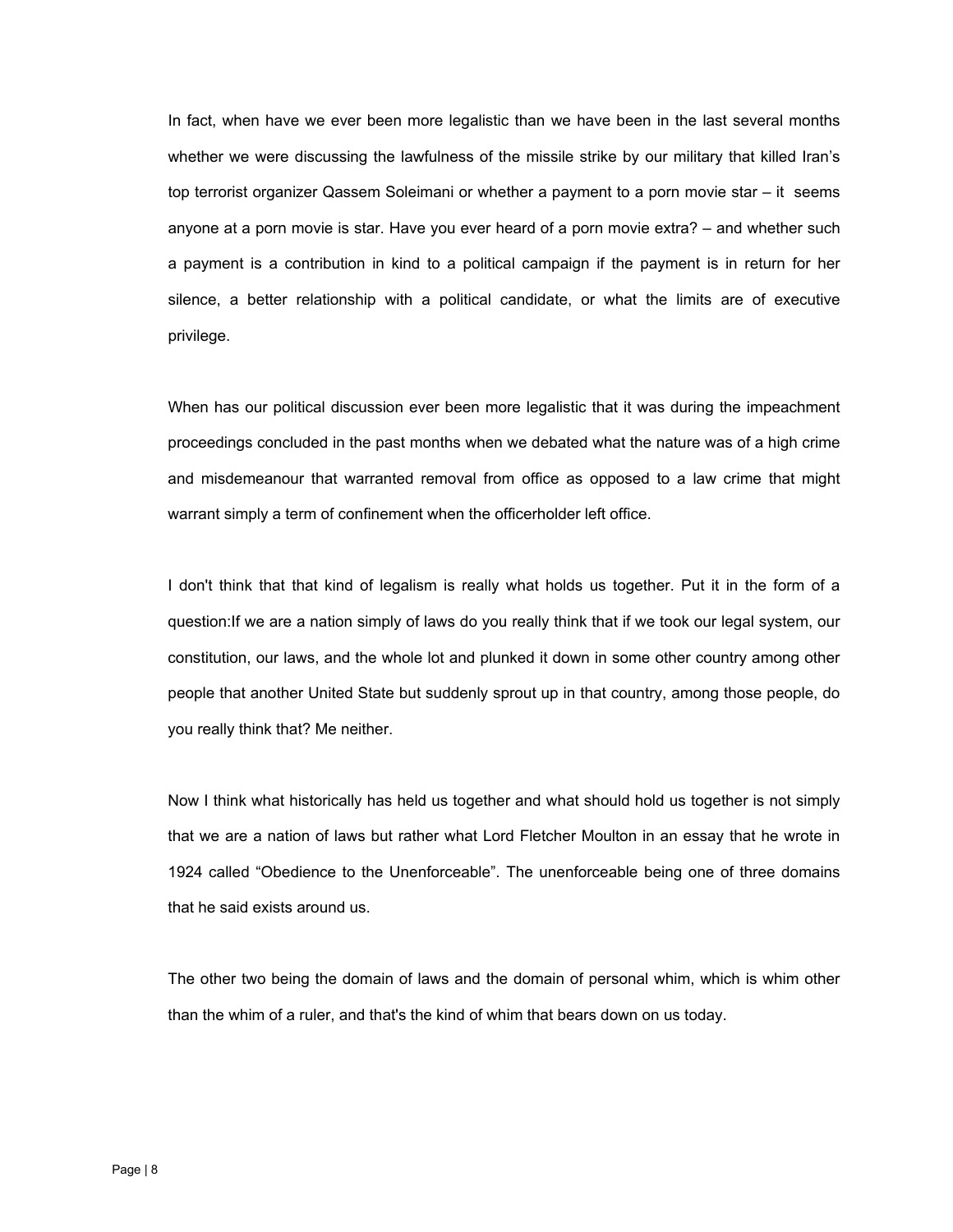citizens and its area - that is the area of the land of obedience to the unenforceable - this area In his 1924 essay Lord Moulton put it this way. He said - and this are his words - he said, "the real greatness of a nation, its true civilization, is measured by the extent of this land of obedience to the unenforceable." It is that territory that measures the extent to which the nation trusts its testifies to the way they behave in response to that trust. But the expansion and proliferation today of laws - technical rules on the one hand, and there certainly are a lot of them - and the increasing space occupied by the domain of whim, the degree to which personal choice and taste is the defining basis for what we allow ourselves and others to do.

The space occupied by what Lord Moulton said defines the greatness of a nation, the space occupied by obedience to the unenforceable, is getting smaller by the day in this country if not actually by the minute.

I think one reason why this is happening is that personal taste and preference has started to impinge not only on how people behave with respect to themselves and toward one another both in public and in private but also on how people view reality, the degree in which they are willing to accept the fact of our history and the idea of objective truth, particularly to the extent that it may conflict with a belief that they consider important.

An objective truth is something we have to accept if, among other things, our legal system is to function as it should. It's something I submit we should also have to accept if we are able to make important political decisions in a sensible way.

In the real world things happen one way and one way only. But there is an alternative approach that has increasing caught hold and that I think threatens to overwhelm even how legal disputes get decided but certainly how political disputes get decided. That approach makes facts secondary to narratives. We've seen this not only in fringe broadcasts and publications but also in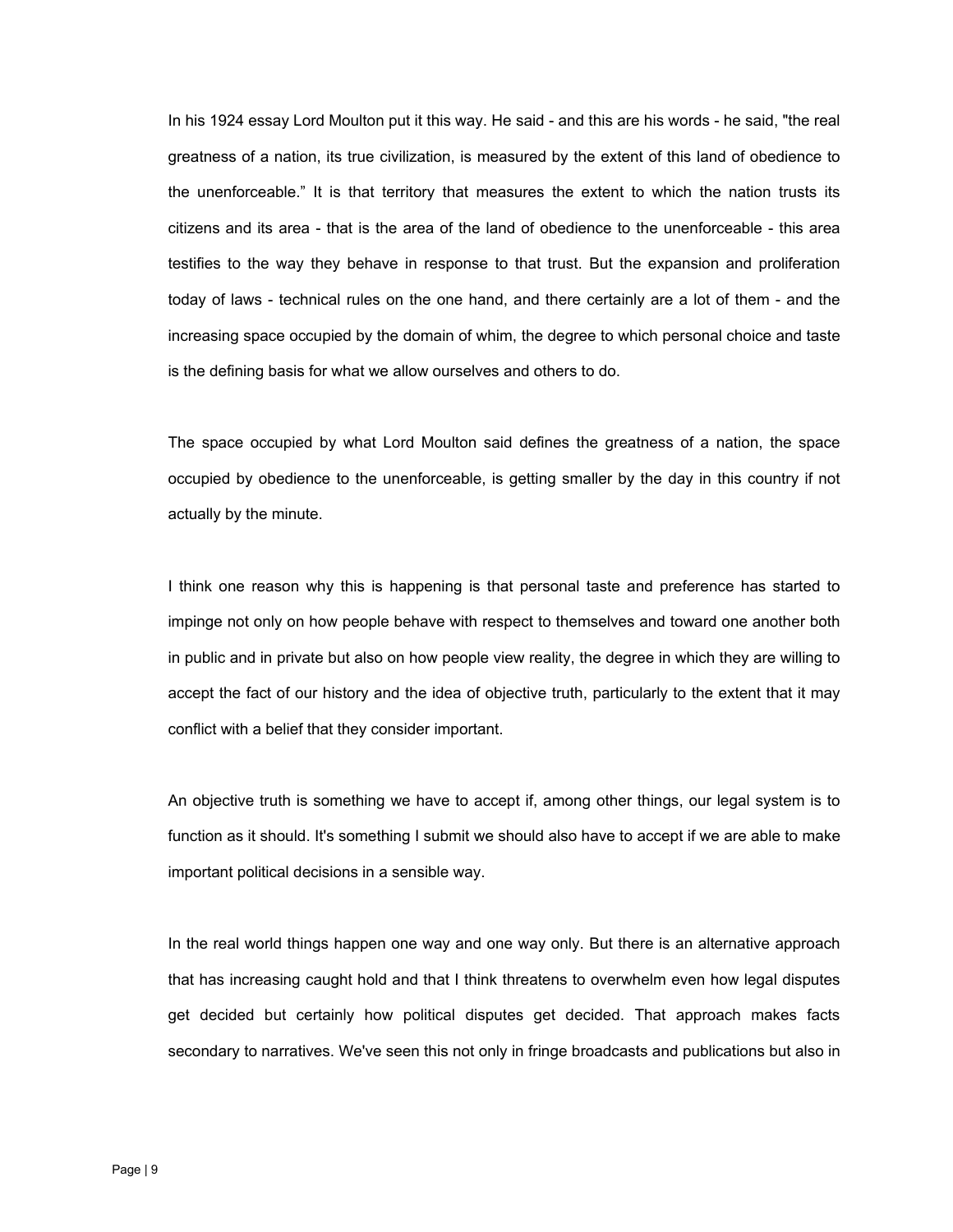mainstream broadcasts and publications, in the halls of Congress, and at times even in the White House.

One way this tendency has manifested itself is the claim that our laws, including the founding document the Constitution, could be read or made to be read to guarantee, not equal rights in the sense of equal treatment or opportunity, but equal rights in the sense of equal outcomes.

Considering the various and increasingly frequent ways that this tendency has been showing itself, I think we are in danger of ceasing to be Western country and starting to become a Middle Eastern one. One that's ruled by narratives rather than objective realities. That trend continues when they eventually hear references to the American street just as we sometimes hear references to the Arab street.

Although the tendency has grown substantially in our own society to prefer narrative to fact when what is at stake is either personal or political preference, it's not inevitable here. It's not deep seated in the culture of this country as it is in the culture of some other countries.

Here it results from a choice, or rather from many choices, but reversing it, if we are of a mind to reverse it, is going to take skills that involve drawing distinctions and reasoning from facts to conclusions rather than the other way around. But it's also going to take commitment to that societal quality that Lord Moulton thought was so important, obedience to the unenforceable, to the necessary norms and the recognition of a common history that define a truly civilized nation.

Norms and historical facts that are accepted generally, not prescribed, and that can't be enforced but only assumed, without which when we may –at times be a nation of laws but not a civilized one. Those are the norms and that is the history that have allowed this country and its citizens to succeed and to prosper beyond anything known in the entire history of the world.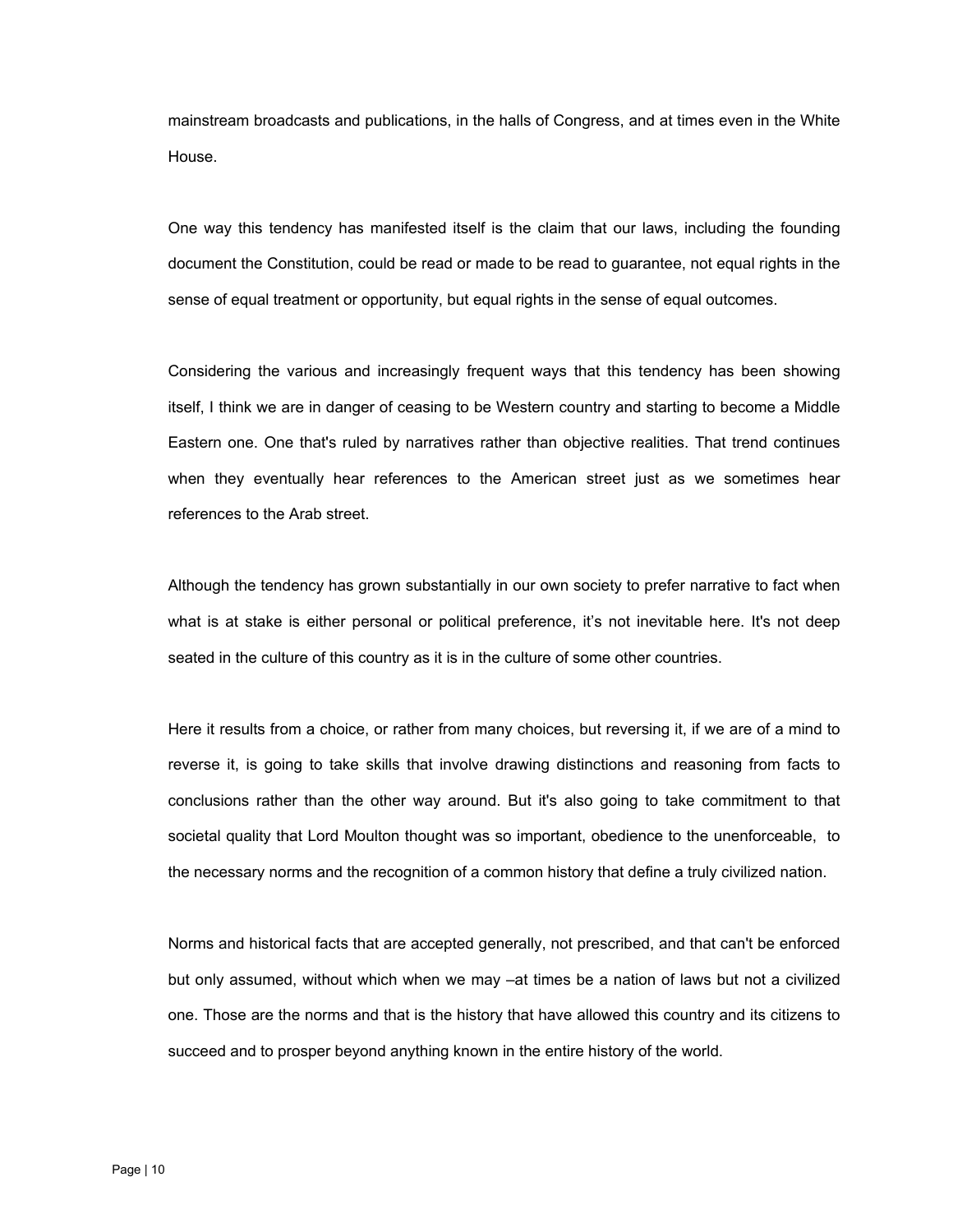It is important to teach and acknowledge that history and its achievements and to insist that the critics who claim that that history has been one of oppression point to another country in system that has generated more freedom for more people than the United States.

Historical facts are relevant in ways that we often dismiss but in ways whose importance have become more obvious with each passing day as people who deny history appear to gain control in the public agenda. We sometimes use the word history to refer to something or someone that's irrelevant or unimportant as in "he's history" or "that's history" and we mean that whatever or whoever we are talking about is worthless.

However for people involved in law enforcement, our standards and that history and the public order and prosperity they have brought about are vital to our survival. I suggest to you that our success and prosperity exist because our system is governed by obedience to the enforceable because in a system governed by the obedience to the unenforceable people are free to rise or fall in any enterprise or field of effort based largely on their abilities and merit as recognized by common values but of course that assumes that merit, truth in so far as we can discover it rather than narrative, will continue to set the defining standard.

It's not all clear today the truth as opposed to narrative will in fact set the public agenda or the standards for success in this country so it's not clear that we will continue to enforce it, to obey the unenforceable, in ways that makes it possible to maintain a civilized society.

This country as a whole has a lot to lose if we give up on obedience to the enforceable. Unlike other countries, we don't draw our identity to the from blood or land. Germans, Britons, Frenchmen, Spaniards remain Germans, Britons, Frenchmen, and Spaniards. They don't have to rely on some national consensus at any given time about what that means.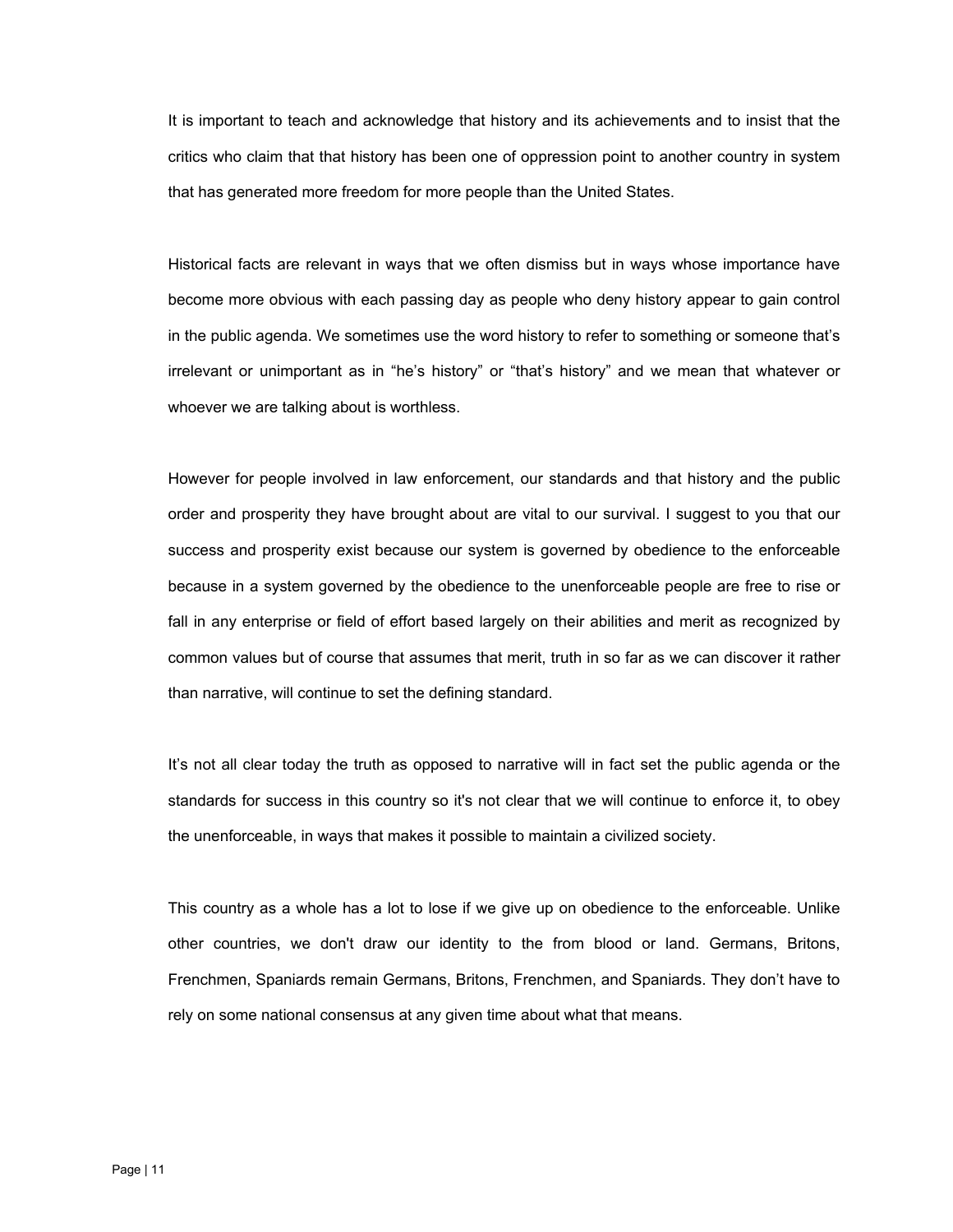But we draw our identity not only from adherence to a system embodied in the law that we call a Constitution but also from a consensus in general terms about what that means. Once that's up for grabs, the whole point of having a country at all as opposed to being just citizen the world at large is up for grabs as well.

Sure, there is mention that there are actually elementary and secondary schools in this country known generally as elite elementary and secondary schools that announce proudly that they are turning out citizens of the world. I think what that means is they are turning out citizen of nowhere in particular and that people - and turning out people who do not share a particular understanding of the norms and the culture that define this nation, that make it different from other nations, that are the unenforceable but very real assumptions we have to live by in this country if this country is to survive.

There are many people who have a lot to lose when and if we give up on obedience to the unenforceable. My own feeling is the people like the people on this call, people with a personal and a professional interest and upholding standards of what is true, what is not, what actually happened and what didn't, have the most to lose from this tendency toward preferring narratives to facts and therefore ought to be doing the most to prevent that tendency from making further inroads.

I'm not saying that every police officer or prosecutor has to be a certified historian, but I am saying that the action of all of us with a stake in the law ought to be informed by a common understanding of who we are and the great path that we come from that will give us the confidence to defend the legal system in which we function.

The mindless attacks by people who are either ignorant of our history or assume that they are talking to an audience that's ignorant of it. We can help do that, we may yet help avoid the fate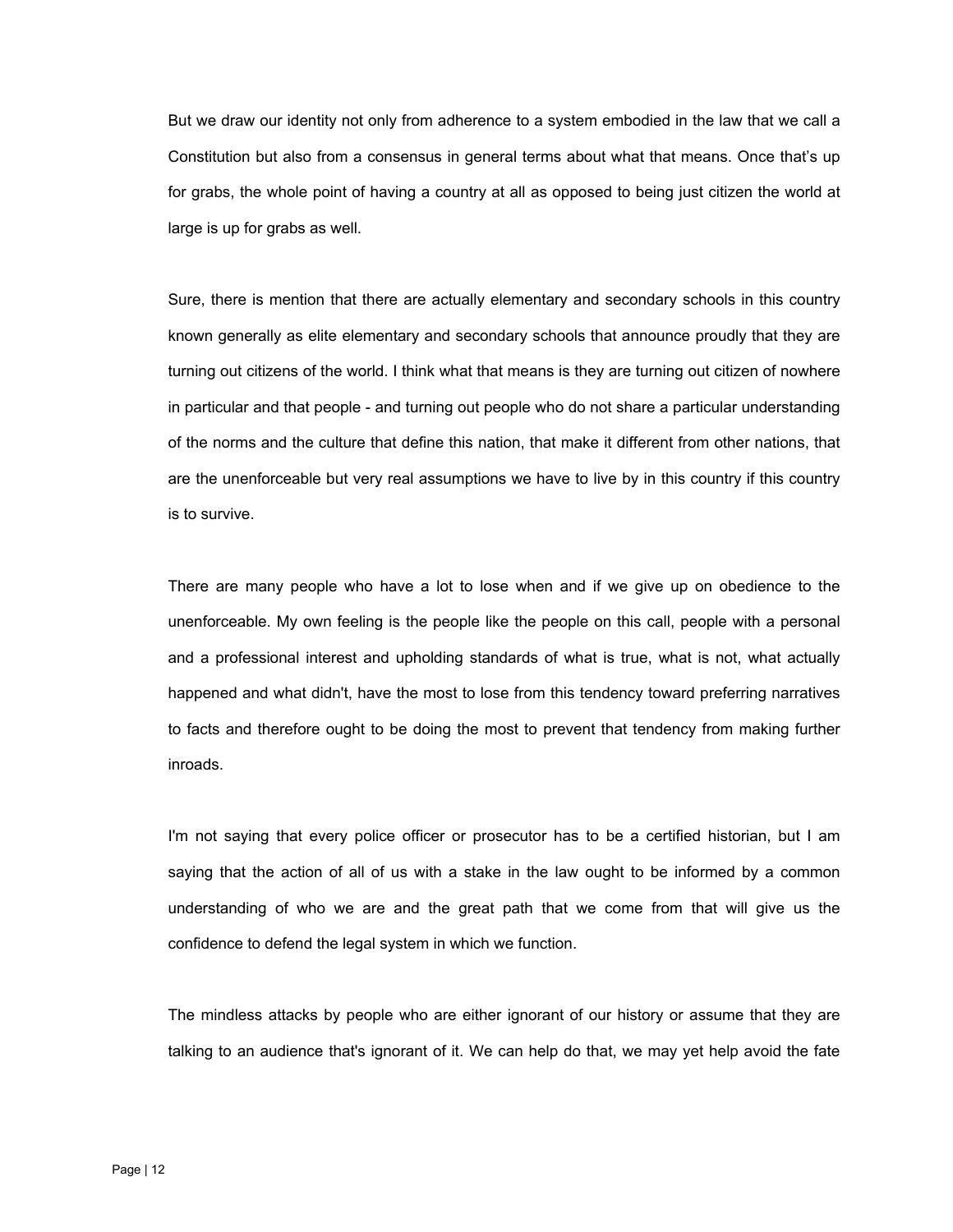that we were warned against by Ronald Reagan, the fate of having to explain to our grandchildren what it's like to be free. Thank you very much for hearing me today.

Phil Keith: Thank you Judge Mukasey for joining us today and certainly for your distinguished service to our country as Attorney General and federal judge.

Mukasey. This time we will open up questions from Commissioners to Judge Mukasey. Just as a reminder to the Commissioners, your mics are hot at all times. Commissioners with questions for Judge

Donald Washington: Phil (inaudible)

Phil Keith: Yes sir you're recognized, Commissioner.

Donald Washington: Good afternoon Judge, it's Don Washington. I served with you when you were the Attorney General as the U.S. Attorney in Western Louisiana. Thank you for being with us today and providing these words of wisdom.

I have a question I'd like you to - if you could delve a little deeply. In a part of your words you indicated that in order for us to reverse this situation where narratives are sometimes referred to – are preferred over facts that, I think you said that would have a particular skill set involving drawing distinctions in going from facts to conclusions. Can you add some meat on that bone a little bit by - I think what we are after here is how do we take these really good ideas and put them into some format that's going to be useful for, you know, those like me who value the rule of law and what we're trying to accomplish in law enforcement as well as just in a nation of laws.

Can you add a little bit more meat around the idea of the skill sets that is going to be required in order to address this concept of preferring narrative over facts?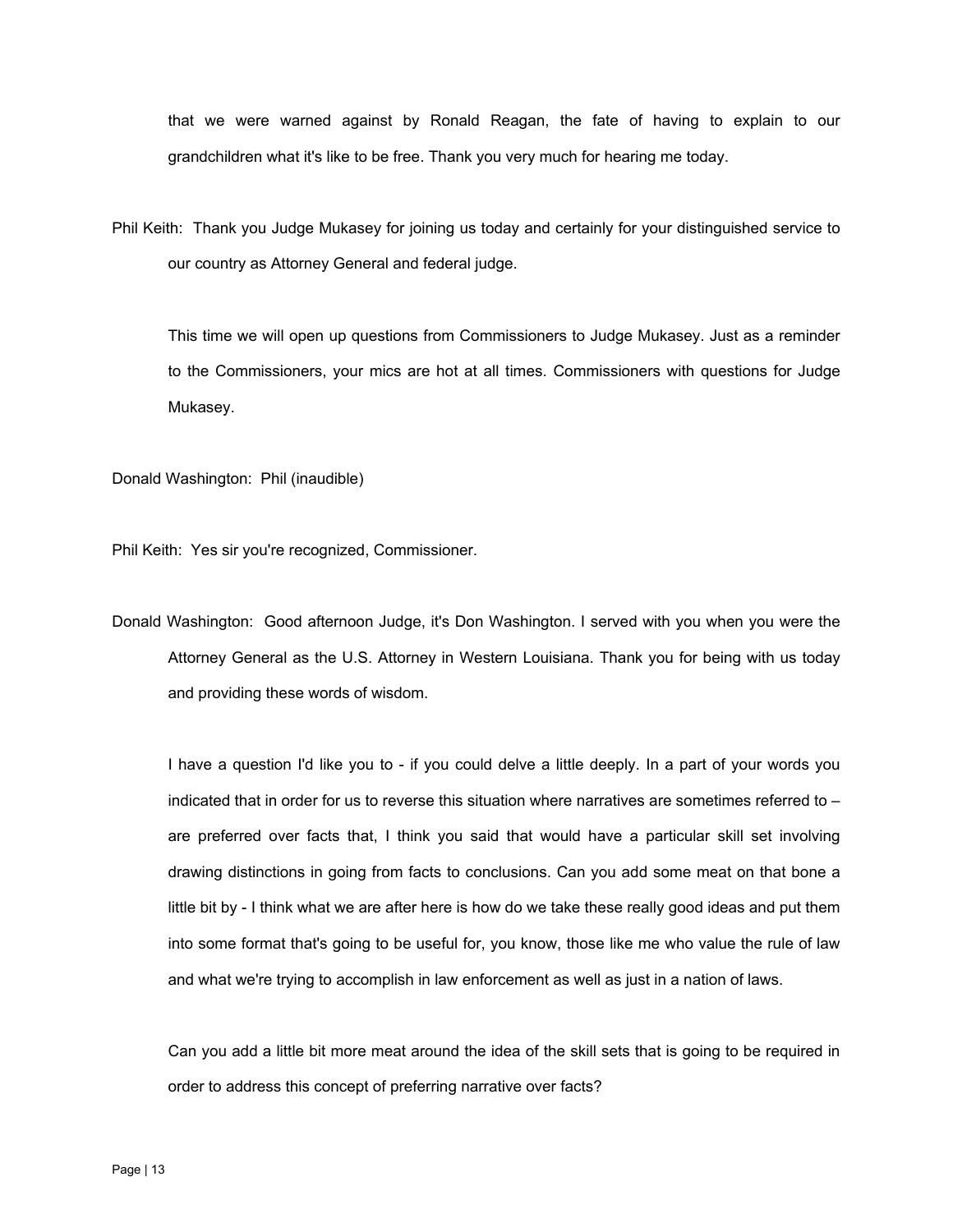Michael Mukasey: Well I think that those are, that is generally the skill set that we attribute to lawyers, the ability to make relevant distinctions and to draw conclusions from facts.

We tell juries all the time that they were the finders of the facts but that they had to confine themselves to what they saw in the court room and then the evidence rather than either anything they read on the outside or their own preconceptions.

Here I think the danger is that people bring to bear their preconceptions on the objective facts and we have to do is stress the facts and gather the facts and then draw the conclusions from that rather than start out with a preconception and work towards finding what the facts are.

Donald Washington: Thank you, Your Honor. Do you have any advice as to how we might be able to spread that that ability, you know, outward in terms of training, for example for law enforcement officers or for public affairs officers or for even for our children.

How do we, you know, how do we get that going again because obviously if there is a preference for narratives over facts that somehow or other that whole idea, you know, is sort of carrying the day in many spots around the country so how do we sort of embed this rigor of mind set of examining facts into the population in general?

Michael Mukasey: It's a great question. I think that suggesting readings might help. I hate to fall back on recommending somebody else's work but there is a book by a historian named Wilfred McClay called Land of Hope that if I had the money I would buy a copy for everybody in this country and ask them to read it. It lays out a lot of facts relating to our history that a lot of people think they have trouble keeping straight. I think anybody who reads that can then energized to go out and spread the message.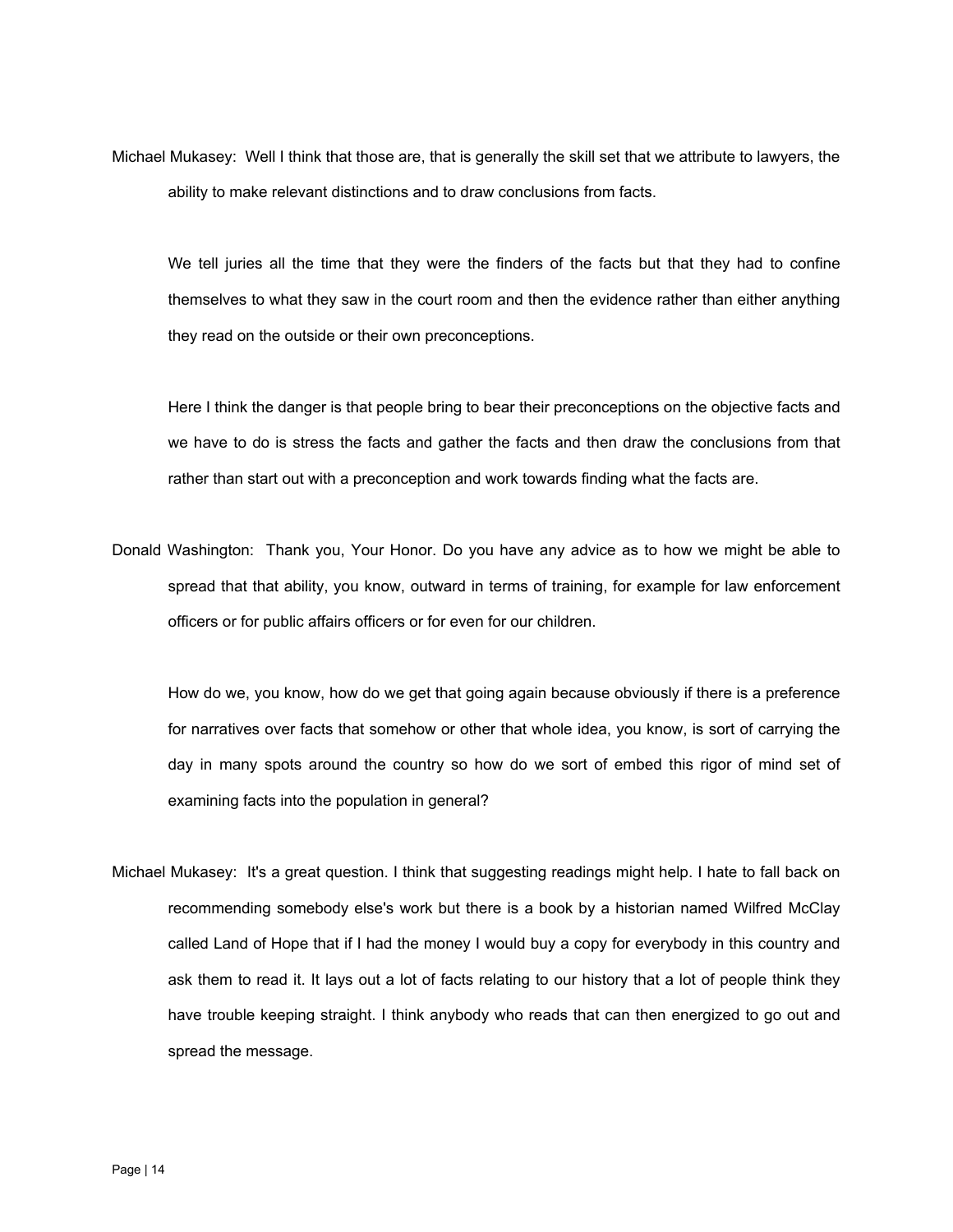Donald Washington: Thank you, Your Honor.

Katharine Sullivan: Hi Judge. It's Katie Sullivan. Chairman...

Michael Mukasey: Hi

Katharine Sullivan: ...be recognized.

Phil Keith: Yes ma'am, you're recognized.

Katharine Sullivan: Yes and thank you so much for giving us your time but also that your wisdom I have to say that I just - this is - the words are amazing and I will say that the director of the Marhsals, Director Washington did take my first question exactly verbatim.

But the other question that I have is the theme throughout your written remarks and that is about history. Aand I'm wondering if you have any kind of observations about - because history is funny right? If you change history or you have a revisionist history and that's what being taught and that is what this next generation knows and so how do we fight back against a revisionist history? How do we make sure that history is being taught accurately? I mean it is not always easy, it's not always pleasant but we do need to have the facts. Do you have any ideas about how we might go about that?

Michael Mukasey: Well other than - other than the book that I recommended I mean, you know… They used to say in the Soviet Union that the future is always the same, it's the past that changes and we have to avoid having that happen in this country.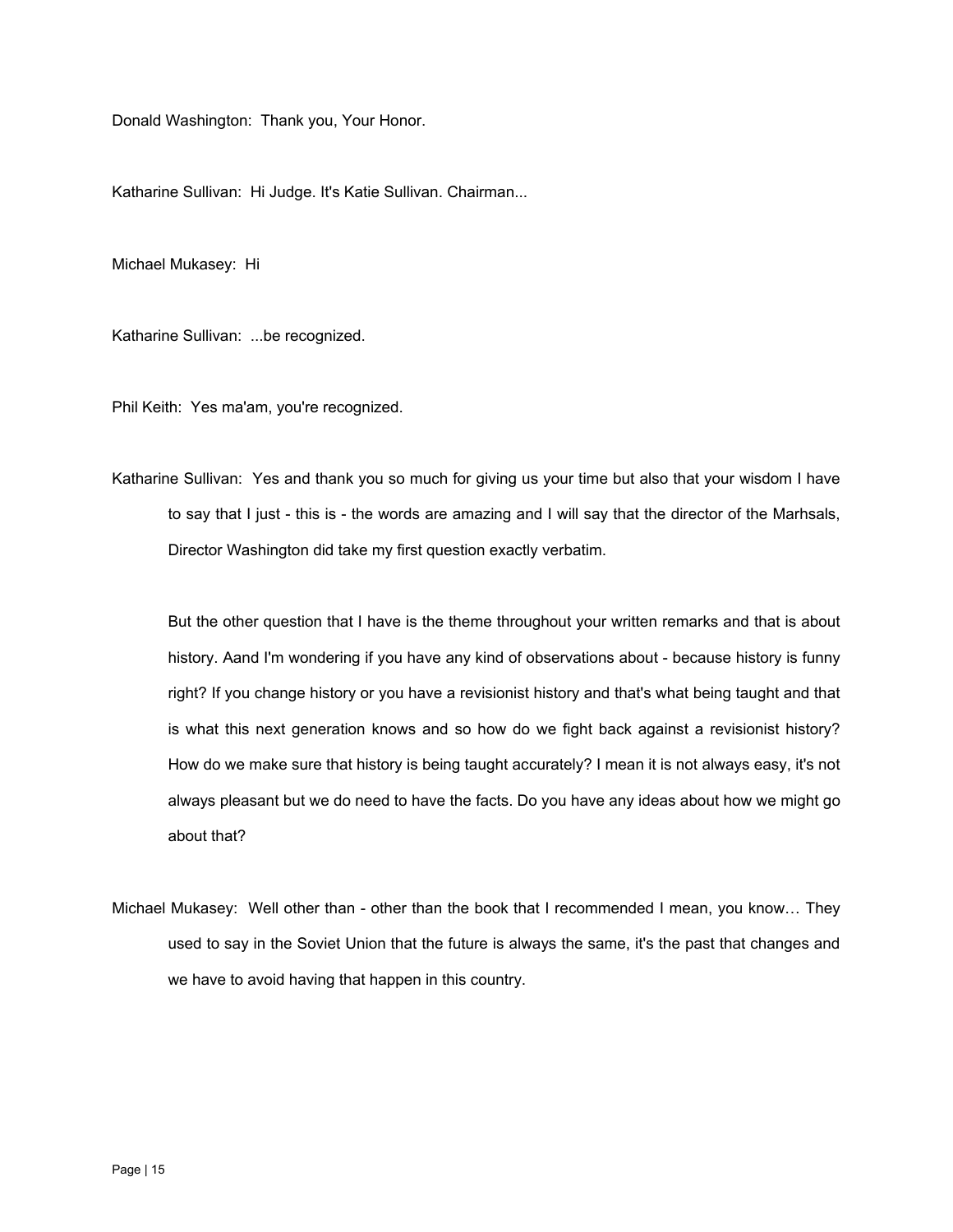It's the future that's got to be something that people create and the past that is there for people to see. This is a job of school boards, it's the job of citizens and it's our own job in dealing with our neighbours on a day to day basis.

Katharine Sulliven: Thank you.

Phil Keith: Other question and comments from our Commission to Judge Mukasey? Okay thank you for your questions again. Thank you, Judge Mukasey, for your appearance here today before this President's Commission and we certainly thank you again for your distinguished service for our country.

Michael Mukasey: Thanks very much for having me. Thank you.

- Phil Keith: Dean are we ready to move to the next panel? Dennis, are we ready to move to the next panel or do you know?
- Dennis Stoika: (Inaudible) everyone is on yet from the next panel. If we could take a just a quick headcount.

Phil Keith: Yes sir.

- Dennis Stoika: Is Director Rafael Mangual on the line? Professor Gail Heriot? Professor Turley? Sir, it appears there be a - the second set of speakers today for the rule of law panel are not on yet. We are probably just a little early so then we'll need to pause.
- Phil Keith: Okay thank you. Commissioners –let's please stay on the line and we'll pause here for just a minute until we get the next panel lined up and Dean is back in working order now. He had disconnected but is back with us now. Dean, anything to add?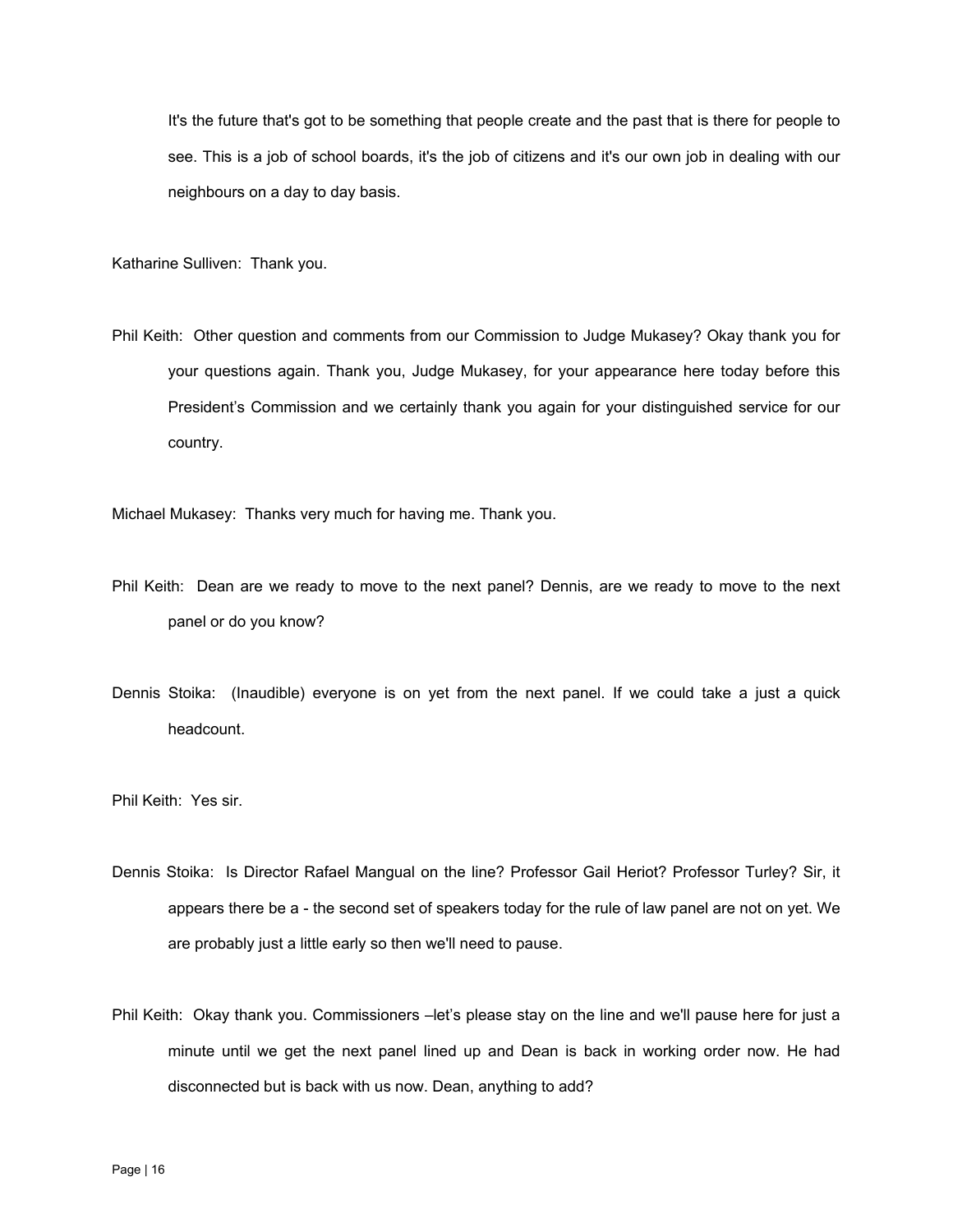Dean Kueter: No sir I think that's the right call to go into the conference line.

Phil Keith: Okay, thank you, we'll pause just for few minutes and we'll keep you posted here as soon as we are ready to go. Shouldn't be long.

## [Hold music]

Female: Go ahead, sir.

Phil Keith: Thank you very much. And before we get started with our next panel, our Executive Director has an announcement.

Dean Kueter: Yes. Just wanted to continue to remind everybody that today's call is open to the press.

Phil Keith: Thank you Dean. Now we'll move to our rule of law panel. We will hear from our witnesses and then entertain questions from Commissioners to our distinguished panellists.

Our first distinguished panellist is Mr. Rafael Mangual, who is a fellow and deputy director of legal policy at the Manhattan Institute. He has authored and co-authored a number of reports and opeds on issues ranging from urban crime and jail violence to broader matters of criminal and civil justice reform. He has a B.A. degree in Court Communications from City University of New York. He has a JD from DePaul University in Chicago where he was president of the Federal Society and vice president of the appellate moot court team. Thank you, Mr. Mangual for joining us today. We're honored to have you. You're recognized.

Rafael Mangual: Thank you so much Chairman Keith, Commissioners, and distinguished members of the President's Commission on Law Enforcement. My name is Rafael Mangual. As was just said, I'm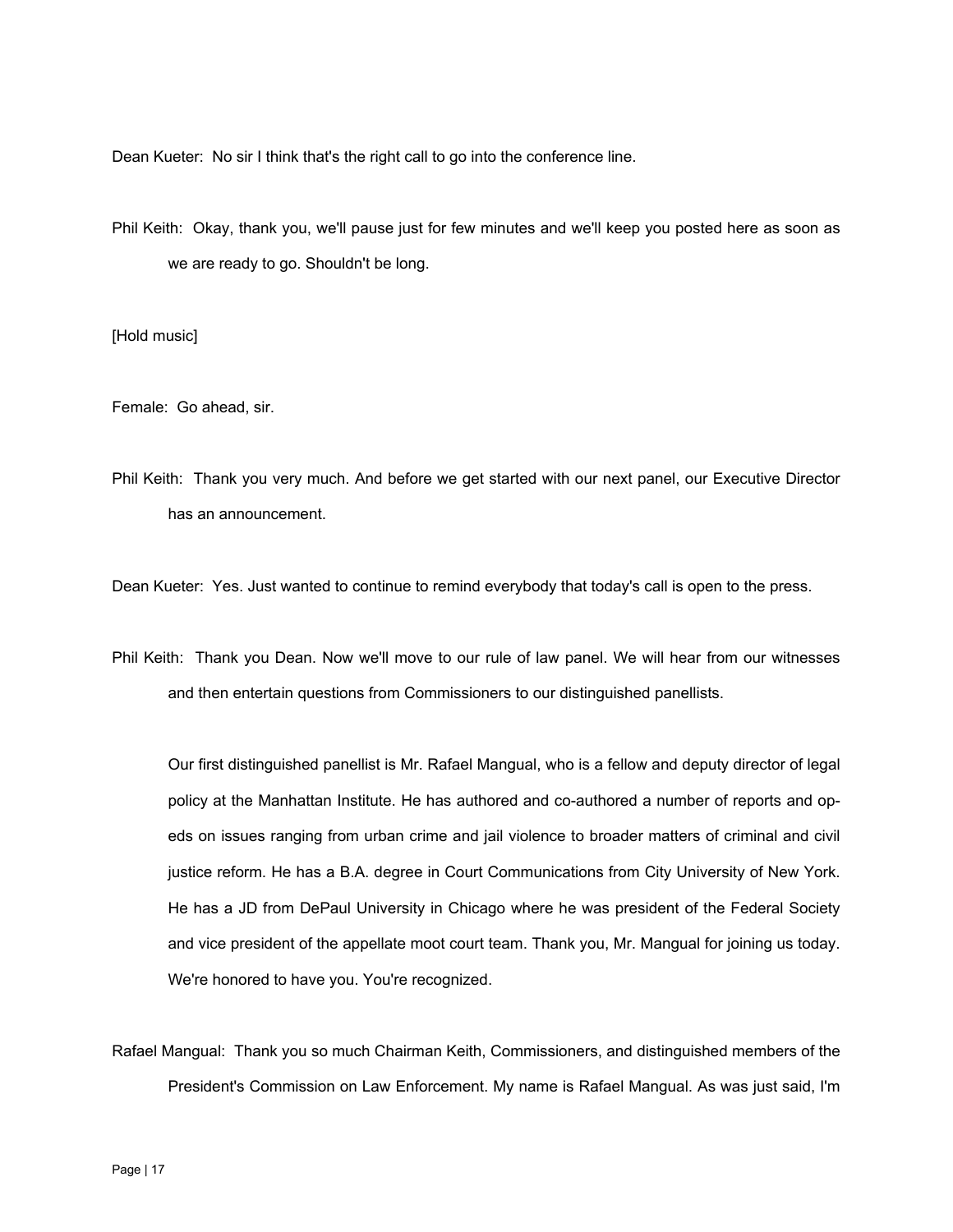a fellow and deputy director of legal policy at the Manhattan Institute for Policy Rresearch, a 501(c)(3) think tank based in New York. We're here to discuss the topic of respect for law enforcement in the rule of law. And that respect is quickly eroding and has been for some time. Now that erosion, I submit, is the product of a false or misleading narrative about incarceration, policing in our criminal justice system more broadly.

Now that in itself is a serious problem. But that problem has been compounded by the fact that the narratives that are informing meaningful political action are also resulting in consequential shifts in public policy on matters of criminal justice. And the stakes involved in pulling criminal justice policy levers are quite high, sometimes life and death. And so it's important that we get these questions right. To that end, I'll spend the next few minutes explaining what the narratives that have animated criminal justice policy have gotten wrong.

And I'll begin with the topic of incarceration. And here I'd like to make two main points. First is that the international comparisons of incarceration that are often cited as *prima fascia* evidence that the U.S. over-incarcerates ignore essential differences that take the wind out of the comparisons' rhetorical sails. And second, contrary to conventional wisdom, incarceration is a relatively rare sanction reserved mostly for violent and chronic offenders.

And so I'll start with the first point. One of the most repeated lines at the front end of any argument about so-called mass incarceration is that the United States is home to just 5% of the world's population but houses a whopping 25% of the world's prisoners. Now what those who make this point don't tell you is that this disparity is almost entirely a function of differences which, when controlled for, significantly cushion the rhetorical blow that the comparison is usually intended to have. Now the most obvious of those differences are found in the number and rate of serious crimes most likely to lead to lengthy prison sentences committed here in the U.S.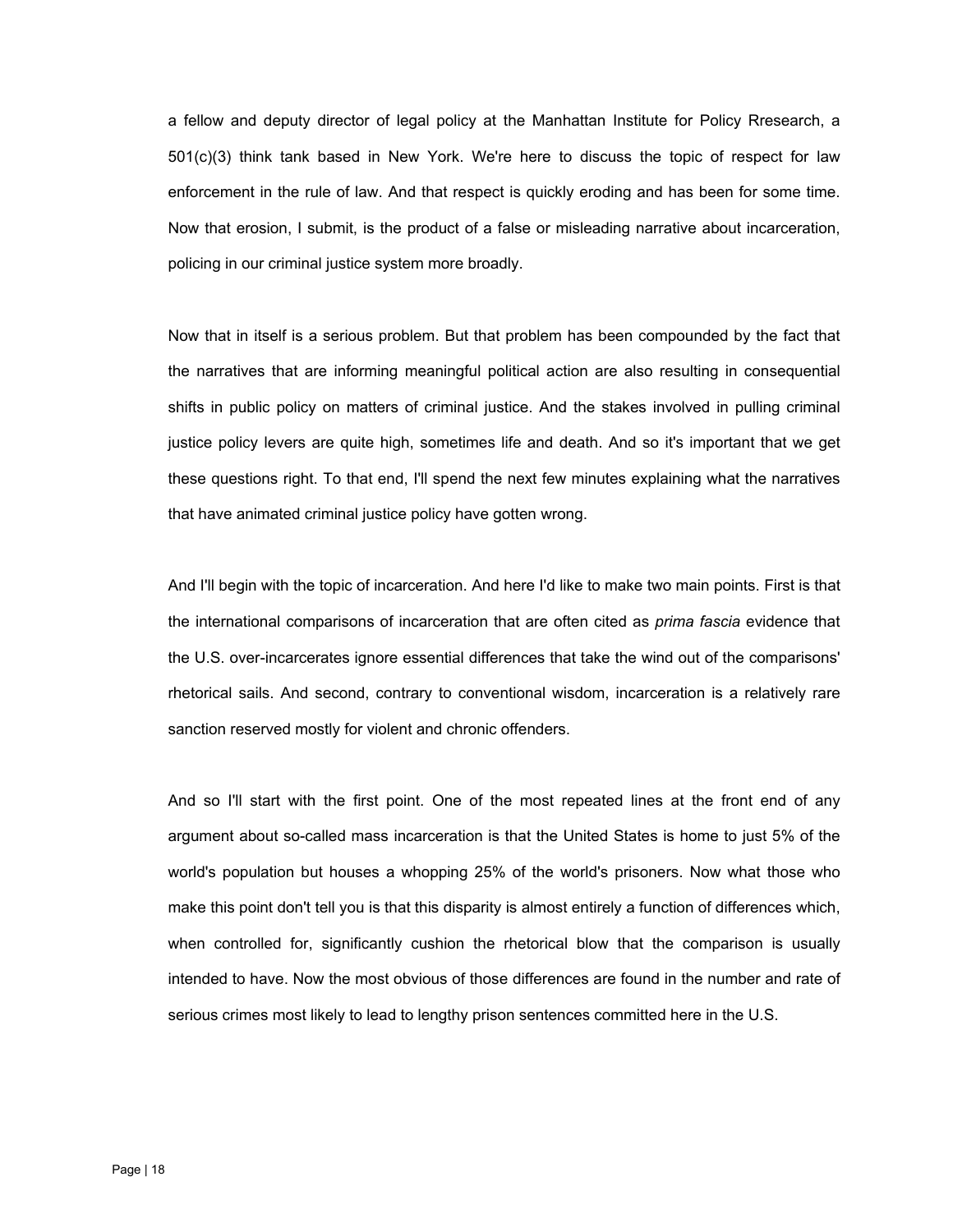Now take homicide for instance. In considering the scope of that problem in England and Wales, which is one of the western European democracies to which the United States is often unfavorably compared, now as I recently noted in an essay for *Law and Liberty*, England and Wales have combined population of about 59 million people. They currently see about 726 homicides a year. That's based on the year ending in March of 2018. If you were to compare that with just four contiguous community areas on Chicago's West Side - Humboldt Park, Austin, East Garfield Park, and West Garfield Park - you'd notice that in 2018 those community areas saw 121 homicides or 16% of the total for England and Wales despite housing an estimated population of just 189,000 people, which is about 0.3% of the population of England and Wales.

Now with a murder rate of 63.73 per 100,000, those community areas have a homicide rate that's more than 50 times higher than that of England and Wales. And if you were to add to the mix Baltimore's western and southwestern police districts - which in 2018 saw 100 homicides and had a population of 103,000 - it would mean that just a few subsections of just two American cities see 30% of the homicide seen in the whole of England and Wales despite those subsections having a combined population of just 0.5% of that of England and Wales.

Now the second point here is that, in addition to out of context international comparisons, the mass incarceration mean posits that the U.S. can be aptly described as a draconian carceral state that imprisons far too many people for far too many offenses for far too long. And here again the data don't support this conclusion. The first thing that often gets left out is that the prison sentence isn't exactly a given consequence for a felony conviction. Historically only about 40% of state felony convictions result in a post-prison sentence.

And the median prison sentence in terms of time served is only about 16 months. Moreover the majority of prisoners in the United States - 60% in state prisons - are serving time primarily for one of just five serious offenses: murder, rape or sexual assault, robbery, aggravated or simple assault, and burglary. Now contrary to what many believe, non-violent drug offenders are most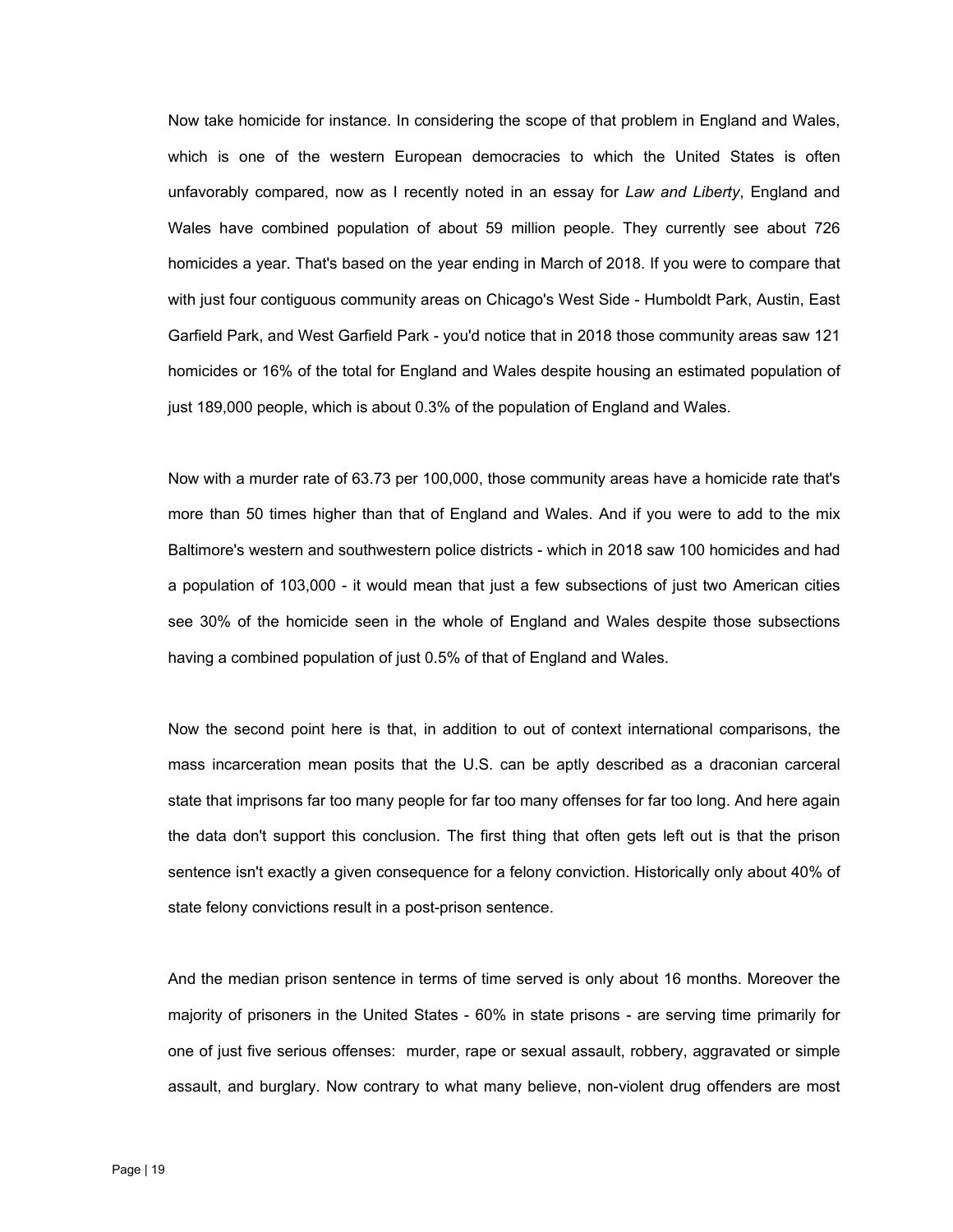certainly not driving America's incarceration rate. Those serving time primarily for drug offenses constitute less than 15% of state prisoners who account for about 90% of the national prison population.

Moreover, those who are primarily incarcerated for drug offenses tend not to spend much time in prison at all. Just under half - 45% of them - are out within a year. And nearly one in five are out within six months. Nor can drug offenders - who garner a lot of attention and debates about incarceration - be universally regarded as harmless. Three data points illustrates why this is so.

First, according to the Bureau of Justice Statistics, more than three quarters of released drug offenders are eventually re-arrested for a non-drug crime. More than a third of those are rearrested for a violent crime specifically. And third, in Baltimore, seven in ten homicide suspects in 2017 had at least one prior drug arrest in their criminal histories.

Now the misdirections and obfuscations that I've examined so far do more than just lead voters to support misguided decarceration policies. They also undermine respect for the system that we've designed to address serious law breaking by convincing the public that the system by and large produces results that they would find offensive. And when it comes to policing, we find much of the same.

Now it's important to recognize the context of our current moment here. We're in the wake of violent protests following the extremely disturbing death of George Floyd under the knee of a former Minneapolis police officer. Now everyone should be disturbed by the force exerted by Derek Chauvin against George Floyd. And there's no question that police do sometimes engage in unjustifiable abuses.

However, the fact remains that one of the most pernicious claims advanced about police is illustrated by the oft-repeated claim that Black and Latino parents have to consistently warn their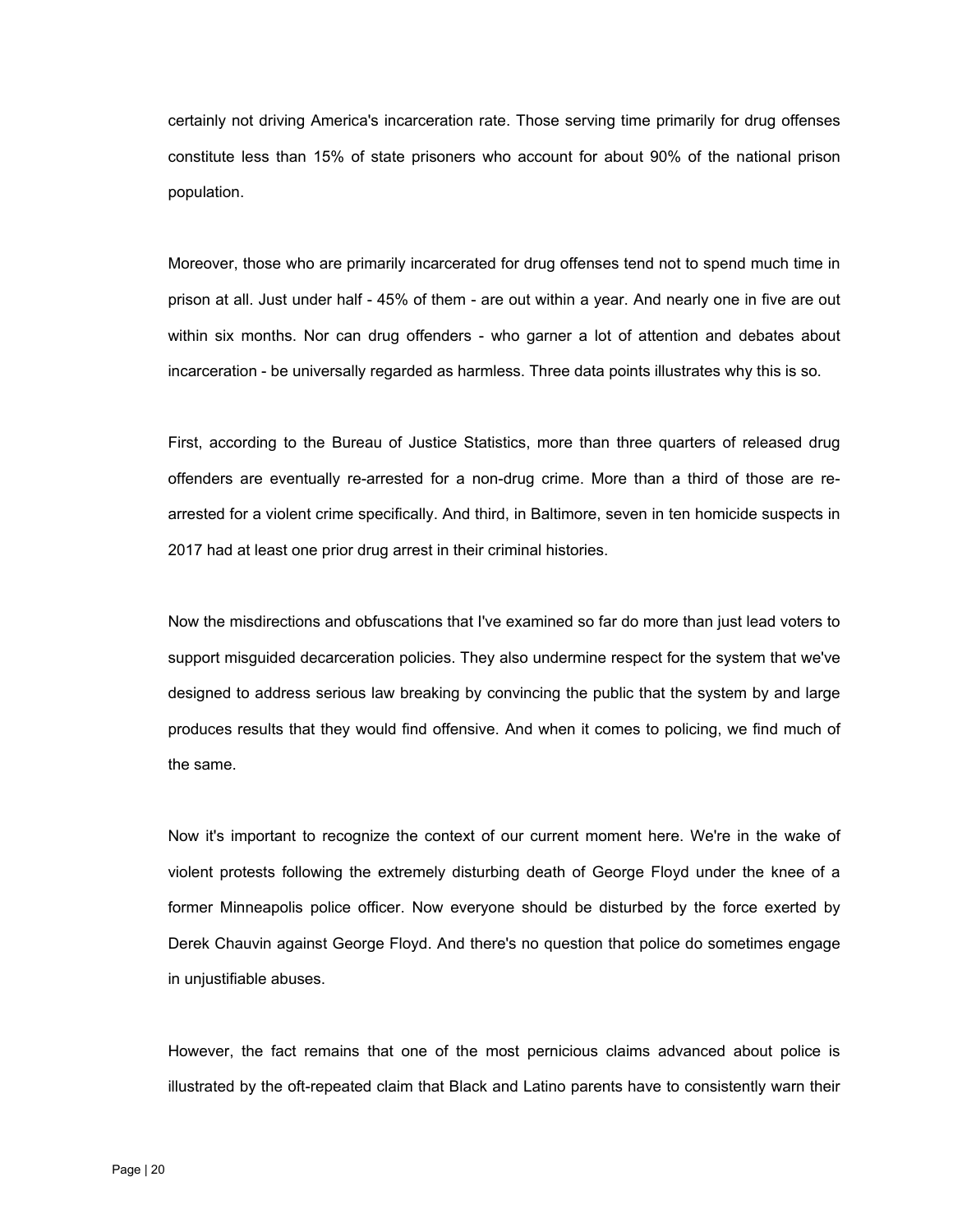children about police violence at a young age and coach them through how to minimize their chances of being brutalized. On the whole, however, police use of force is extremely rare. There are still uses of force that are injurious and unwarranted. In 2018, police in the United States discharged their firearms an estimated 3,043 times.

Now while this may sound like a lot, that number has to be contextualized in light of the fact that we have more than 686,000 full time law enforcement officers working across America. They make more than 10.3 million arrests a year and have contacted more than 53 million people, often multiple times with each person. Now if we attribute each of the 3,043 estimated firearm discharges in 2018 to a unique officer, we can infer that at most 0.4% of officers purposely discharged their firearm in 2018. We can observe that at most police applied deadly force with a firearm in just 0.003% of arrests.

And on the question of non-deadly force, a recent study published in the Journal of Trauma and Acute Care Surgery revealed that more than 99% of arrests by police are made without the use of force. And in more than 98% of cases in which force is used, there is no injury or mild injury sustained by the suspect.

Now ignoring these facts has allowed a misperception about police to exist. And that's had real consequences, particularly for the populations most vociferous police critics purport represent. One illustration of those consequences comes from a study published in the American Sociological Review which found that Black residents were particularly and significantly less likely to call 9-1-1 after a controversial police use of force went viral. More evidence of legal cynicism can be found in another Morning Consult poll which found that twice as many Black respondents reported worrying more about those they know becoming victims of police brutality than of gun violence more generally. And that result is at odds with a recent study published by the Proceedings of the National Academy of Sciences which found that the odds of dying at the hands of dying of police are in 1 in 1,000 for Black men.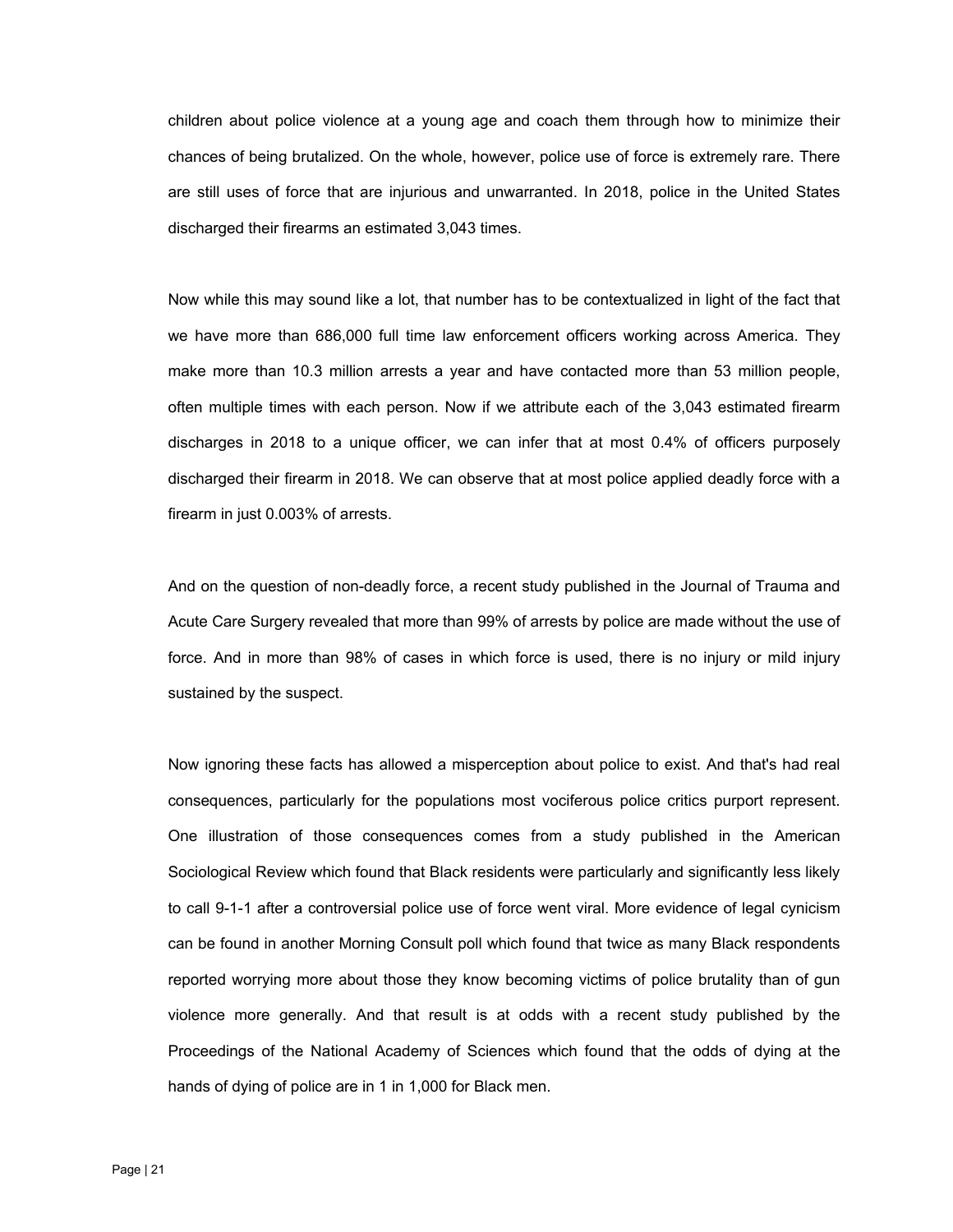Now if you contrast that with the odds for all Americans of being killed by gun assault - which according to the National Safety Council is dramatically higher, at 1 in 298 - and you consider the fact that Black men are more than ten times more likely than their White counterparts to be the victims of homicide, you can see that the risk of death at the hands of police is far lower than homicide more generally.

And so I'll conclude by saying that the perpetuation of false narratives about police and incarceration have really emboldened some of the most radical elements of the criminal justice reform movement such that once fringe ideas like the abolition of police and prisons are now dramatically closer to the mainstream than they were even just a year ago. Since the death of George Floyd, we've seen police departments around the country defamed in various ways, emboldening the criminal class whose members have taken advantage of the vacuum created by these reports.

And in my home city, we've seen a troubling uptick of shootings that portends a potential erosion of its nationally renowned success on the crime fighting front. Through July 12, 2020, murders in New York City are up 23% year to date. Shootings are up 61%. This is not a short term blip either. The two-year trends in shootings and homicides show those crimes up 70% and 22% respectively. And that increase is falling disproportionately on the backs of our most vulnerable citizens.

In East Harlem's 23rd precinct, murders are up 500% year to date through July 12. In Harlem's 25th precinct, murders are up 250%. Shootings are up 400%. Now if you look at the Upper East Side's 19th precinct, there's been only one shooting all year. The same goes for the 78th precinct which covers Mayor Bill De Blasio's neighborhood of Parksville, Brooklyn. Now what this should serve as is a reminder that for the extent that radical reforms make life more dangerous, those dangers will disproportionately fall on America's most vulnerable communities.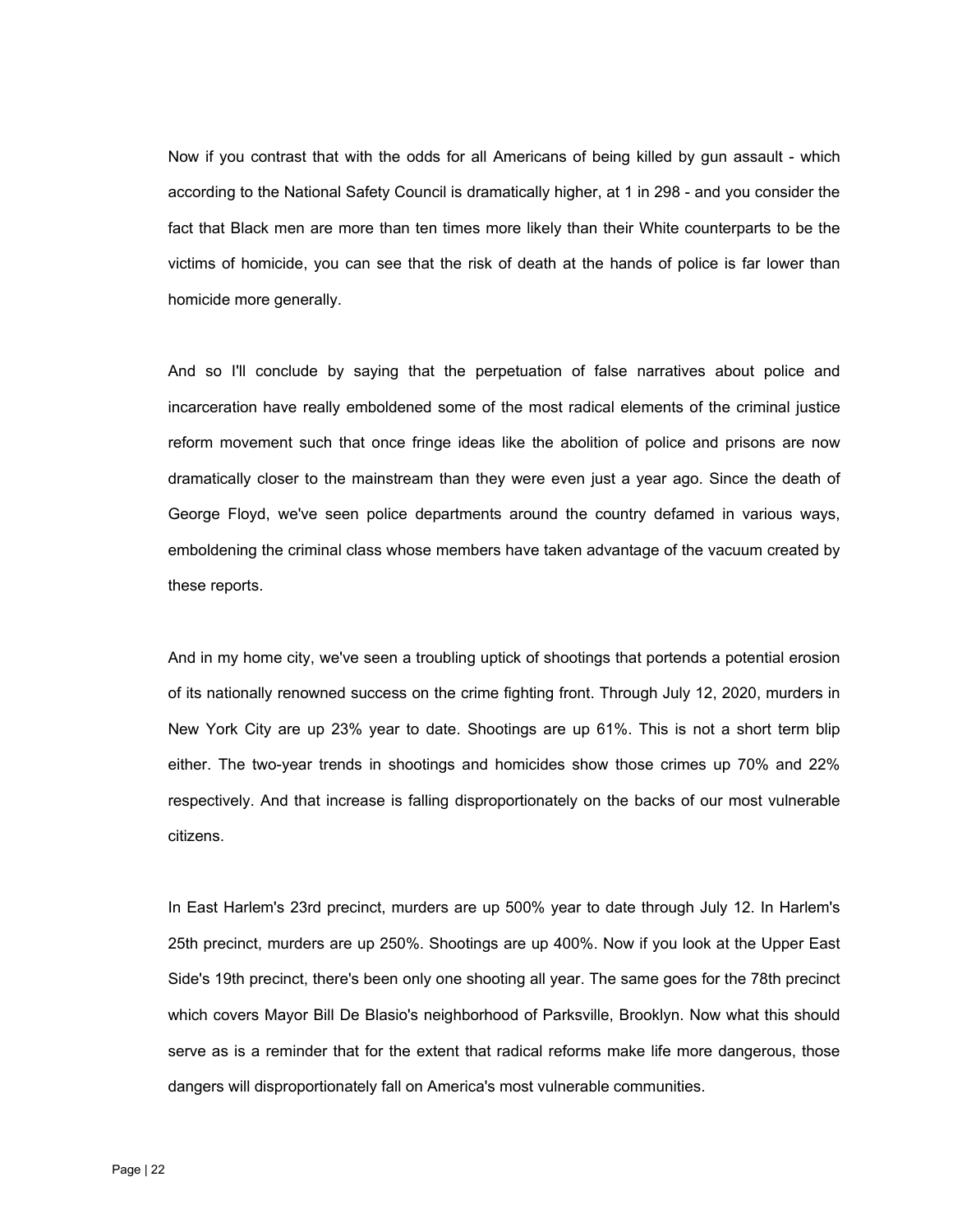When I prepared my first draft of remarks for today, our country was at the very beginning of the novel coronavirus pandemic. By April 1, that pandemic had claimed just about 4,400 American lives. And New York State accounted for 44% of those deaths. Now despite New York being the epicenter of the COVID-19 pandemic in early April, police throughout the state continued their service, which by definition involved close contact with potentially infected members of the public. And by April 1, more than 1,000 members of the NYPD had contracted the virus with five losing their lives to it.

Now it's that commitment that's illustrated by that continued service that should be painting the public image of men and women who protect and serve communities across our great nation., That nearly a million officers across our country have taken oaths to risk their lives in service of the law should place that ideal among the most revered in our society. And people of goodwill can certainly disagree about the extent to which our criminal justice system - which is by no means perfect - is flawed. And they can disagree about how to go about improving that system.

But the idea that our criminal justice system is fairly characterized as one that regularly brutalizes disfavored groups via overly draconian sentences and unjustifiably violent policing is nothing short of defamatory. And so to my mind, the best way to restore the respect that this group acknowledges has been lost is to fight innuendo with empiricism, to fight obfuscation with analysis, and to fight lies with truth. Thank you.

 system. Our next distinguished panellist is Gail Heriot who is Professor of Law at the University of Phil Keith: Thank you Mr. Mangual for you valued testimony and your dedication to our criminal justice San Diego and is a member of the U.S. Commission of Civil Rights. Her work has appeared in legal journals like the Michigan Law Review and the Texas Journal for Law and Politics. She is a member of the board of directors for the National Association of Scholars and Civil Rights and is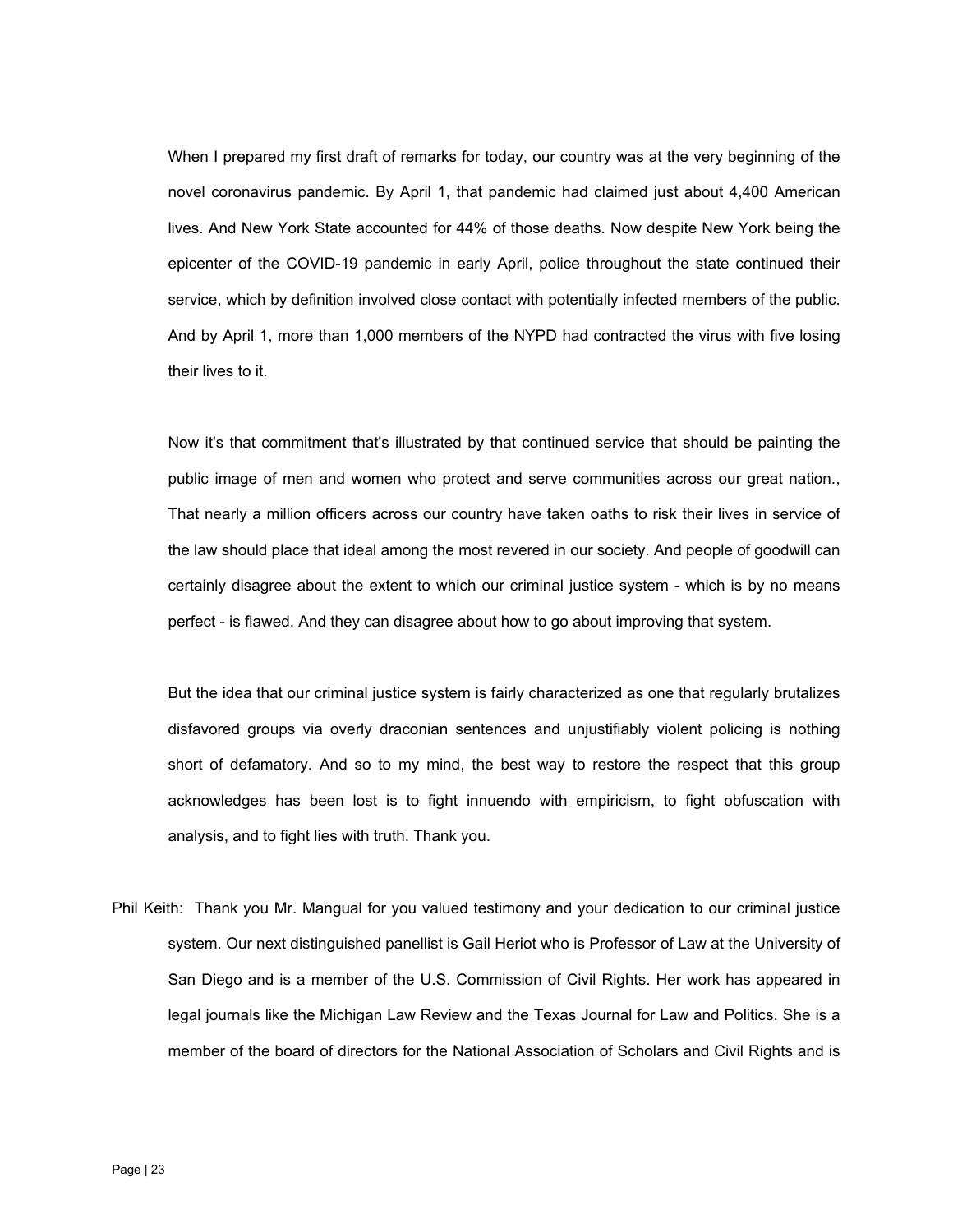the practice group chair of the Federalist Society for Law and Public Policy. Thank you for joining us today Professor Heriot. You're recognized.

Gail Heriot: Thank you for inviting me to testify today. I dare say this Commission's job has probably gotten a bit more complicated in the last month or so. What I want to caution against is precipitous action. There's been a lot of irrationality out there lately. The "De-fund the Police Movement" is surely its most prominent manifestation. But we all need to stop and take a deep breath. Treating over-the-top demands as serious is not going to enhance respect for the rule of law or for law enforcement.

So I think the first thing policy makers need to do is to refrain from making this situation worse by discouraging the appropriate enforcement of criminal law. Many Americans today have never lived through a period of high crime. They're unfamiliar with what it's like to really feel unsafe. American cities - up until very, very recently - have been enjoying a 30-year period of declining crime. Let's not throw that away. When law-abiding people don't need to be constantly worrying about crime, they can spend their time achieving their own goals instead.

This has benefited everyone, all Americans. But it has especially benefited lower income Americans living in large urban areas. Instead of staying home after dark, they can take a course in accounting at the local community college. Or they can earn money for a down payment on a house by working a part-time job somewhere. Whole neighborhoods blossom when crime goes down. People start to feel more comfortable coming out at night. And once they come out, their presence reduces crime even further. So things get better and better.

So what has paused this decline in crime? As the members of this Commission know - I'm sure many things. Many things. Some of them policy makers cannot take credit for at all like the aging of our population. But others like higher incarceration rates and concentrating police officers in areas where the crime is, those are deliberate and effective policies. I am certainly not here to tell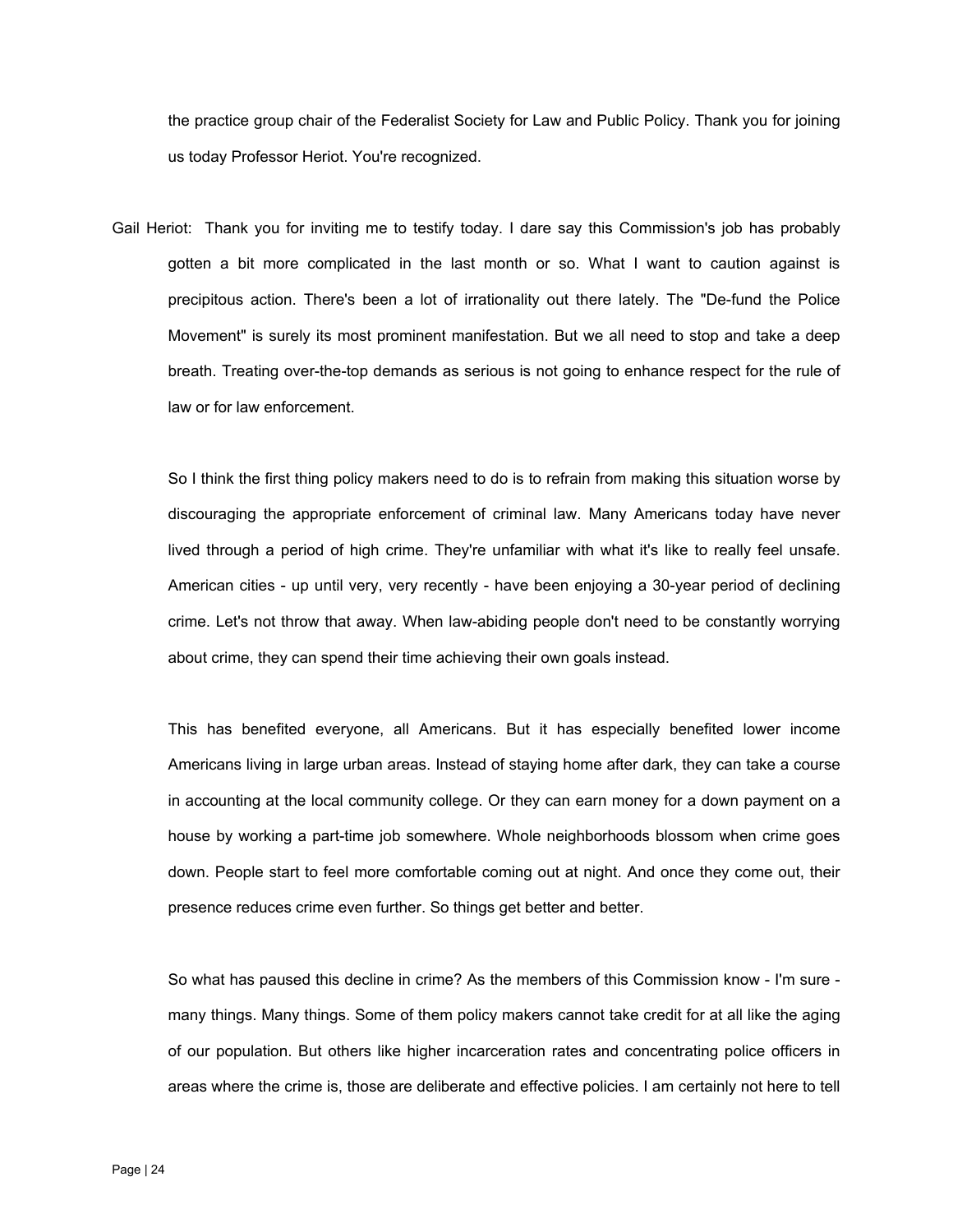you that every innovation that's occurred since the 1980s and 1990s, that they're all sacrosanct and they can't be re-examined. We have newer technology. There may be ways in which we can lighten up slightly on incarceration rates.

But we have to recognize that the incarceration rates that we have today are an important part of the reason why crime is down in the United States of America or was down over several decades, that sending more police officers into the neighborhoods that have higher crime rates, that is also part of authority. Now all of these issues have gotten linked up with race in recent years. So it's important to never let it be forgotten: historically one of the most severe problems faced by African-American communities in the Jim Crow South was that many law enforcement officers during that period just didn't give a damn..

Swedish sociologist and Nobel Laureate Gunnar Myrdal - who is nobody's idea of a conservative - exposed that neglect in his highly influential 1944 book *An American Dilemma: The Negro Problem and Modern Democracy*, which I very much recommend to all of you. In that book, he identified excessive - what he viewed as excessive leniency - toward African-American defendants in cases involving crimes against other African Americans as a serious form of discrimination. He described how African-American victims greatly resented it.

No government function is more important than protecting citizens from violent crime. For law enforcement authorities to have left one part of the population without the full and equal protection of the law was a travesty. After the Civil Rights Era and after particularly the Voting Rights Act, I believe things got better on that consideration, but the problem didn't disappear. In his 2015 book, *Black Silent Majority: the Rockefeller Drug Laws and the Politics of Punishment*, Professor Michael Javen Fortner, discussed how grassroots African-American organizations in New York had to organize in order to get more police protection, not less, during the 1960s, the 70s, and the early 80s. What's interesting is how little the general public knows about this history.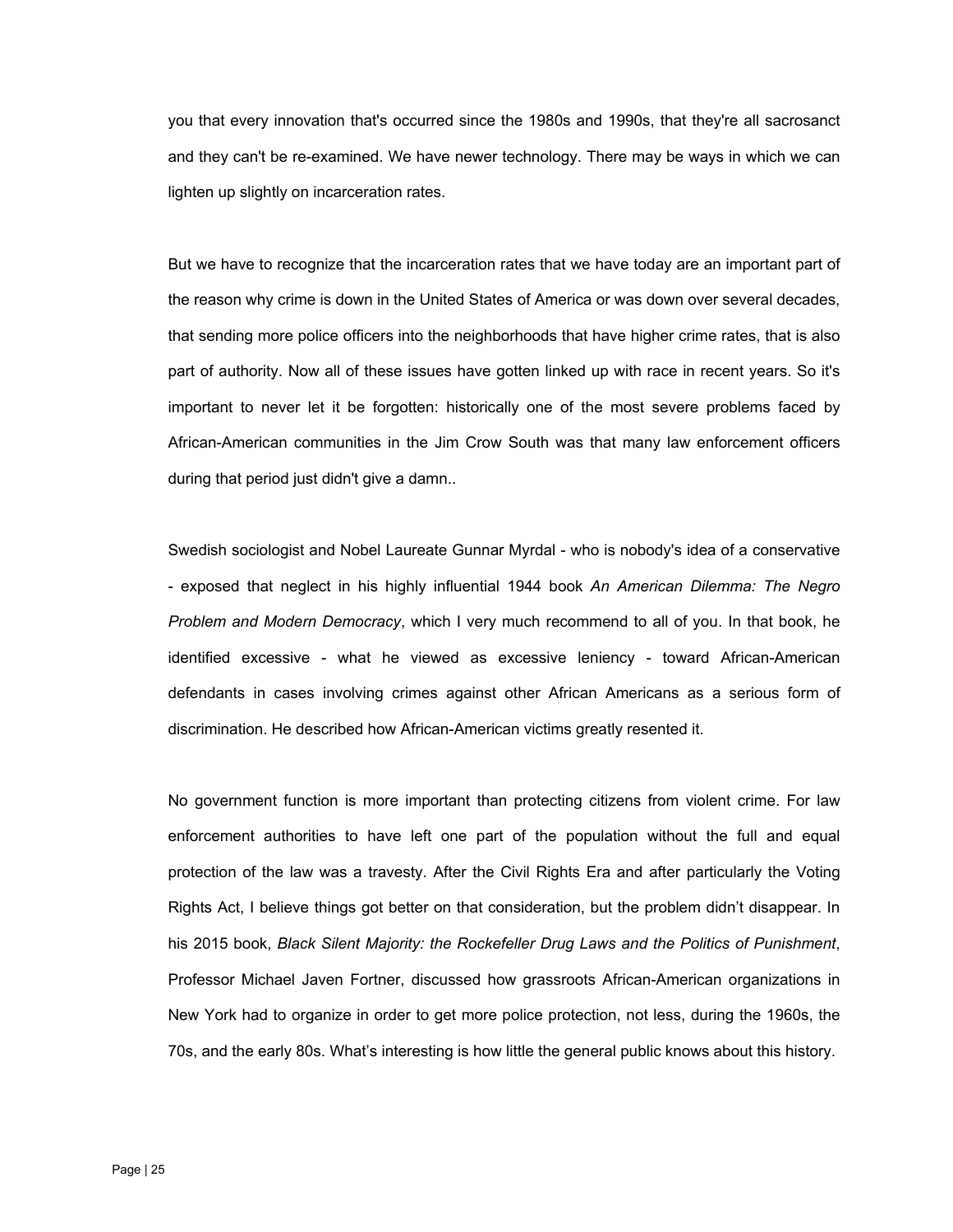For years, the media narrative has largely been that the criminal justice system works to the disadvantage of African Americans because incarceration rates for African-American men tend to be higher than for other races, but African Americans are also disproportionately victimized by crime, and that part of the story gets left out all too often. The Washington Post also deserves, I think, some credit for running a story - I think it's almost two weeks ago now. The title of it was, "On a DC Street Beset by Violence, Call to Fix Policing, Not Defund It," and they reported a protest in a mainly African-American part of Washington D.C.

Even though it didn't fit that narrative that I just described, these protesters wanted more police protection, not less. An 11-year-old boy there had been killed by a stray bullet, shot by gang members who were trying to chase other gang members from a rival gang out of their area. Black lives mattered to these protesters, but that's why they were concerned that they have not been getting enough police protection. So, we have to be careful about reforms that have the effect of discouraging police officers from doing their jobs.

In my written testimony, I commented on two specific issues - that is cameras and qualified immunity - and also flagged two more – that is civil forfeitures and the perverse incentives that can be created by fines that are used to finance too large a proportion of municipal budgets.

I think I only have time to mention the qualified immunity issue, but what I will say about all of them is that, unlike the defund police demands and a few of the other demands that we're hearing a lot of these days, these are certainly not ridiculous on their face. I have only time for qualified immunity, as I said, so I'll refer you to my written testimony for cameras, which I very much support. Abolishing qualified immunity is a fashionable cause these days. And under current law, as expressed in the Supreme Court case of *Harlow* vs. *Fitzgerald*, which was a 1992 case, police officers, and also most other government officials who engage in what could be called discretionary functions, they cannot be held personally liable in federal court for violating the rights of others if they can show that their conduct did not violate - and I'm quoting the case here -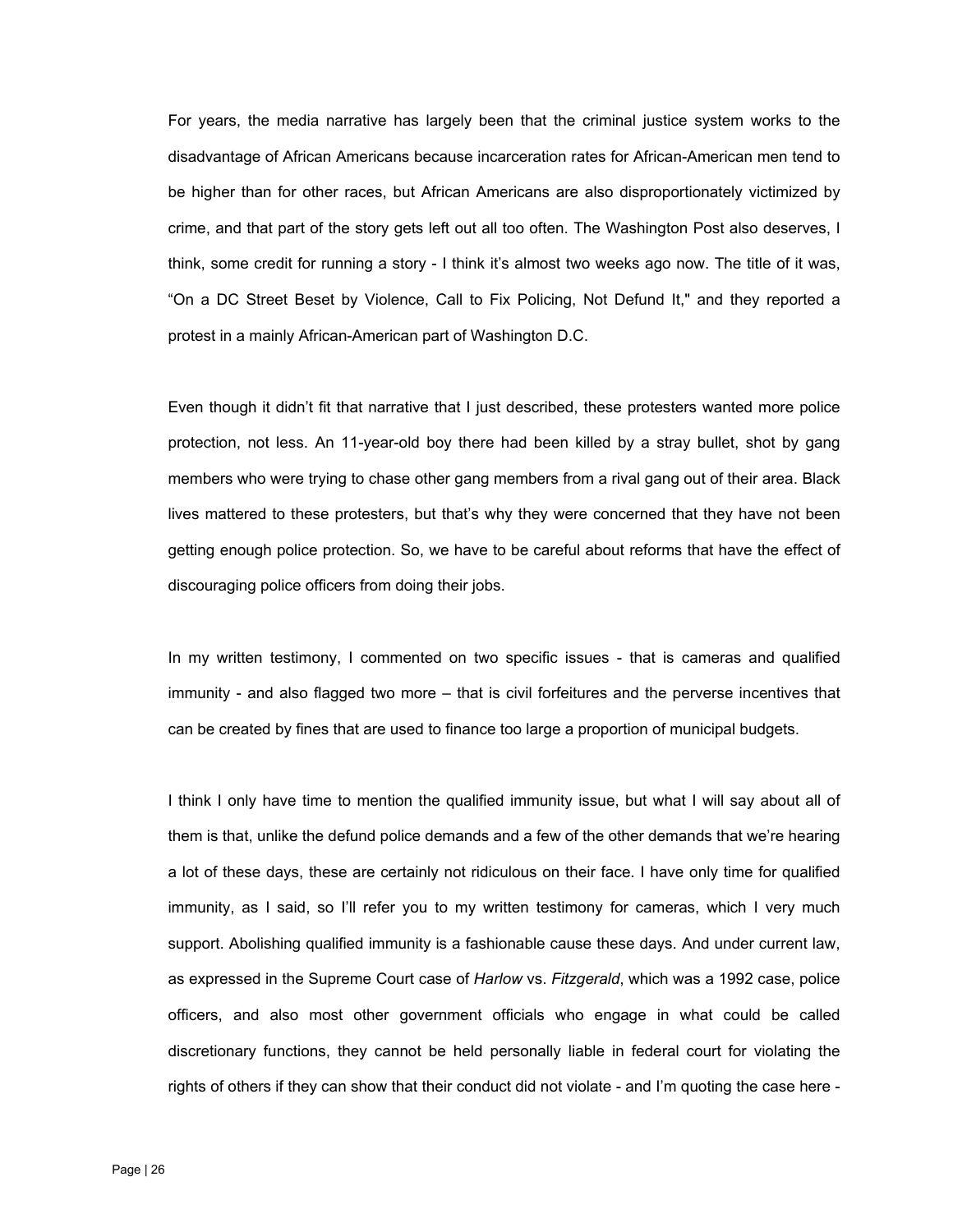"clearly established statutory or Constitutional rights of which a reasonable person would have known."

And I just want to footnote here, this is a federal case, and state law can be different. And the point I wanted to make was that I would oppose entirely doing away with qualified immunity. I was, in fact, a little surprised to find that that was being taken seriously as a possible change in the law. That doctrine is thought to be important in part because, without it, there is a danger that public officials, including law enforcement officers, will protect themselves by opting for inaction by sitting on their hands. They will not do what needs to be done to protect the public. And this is a greater danger for public officials than it is for private citizens, and that's why you see the difference in the law here. In the private sector, diligence in industries tend to have - not always, but tend to have - a more direct link to reward than they do for public officials, and I gave you a couple of examples in my written testimony.

Here, I'll just say, you know, a salesman who doesn't sell anything, he's not going to earn a commission. That's a direct link to diligence in industry. But when a police officer saves a life, he doesn't get to keep it. He doesn't get a percentage for that. If only his errors, and not his successes will affect his fortunes, then there is going to be a likely reluctance to act. And that's what qualified immunity is supposed to help with. That doesn't mean the doctrine of qualified immunity cannot be refined or improved upon. There are courts that have interpreted *Harlow* vs. *Fitzgerald* as probably more strictly than I believe it was intended to be. You know, a clarification might be in order here, but doing away with it I think would be a big mistake. So, I suspect my seven minutes are either up or they're very close to being up now, so I think I'll stop there. And, again, thank you for inviting me to testify.

Phil Keith: Thank you, Professor Heriot for joining us today, and certainly your most valued testimony you've given this Commission. Our last distinguished panellist for the rule of law panel is Professor Jonathan Turley, the J.B. and Maurice C. Shapiro Professor of Public Interest Law at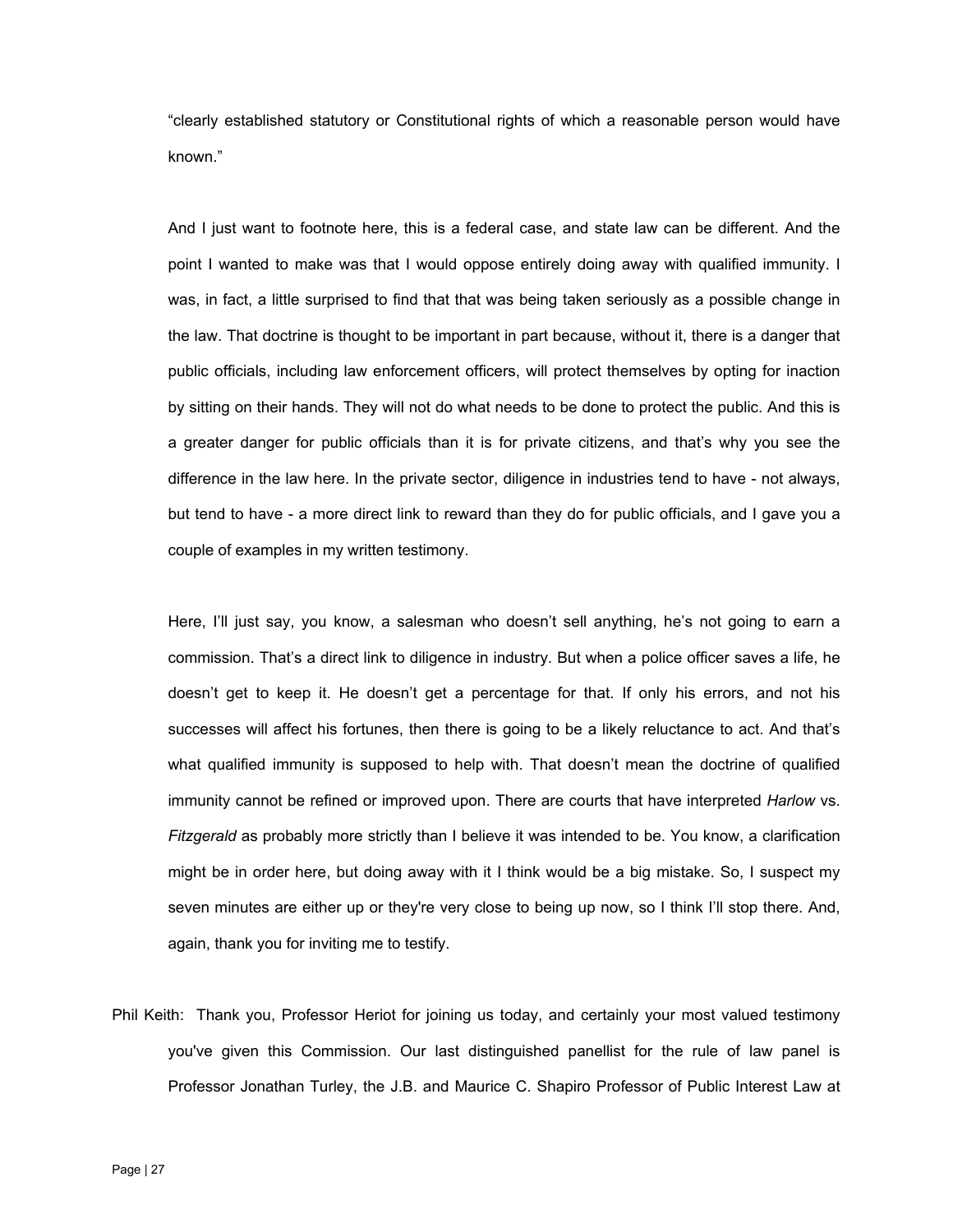George Washington University Law School. Professor Jonathan Turley is a nationally recognized legal scholar who has written extensively in areas ranging from Constitutional law to legal theory to tort law.

Professor Turley is frequently a witness before the House and Senate on Constitutional and statutory issues, as well as tort reform legislation, including Senate confirmation hearings of Senate members and jurors like Justice Neil Gorsuch. Professor Turley received his BA at the University of Chicago, and his JD at Northwestern University. In 2008, he was given an honorary doctorate of law from the John Marshall Law School for his contribution to civil liberties and public interest. Thank you for joining us today, Professor Turley. You're recognized.

Jonathan Turley: Thank you very much, Chairman Keith, and your fellow Commissioners for inviting me to speak today about the implications of biometric technology and privacy in law enforcement. The recent controversies surrounding the defacing and destruction of statues and memorials has led to a national debate over the rise of mob action. While there are valid arguments for the removal of some statues, the rule of law demands that these decisions are made collectively by society not capriciously by rioters. Some incidents in Washington and Baltimore involved the destruction of statues as police made the, quote, "tactical decision," close quote, not to intervene. The Federal government, on the other hand, launched an extensive effort to identify those who led efforts to destroy statues like the Andrew Jackson statue near the White House.

The same type of effort has unfolded in cities like Portland, where federal officers have reportedly attempted to identify protesters who attacked federal officers or destroyed federal property, including a controversial case where a suspect was detained and then released by officers in an unmarked vehicle. These arrests may or may not have relied upon facial recognition technology, or FRT - one area of biometrics - but they highlight the value and the concerns over the use of biometrics. On one side, there are organized groups who seek to conceal their identity, to engage in mob violence and attacks on police. On the other side, there is a concern over police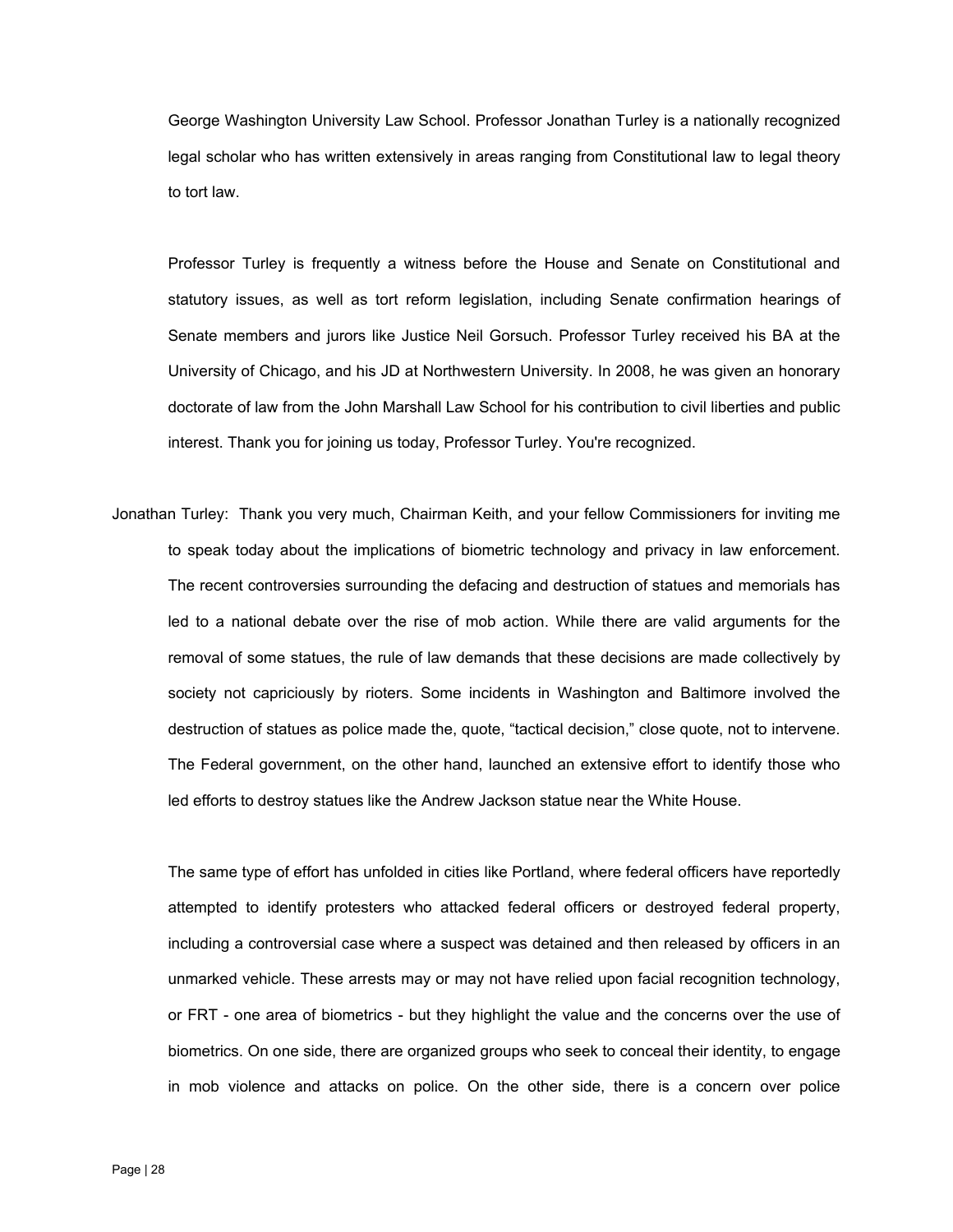identifying people who are engaged in protests against the government, including police abuse. Defending the rule of law in stopping such mob action can be also deterring the exercise of rights guaranteed under the rule of law.

So, that brings us to this issue of how is FRT, and biometrics more generally, to be used by law enforcement, particularly during this rather tumultuous period. The use of FRT raises some wellknown and long-standing concerns from works like *1984* to movies like *Total Recall*. Fictitious dystopian futures all have a common feature: this continual omnipresent surveillance of every citizen. The fear of living in a fishbowl society is a shared phobia of all free people. That technology was merely a fiction when Orwell penned *1984* but it now is a reality. Biometric technology does allow for governments to identify, monitor people in real time. That has raised very significant issues, particularly because some countries have gone all in on biometrics. In my testimony, I talk a bit about that in the background section. China is one of the leading countries that has invested in biometrics for all the wrong reasons.

The Chinese government is particularly enthralled with this concept of a fishbowl society. So, what repels civil libertarians is actually attracting authoritarian governments. The government of the United States has also made investments in FRT, from airports to law enforcement. Now, the question that I've grappled with is how we incorporate this technology during periods like the one that we are living through. I am a long-standing advocate of privacy. I'm pretty extreme in my views on privacy. But I also recognize that this is a technology that we can't just simply close our eyes to. It's a technology that we can't pretend is going to go away. It is part of a multibillion-dollar market. People like it. Everyone with an iPhone, with a face unlock, likes it. We are not going to get this cat to walk backwards. We can, however, try to get it to walk forward along a different path.

We also have to recognize that for law enforcement there is some real value here that might actually coincide with values of civil liberties. Take the Boston bombing case. In that case, I felt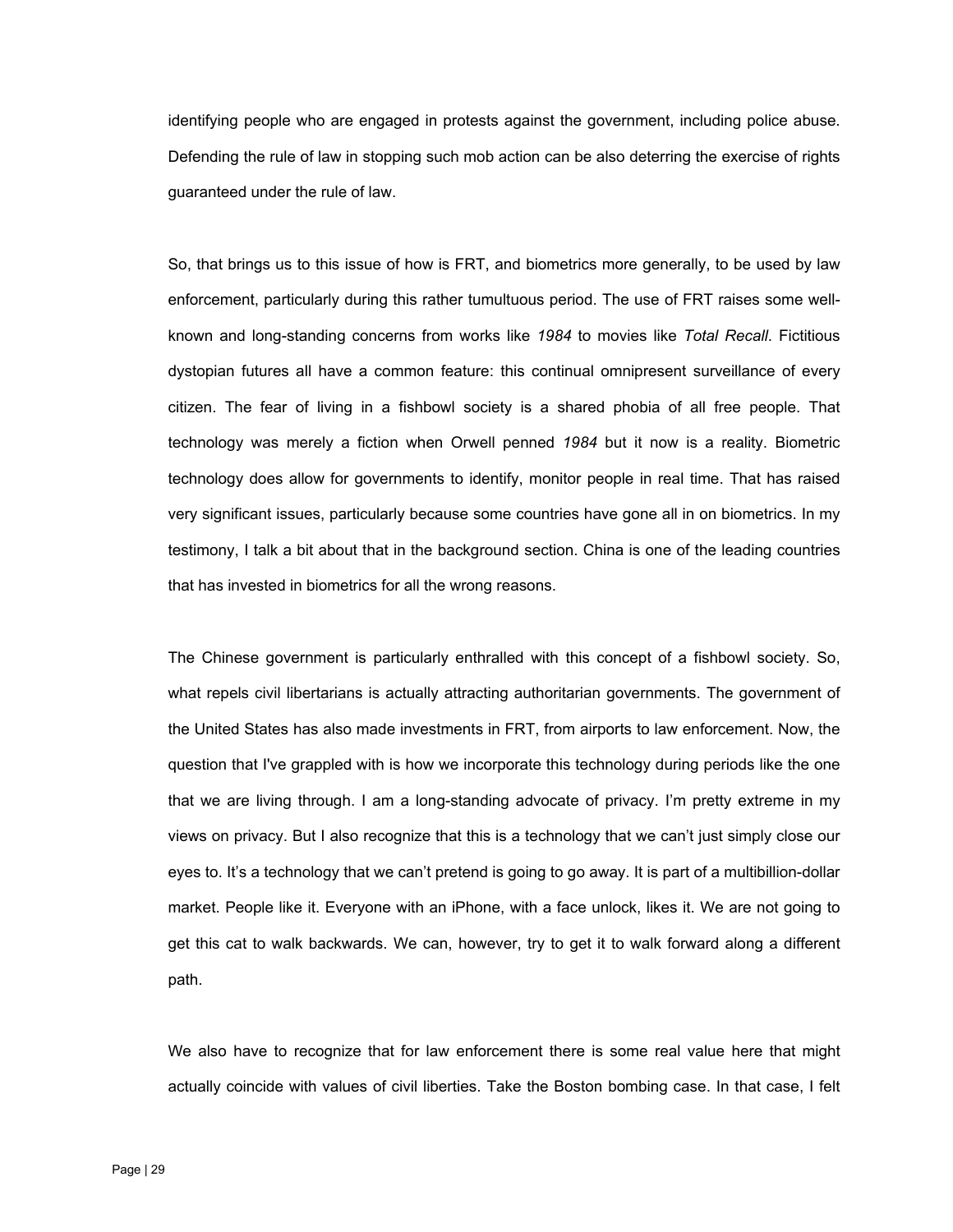that the police took an extraordinary and unconstitutional step in doing a strategic search of whole areas of Boston, going house to house without a warrant. When the two brothers responsible for the bombing were in public, they were, in fact, spotted. The question is, if we had an FRT capability at that time, could we have avoided the more serious deprivation of privacy for everyone in that search area and relied instead on the technology? Another example of that is the Portland controversy. Many protesters have said that they were wrongly picked up. Well, FRT can actually reduce the number of false stops and arrests under *Terry* and other cases.

In Australia, I note there is a study that showed how truly poor, quote, "eyeballing suspects," is for police officers. If you show a police officer an APB or some type of image and expect them to recognize someone walking on the street, you're going to have considerable errors. This is a technology that radically improves that prospect. So, we have to recognize that the technology has values, not just to law enforcement, but could very well have values to civil liberties. I know that's not popular with many of my colleagues in the privacy and civil liberties area, but what I've been working on in my research is to find a way for us to deal with this technology, and my concern is that existing case law and approaches to privacy are woefully inadequate in dealing with this new technology. The law has always been a race between privacy and technology, and technology has often won.

And that leads to these sort of traumatic moments where the court makes some adjustment, but we've never seen the quantum shift represented by biometrics. So, you have a technology that the public and law enforcement want and need, but the law is well behind that curve. What I suggested is that we are in a moment similar to where we were with Title 3 on electronic surveillance. After the court laid out privacy protections in *Berger* vs. *New York* and other cases, the Congress took those guidelines and created a comprehensive law governing the use of electronic surveillance. We are now at that moment with biometrics. The problem is that moment is passing in a dangerous way. Congress has largely not regulated biometrics, and instead the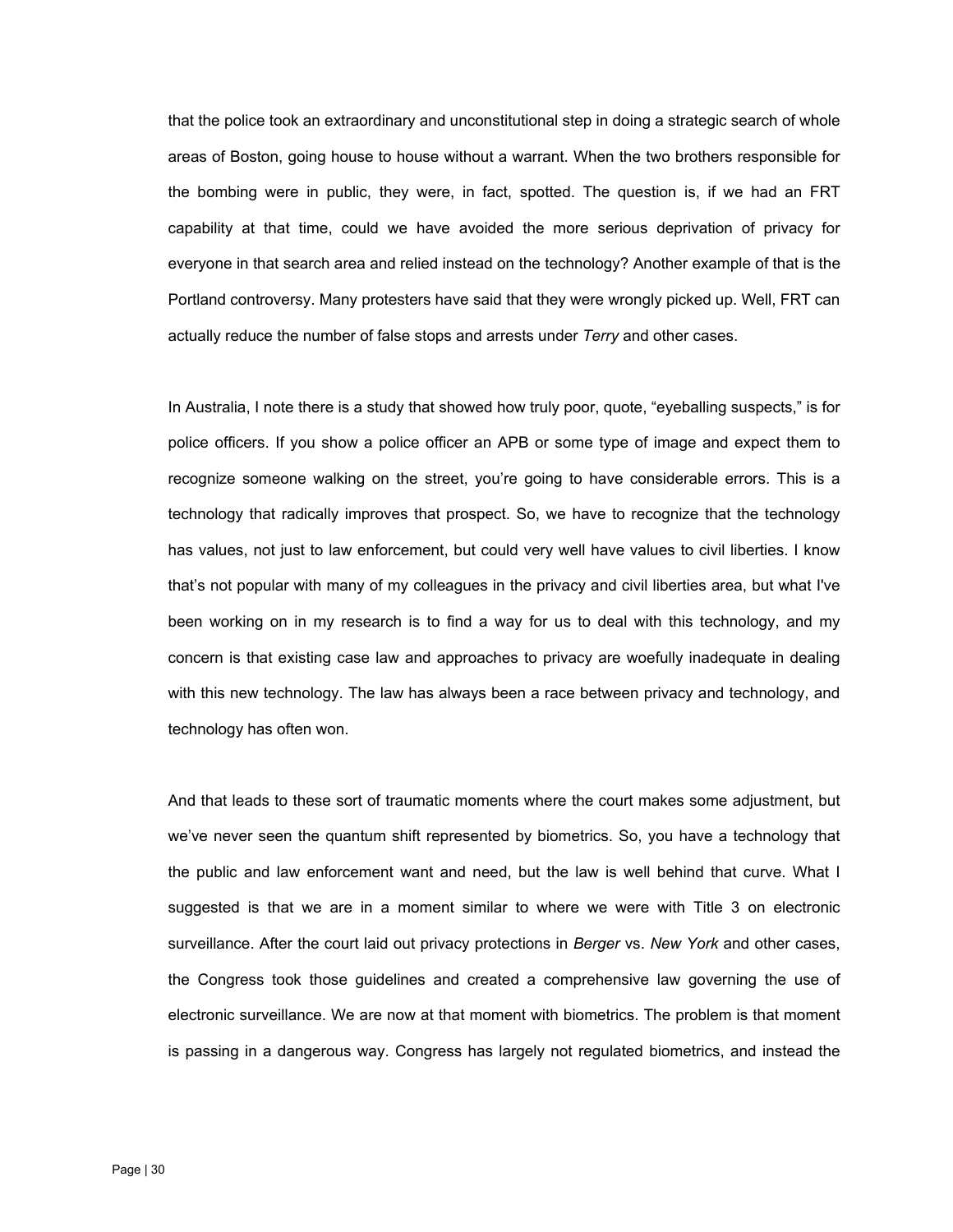Europeans have enacted sweeping regulations of the area. They are taking the lead in setting the standards and laws governing biometrics.

What I've suggested is a comprehensive act that covers the use of biometrics that can protect privacy, values, and interests. It governs both civil and criminal issues, both government and private uses of biometrics. But, before I leave - and I know I'm over my time - I just want to note one key sort of moment that we have to address, and that is: in my writings, I conclude that privacy is not a particularly useful focus in looking at biometrics, certainly not in its classic form. Instead, I focus on what we are trying to achieve by regulating biometrics. And I connect it to the democratic process, and what I argue with that we need to look as much at anonymity as we do privacy, because the greatest danger of biometrics is to turn us into a fishbowl society.

And the way we can stop that is to create forms of what's called obscurity - this is already done in other areas - to protect people from having their images used and stored in particular ways, to give people the assurance that when they go to a protest they're not going to be recorded and followed and tracked. Their associations and beliefs are not going to be documented or put into a dossier. So, the conclusion that I'm trying to suggest is that any progress on biometric privacy will require a comprehensive re-examination of what interests we are seeking to protect in, not an anonymous world, because it is - we no longer have anonymity in the classic sense, but a nonymous world, a world where we are being seen. We have to find ways to make that obscure. We need to look at traditional definitions and update them to the reality of the age of biometrics. Once again, thank you for the honor of appearing before you, and I'd be happy to answer any questions.

Phil Keith: Thank you, Professor Turley, for your informative testimony, and certainly for your service to our legal system. Commissioners, we are now open for questions for our rule of law panellists. They certainly have provided us a robust range of issues to discuss and interact with them. So, please be forthcoming with your questions. We'll ask the Commissioners with a question to state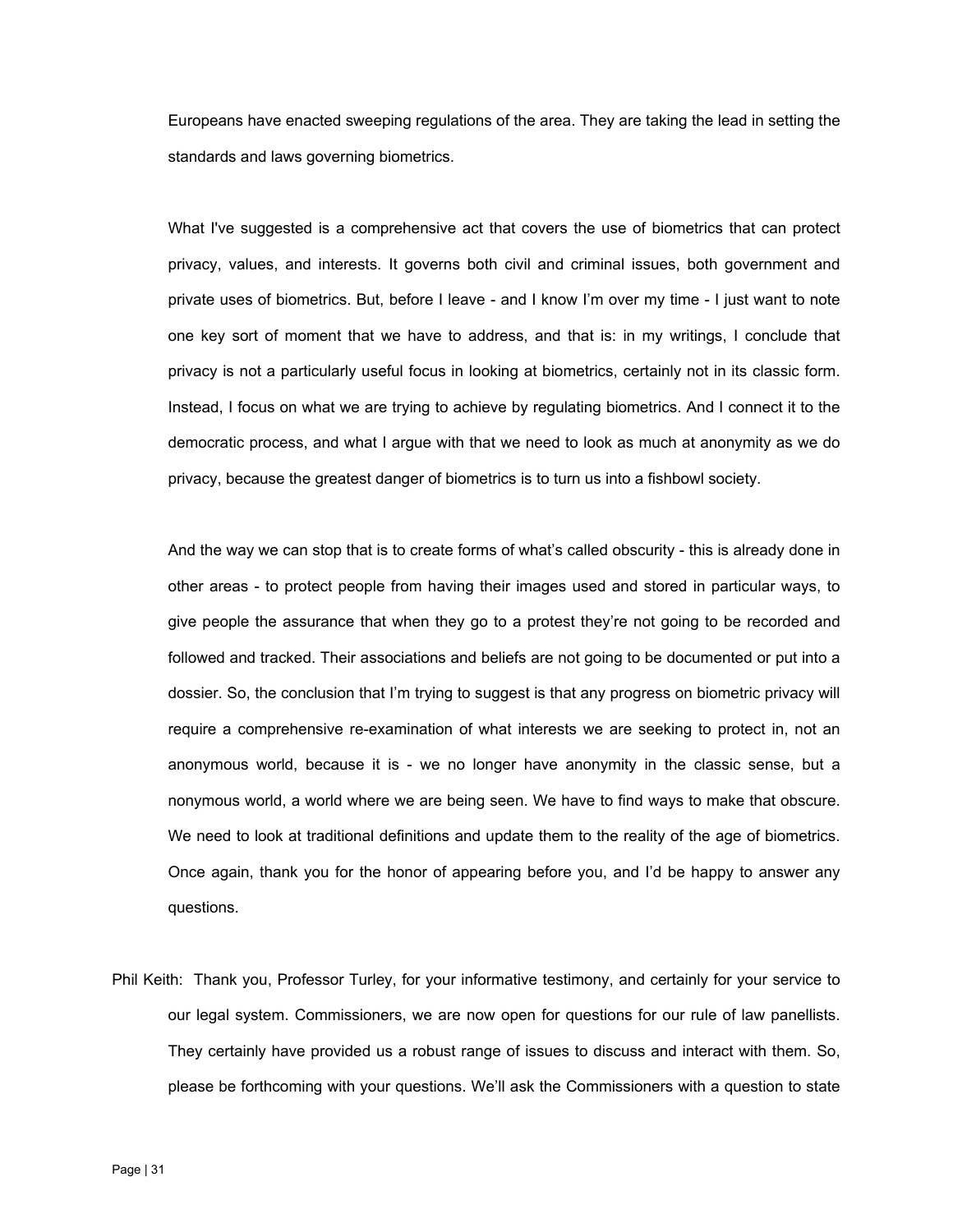your name prior to your question and direct the question to a specific panellist or to all three panellists. This is a reminder to our Commissioners, your mics are hot at all times. With that, Commissioners, we'll entertain questions for our panellists.

Erica McDonald: Phil, this is Erica McDonald. May I ask a question?

Phil Keith: Okay, I recognize Commissioner McDonald.

Erica McDonald: Thank you very much. I appreciate it. Thank you very much to all our panellists. I really appreciate your thoughts and your input and your remarks. I am the U.S. attorney here for Minnesota, the District of Minnesota. And, as you know, we are facing this false narrative about a broken criminal justice system and about police reform and, "defund, dismantle," ideas that are misguided at best, irresponsible at worst, and we are really trying to push back on this false narrative that somehow, because of the actions of some, that the entire system is broke. So, what can we do as community leaders to push back on those narratives and what can we do as the Law Enforcement Commission to push back on that narrative? And I - any of the panellists or all of the panellists. Thank you.

Phil Keith: That question was directed to all of our panellists.

Rafael Mangual: This is Rafael Mangual. I think it's a great question, an important one, and, you know, maybe I'm an irrational optimist here, but I do think that one of the most important things that our leaders can do and that this Commission can do is to forthrightly pound the table with the empirics in a way that pokes holes in that narrative and illustrates the falsehoods that underlie it. You know, I just really can't stress enough how important it is to get these debates right, and I fear that a lot of our institutions have become fearful of the blowback of pushing back and, again, I think an honest look at the data on a lot of these claims, whether we're talking about police use of force, incarceration, so-called coercive plea-bargaining, et cetera, the reality is often a lot less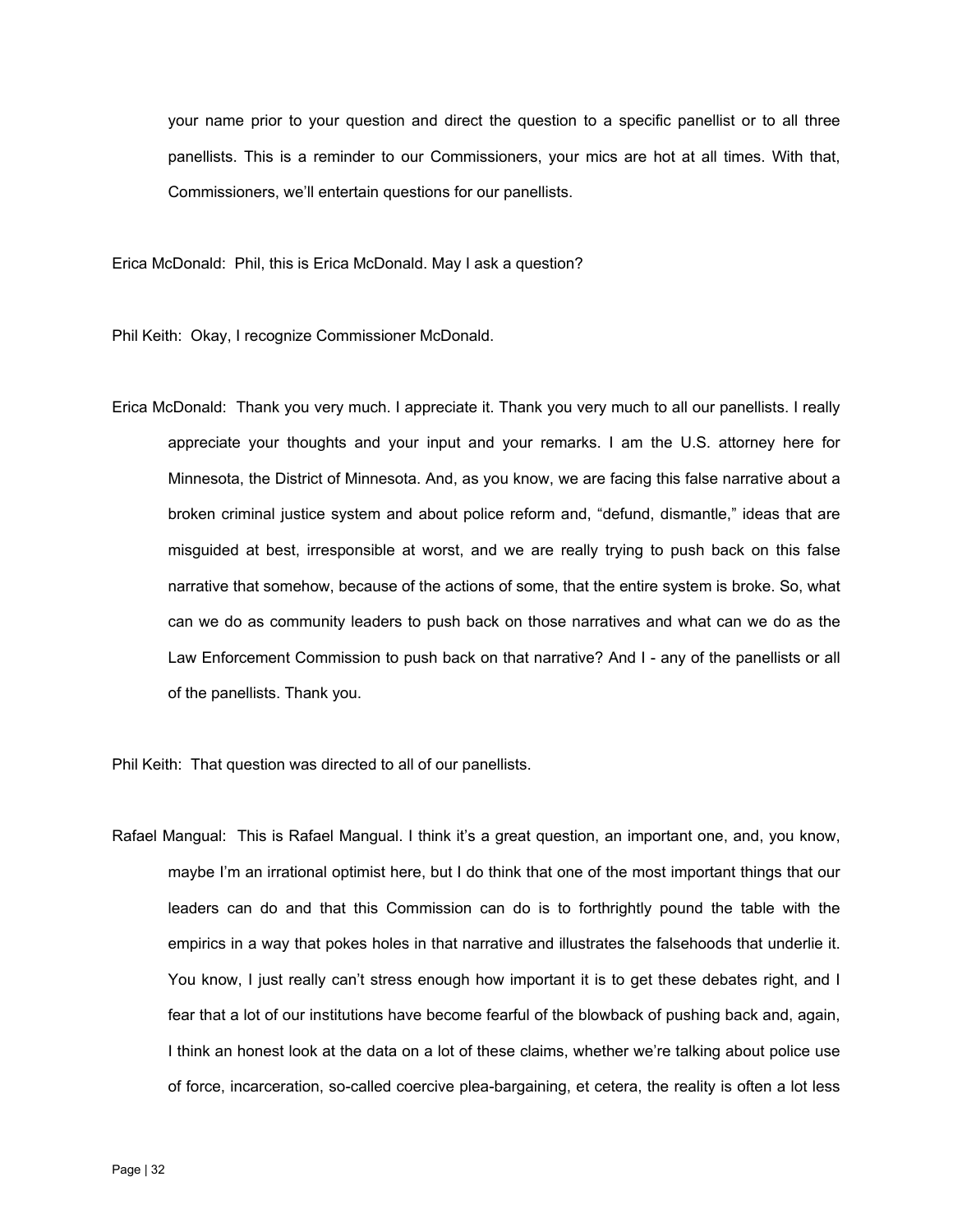pernicious than what the trackers of the system claim, and I think a first step has to be an outwardly visible commitment to truth here.

Phil Keith: Thank you.

((Crosstalk))

Jonathan Turley: This is Jonathan Turley.

Phil Keith: Go ahead, Professor Turley.

Jonathan Turley: Oh, thank you. I just want to amplify something that Rafael said, which is that part of the problem in dealing with this issue is a shocking loss of free speech in the United States on our campuses, and even in the media. I've been writing a lot about that. Academics who have voiced many of the views that Rafael voiced have found themselves subject to campaigns to have them fired. Recently, a Harvard professor who raised the possibility that the issue with - that we should be addressing is not necessarily racial, but the overuse of force. He is the subject of a massive campaign to have him removed. The media rarely publishes the type of discussion that we are having today. So, one of the things that I would suggest is to try to create forums for the public to be able to hear both sides of these issues, to hear a frank discussion of what we can do to reform our system because those forums are being lost.

At one time, you would find those at colleges and universities. I'm afraid that's no longer the case. And, so, we may have to start at the most basic response in dealing with the issues that you raised, and that is to create avenues, forums for people to actually share opinions other than the orthodoxy that we're seeing in many, many locations.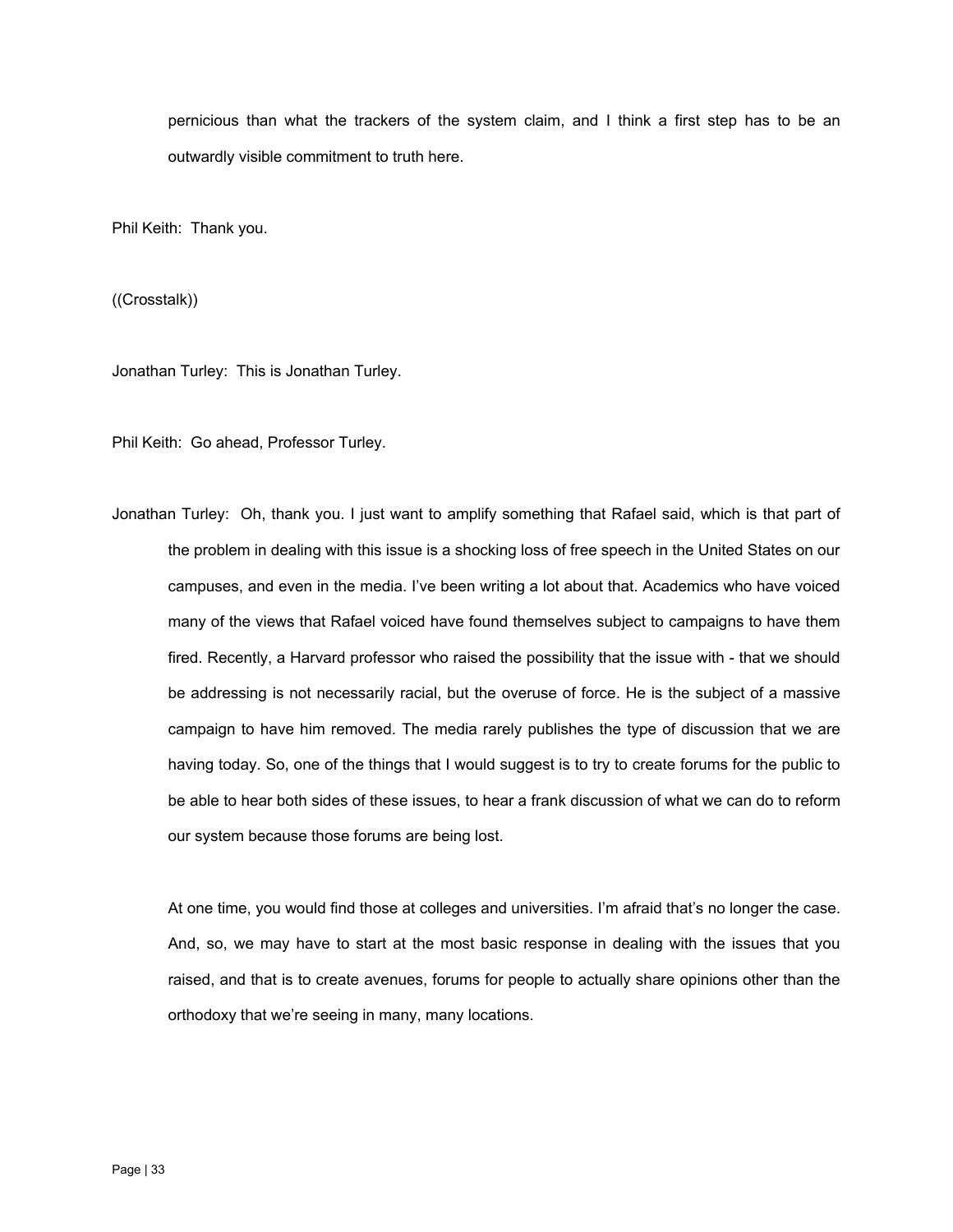Gail Heriot: This is Gail Heriot. Rafael said that he might be an irrational optimist, and I can assure all of you that I am much more likely to be accused of the opposite, being a pessimist. People like to kid me that I'm a Cassandra, and I have to remind them that Cassandra was always right. But, on this issue, I am actually optimistic, and that is I believe that if people talk about the issue enough and I agree with Professor Turley that we need to create opportunities for that - that this is an issue that I think the public can understand and that real progress can be made here. You know, the rhetoric out there now is so irrational that I don't think it's too difficult a dive to prove things by talking realistically about the need for law enforcement, the fact that - sure, there are problems, there are always problems. Whenever somebody is given the authority to use force, there are going to be problems, but I think this is one where we can make a lot of progress by explaining why things are done the way they are done, how they can be improved, and I think we can certainly increase the public's respect for the rule of law and for law enforcement simply by getting the truth out.

Phil Keith: Thank you, Professor Heriot. I heard another Commissioner with a question.

James Smallwood: Mr. Chair, it's Commissioner Smallwood.

Phil Keith: Yes, Commissioner, you're recognized.

James Smallwood: For Professor Heriot, I've actually got a couple of questions, if you don't mind. You talk about potential refinements being made on qualified immunity and, for the record, I think your testimony was very on point, very much of it was anyway, and I'm just curious, with the last 200 cases only 57 percent of officers were actually granted qualified immunity, and I'm curious to know what your refinement to qualified immunity would be knowing that it's not just a blanket protection, that it actually has a process to go through.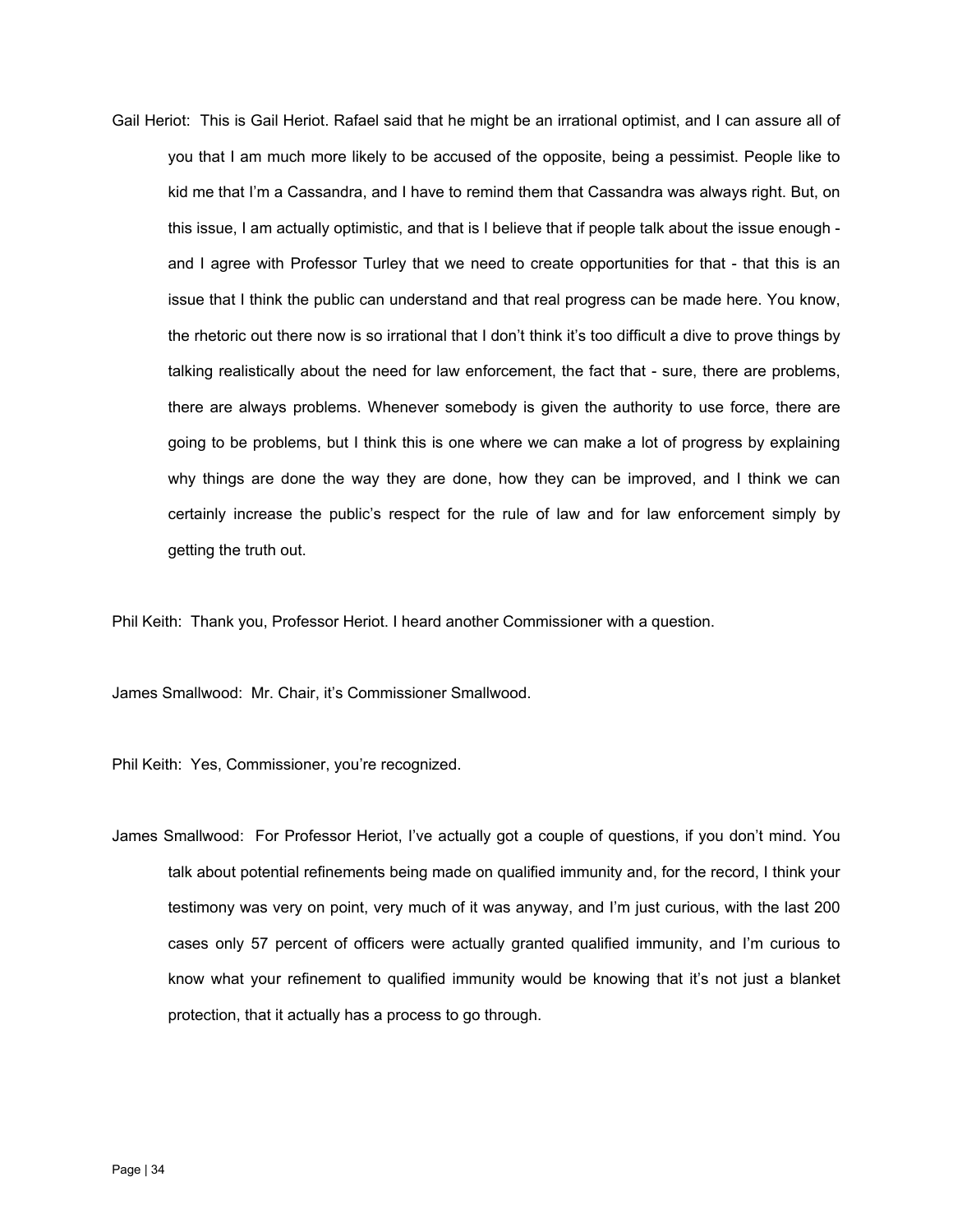- Gail Heriot: Yeah, I feel like I'm probably not good at orderly you know, giving you the best refinement possible because I've only read, you know, a few cases, and some of the cases have been described to me in ways where I would have thought that it really wasn't a good interpretation of *Harlow*. But, basically, you know, my basic view is that qualified immunity is important and that we need to keep it. We do need to make sure that courts properly interpret *Harlow*, and not too rigidly. And, you know, that's the best I can do at this point.
- James Smallwood: Okay. And my second question; as I was reading through your written testimony, I noticed that we had similar opinions, but you think that we may have differing opinions on body cameras. And it's my understanding we've got a little extra time. I would certainly appreciate your perspective. I think a majority of, if not all, rank-and-file officers have come to understand how important body cameras are and have the desire to actually have them equipped on them. So, I'm just curious to know your perspective because you say in your written testimony that most officers don't want them.

Gail Heriot: I don't think I said most officers don't want them.

James Smallwood: I'm sorry; maybe "some," but...

Gail Heriot: Yeah. Yeah, I wouldn't have said that because I think most officers understand that cameras actually are a good thing...

James Smallwood: And we do.

Gail Heriot: ...that they not only, you know, protect the officer in terms of having a record of what happened, but they also - they're also good it just making people behave. And, you know, if somebody is pulled over on the highway and they know they're on camera because they know that that's what police officers do - you know, they have such cameras - they're going to be better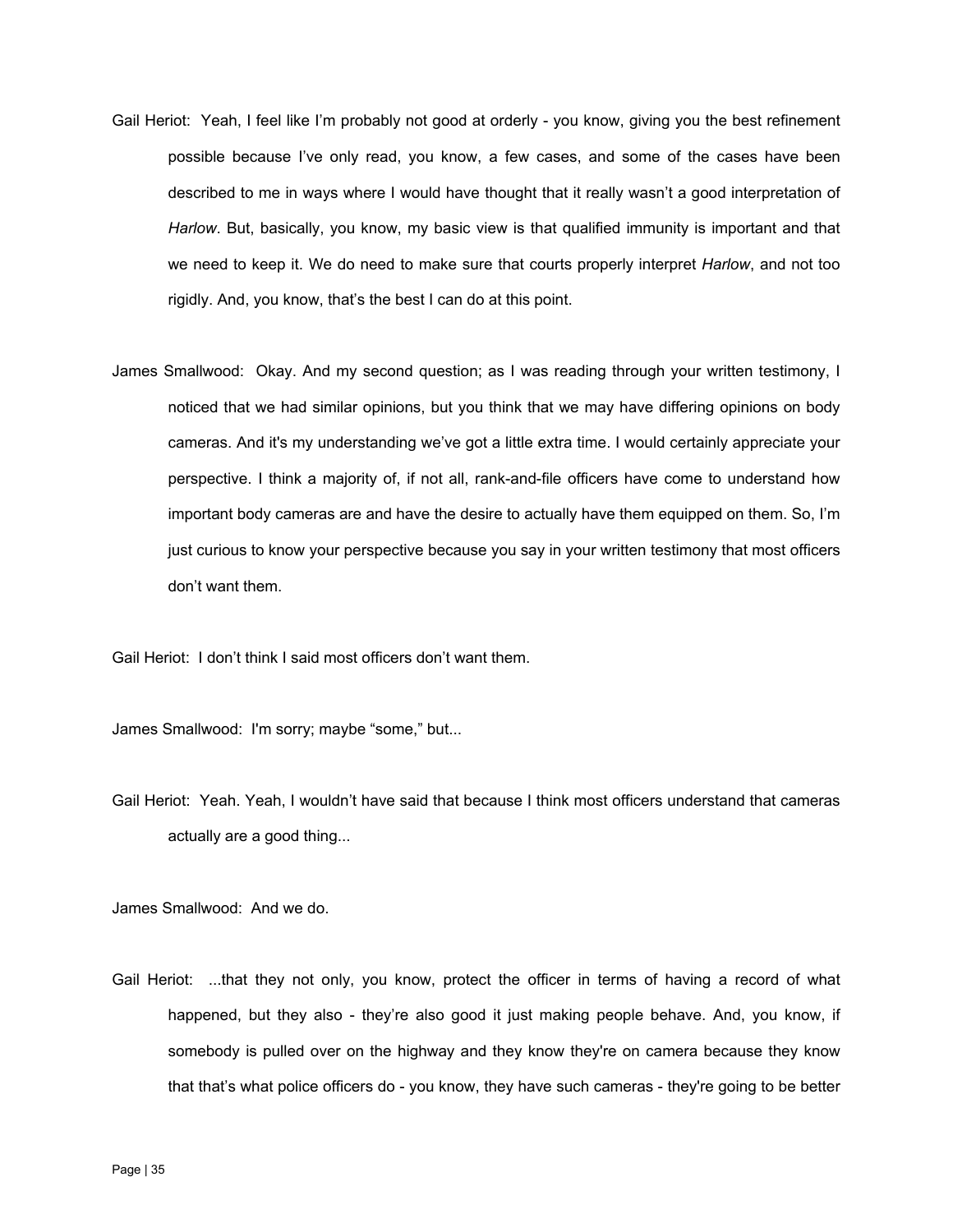behaved too, and I think that's a good thing. But no, I - if I wrote that most officers are against them, that was an error on my part. I don't think I wrote that.

James Smallwood: It may have...

((Crosstalk))

Gail Heriot: ...(inaudible) that is...

James Smallwood: ...been, "some"...

Gail Heriot: ... Something that I have...

((Crosstalk))

James Smallwood: ...(inaudible) may be (inaudible).

((Crosstalk))

- James Smallwood: Yeah, you may have written, "some". That may be an error on my part. Do you you write in there how important it is to be able to review. Do you also support giving officers the ability to review those videos in use of force instances?
- Gail Heriot: You know, I don't have an opinion on that. I know that there are differing opinions on at what point should the officer be able to look back and then there's obviously arguments on both sides of that. And, you know, to some extent, you know, we've all been through situations where we would have a difficult time stating exactly what happened. They often do this as an exercise in law school, where a criminal procedure teacher will have someone burst into the room and do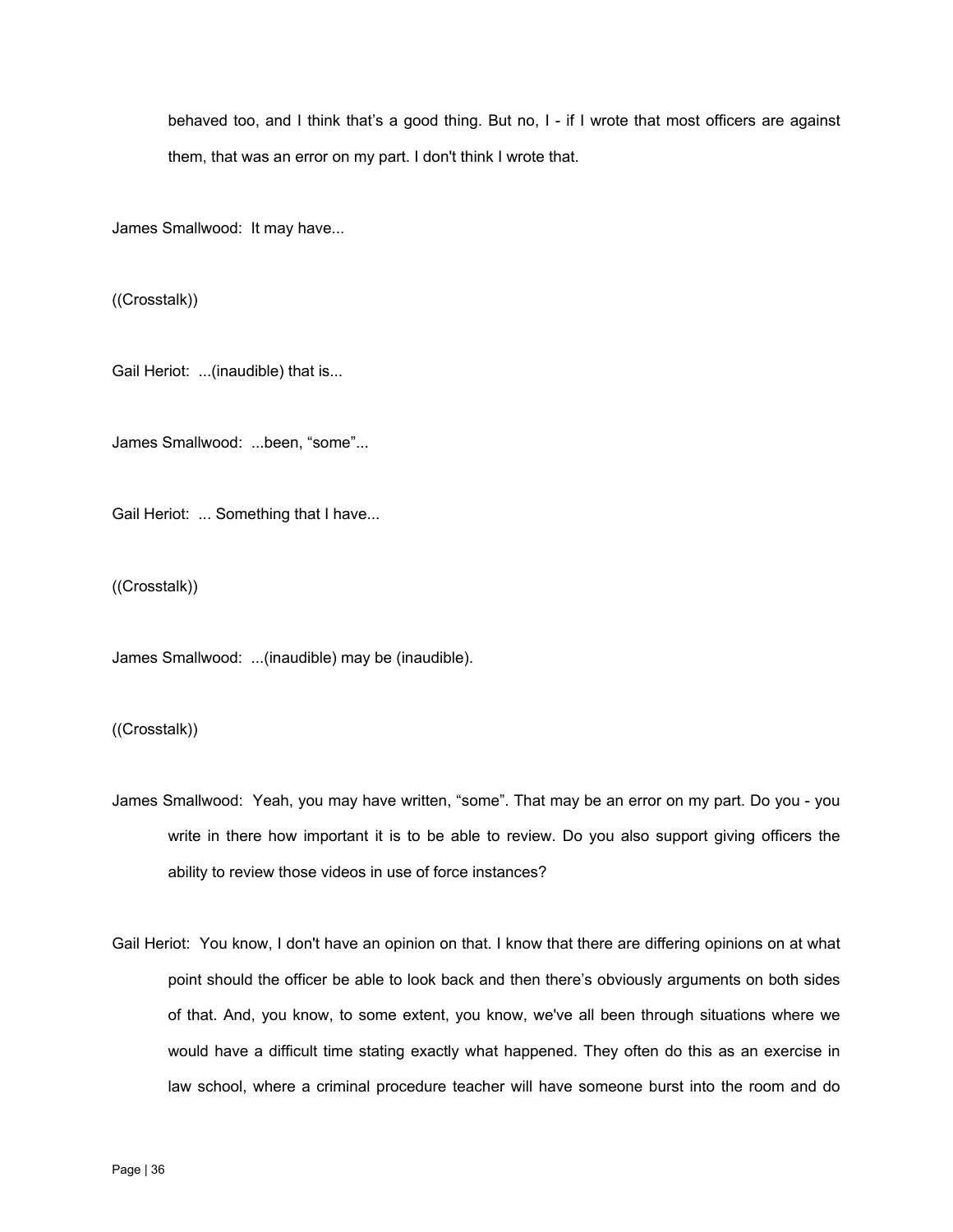something strange, and then students will be asked, you know, "What happened?" And they all saw it, but they don't all describe it the same way, and nobody ever ends up describing it correctly.

And you can certainly sympathize with the police officers who are saying, "Look, that will help me, you know, recall what happened as well," and I definitely sympathize on that side. I can also see the argument on the other side, so, I am - I'm going to duck that one too, okay? I don't have an opinion.

- James Smallwood: Okay. I appreciate your testimony, and I just want to reiterate I really appreciate a lot of what you said in your testimony, and agree with most of it. So, thank you.
- Phil Keith: And, for our panellists, I'd like to give Professor Turley and Professor Mangual an opportunity to respond to Commissioner Smallwood's question.
- Jonathan Turley: This is Jonathan Turley. I don't have anything more to add. I thought that covered the waterfront.
- Rafael Mangual: This is Rafael Mangual. I will add a couple of things, particularly on the question of qualified immunity. While I do agree that it is necessary to retain at least some of the immunity offered to police officers by that doctrine, I think one interesting way to think about drawing the line and setting out a middle ground here would be to think about the sort of cases that often draw a lot of the criticism that qualified immunity doctrine has become susceptible to, and those cases often turn on the clearly established prong in the analysis. And what happens is, I think a lot of courts, as Professor Heriot said, you know, sort of misinterpret what the rule is supposed to be and make these kinds of idiosyncratic factual distinctions to allow officers to proceed with immunity, and that understandably upsets a lot of people. I think a better way to think about drawing a reform would be to sort of carve out immunity and restrict it to spaces in which courts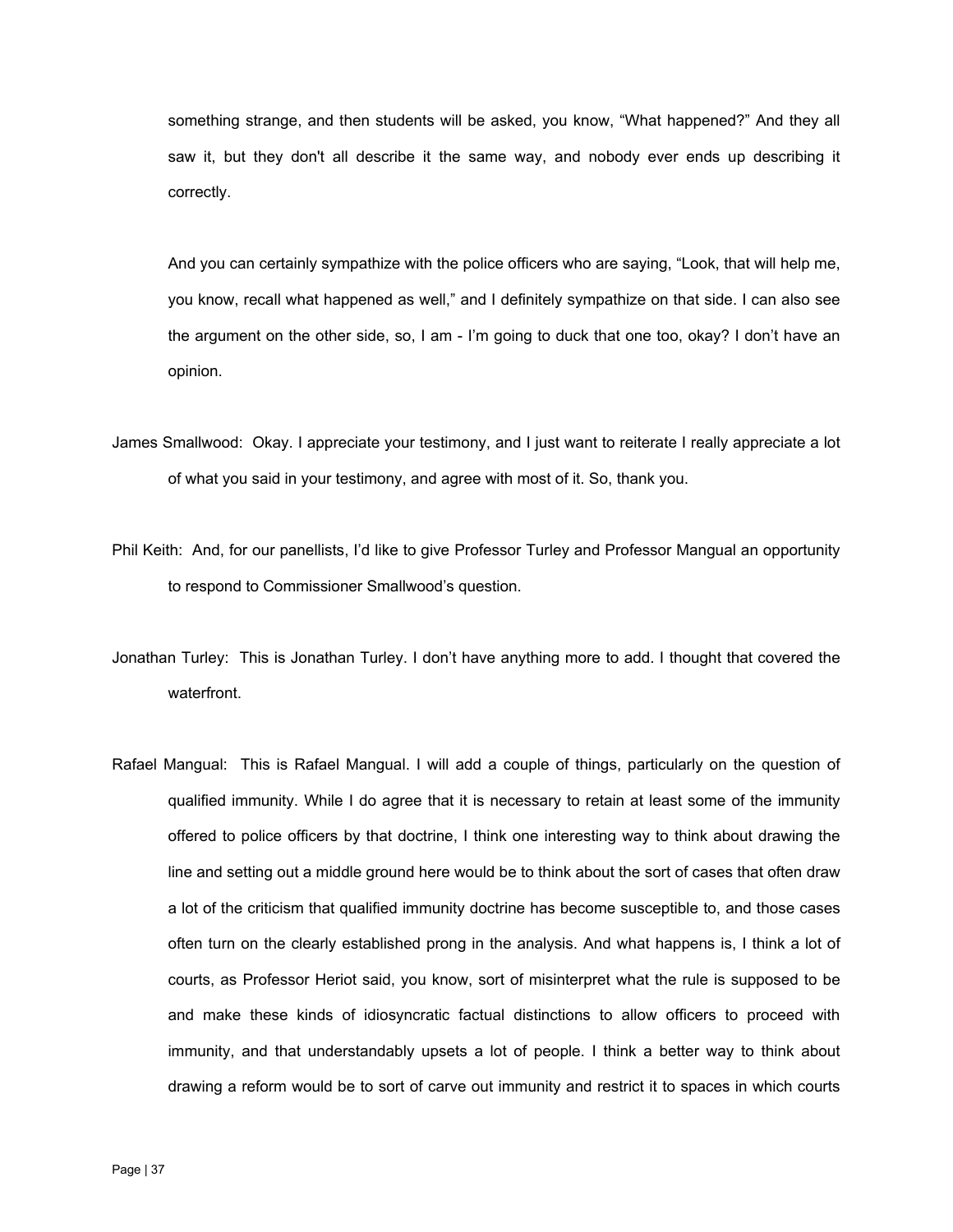are actually making a real shift in the law or actually expanding on the legal doctrine in question, right?

If you take, for example, a case like *Miranda*, I don't think that, in 1964, it would've been foreseeable by any police officer on the force that they would have to read a kind of prophylactic statement of rights to every arrestee before they could ask any questions, yet once *Miranda* was decided and that imposition came down from the court, there would have been cases where - that were still within the statute of limitations in which officers could be sued, and I don't think that many people would agree that it would be fair to subject officers to liability or behavior that they could not have foreseen would be ruled unconstitutional because the case that ruled it unconstitutional represented and actual shift in the law or an expansion of legal doctrine.

And, so, yeah, I think it would be really important to understand that, but also I think it's important to understand that qualified immunity is not exactly the shield of liability that many people make it out to be. And, so, I think that both sides tend to overstate their case here. If you look at, for example, the study by Professor Janice Schwartz at UCLA, she looked at over 1,100 cases filed against state and local law enforcement officers under 1983. Qualified immunity could be raised as a defense in 979 of those cases, yet in just 3.9 percent of the cases in her study was qualified immunity the basis for either dismissal or a grant of summary judgment.

And, in most cases, 99.8 percent of all dollars recovered by plaintiffs against police officers are indemnified, that is to say that they're paid by the municipality. And, so, you know, there is, I think, room for reform here. I do think we have to keep some of what that doctrine offers, but I also think that a lot of the fallout from that kind of reform is likely to be overstated, given the empirics.

James Smallwood: Mr. Chair, it's Commissioner Smallwood.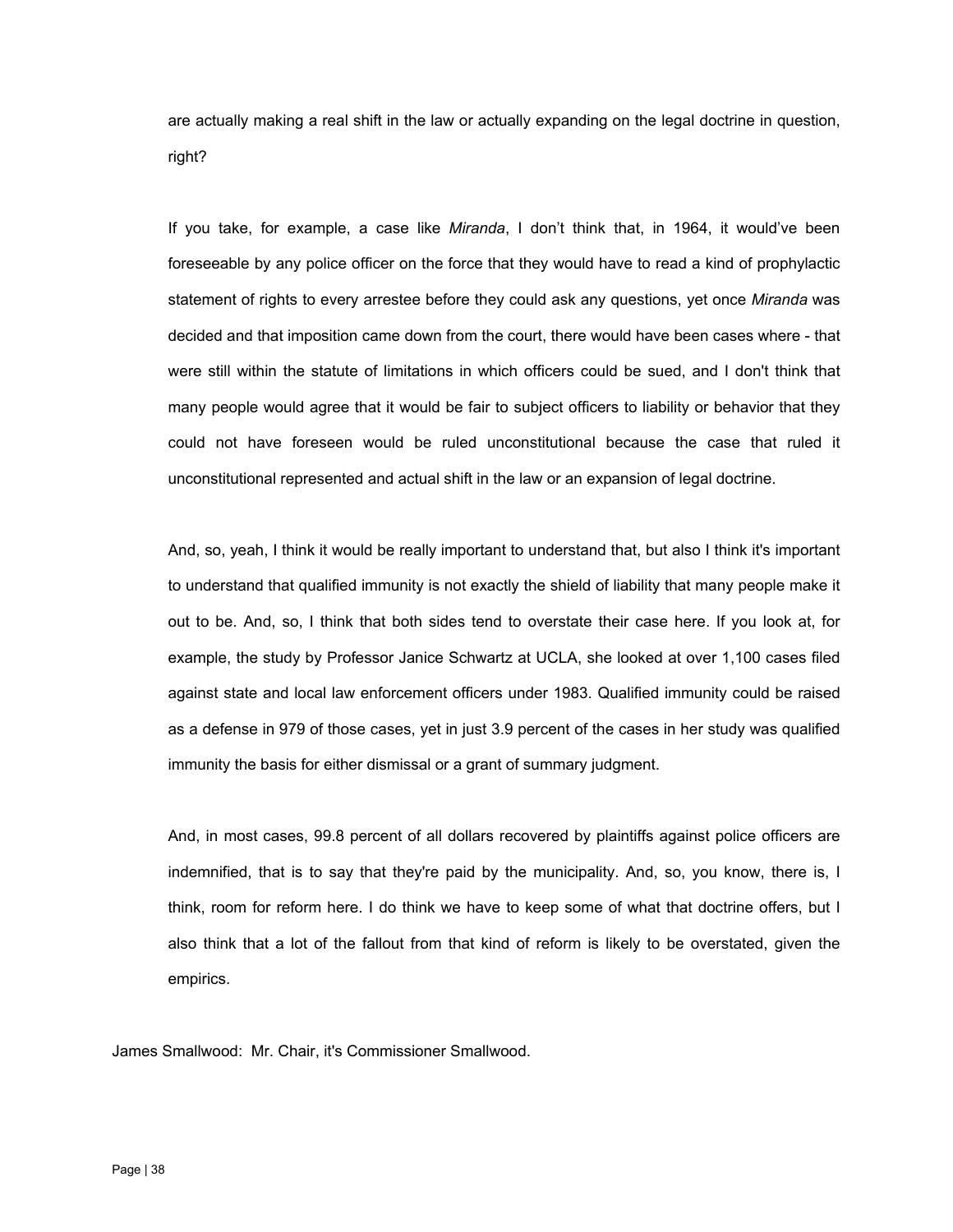Phil Keith: Yes, sir. You're recognized, Commissioner.

- James Smallwood: Based on that response, I'm just curious; it sounds unless I misunderstood, it sounds like, especially in that recent study, very few officers pursued and were granted qualified immunity. Can you give specific examples of where qualified immunity has been granted but has failed to actually be a good situation? It seems like were talking about refinements and I am generally curious where qualified immunity has not acted in the manner it was intended to be when it was implemented.
- Rafael Mangual: Sure. I mean, I'm trying to think of the case off the top of my head here, but I think, on the one side, you have a case like, you know, *Miranda*, which I think, you know, represents a real shift in the law that could not have been foreseen by officers. And so it makes sense to apply the same kind of ex post facto protection that, you know, we recognize in our Constitution, First Article. But maybe take a case like *Corbitt* vs. *Vickers*, really, any case in which the clearly established prong analysis is turning on a factual distinction, as opposed to a legal one.

And I know that's kind of a sort of - somewhat of a vague concept to put a finger on, but if, for example, you have, you know, an officer who uses excessive force by tasing someone seven times and, you know, that case is ruled a violation of the Constitution, and then you have another case in which, you know, two years later an officer tases someone six times, drawing the distinction between six or seven, you know, is really kind of a sort of factual distinction that I don't think it makes a ton of sense because I think there, at least you have a legal principle that is much clearer to officers in the field.

But, again, I do agree with Professor Heriot that, where it really makes sense to retain a lot of these protections are in cases, you know, where rights are actually being expanded, where there are real shifts in the law. You know, police officers are not trained jurists, and I don't think it's fair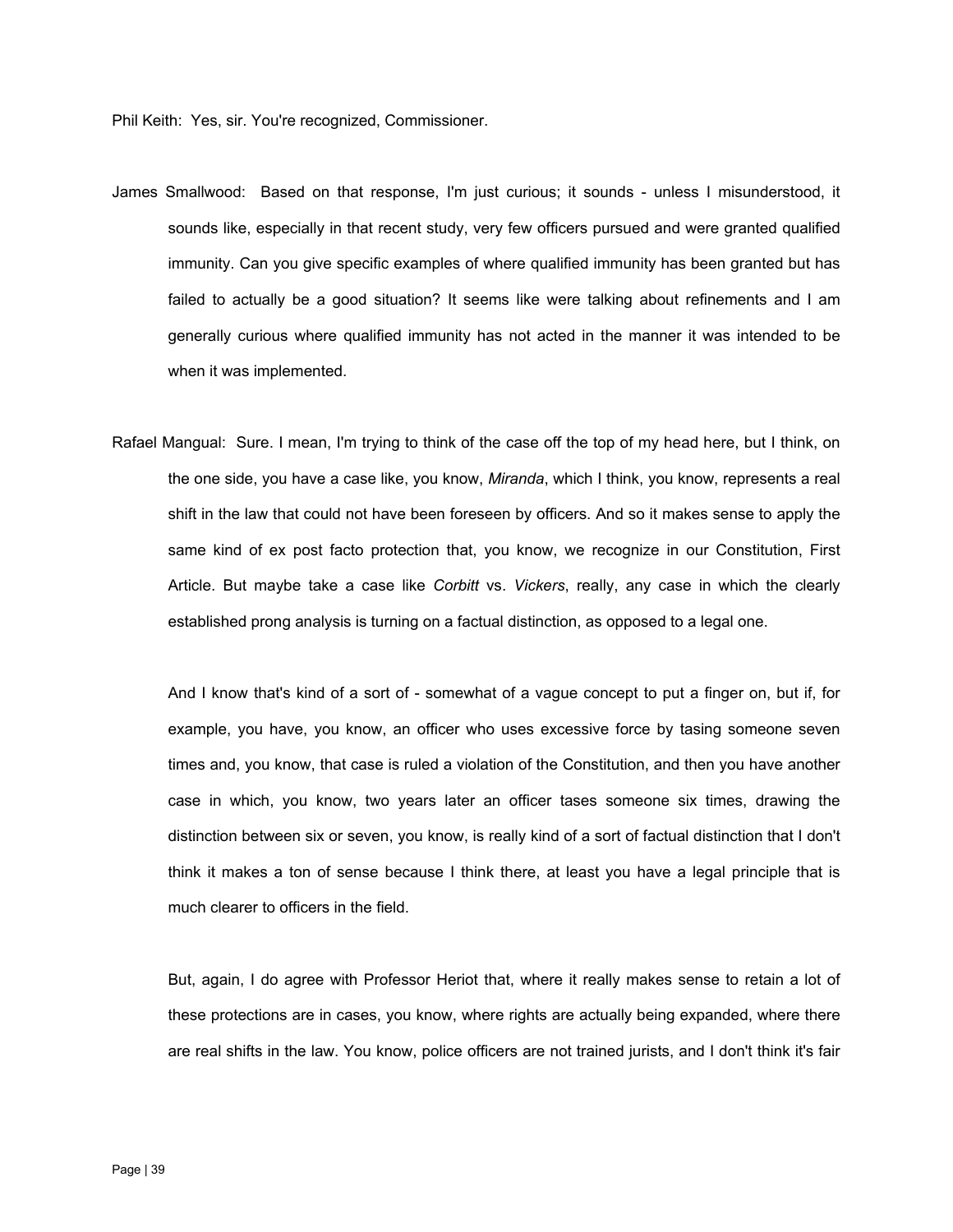to hold them accountable for violations that they could not have known would been violations at the time.

James Smallwood: Thank you. I appreciate your perspective.

Phil Keith: Other questions from our Commissioners?

Katharine Sullivan: Hi, Mr. Chairman. This is Vice-Chair Sullivan.

Phil Keith: Yes, ma'am. You're recognized.

Katharine Sullivan: Thank you. This is for Professor Turley, but would love to hear Rafael, from you or Professor Heriot, as well. Professor Turley, in talking about your privacy protection act, you talk about an anonymous society, and you mentioned the importance of supporting First Amendment on our college campuses, and I guess this may be just way too theoretical, but I'm - how much do you think - first of all, how do we protect First Amendment rights on college campuses and elsewhere? I'm thinking about First Amendment rights, you know, most recently, say, with Goya products where, you know, the consumer could exercise their First Amendment right in that way, but how do we protect those First Amendment rights, and how much does this concept of a nonymous - not anonymous, but a nonymous society, play into either a difficult - with the difficulty of upholding someone's First Amendment rights?

I just happen to believe that technology has created an environment where we just don't feel accountable to other people and we can say whatever we want because it's - you know, it's on social media or it's behind a veil or something like that. I don't know if you have thoughts about that or if you think it pertains to what's happening with the rule of law or the civil unrest that's going on now.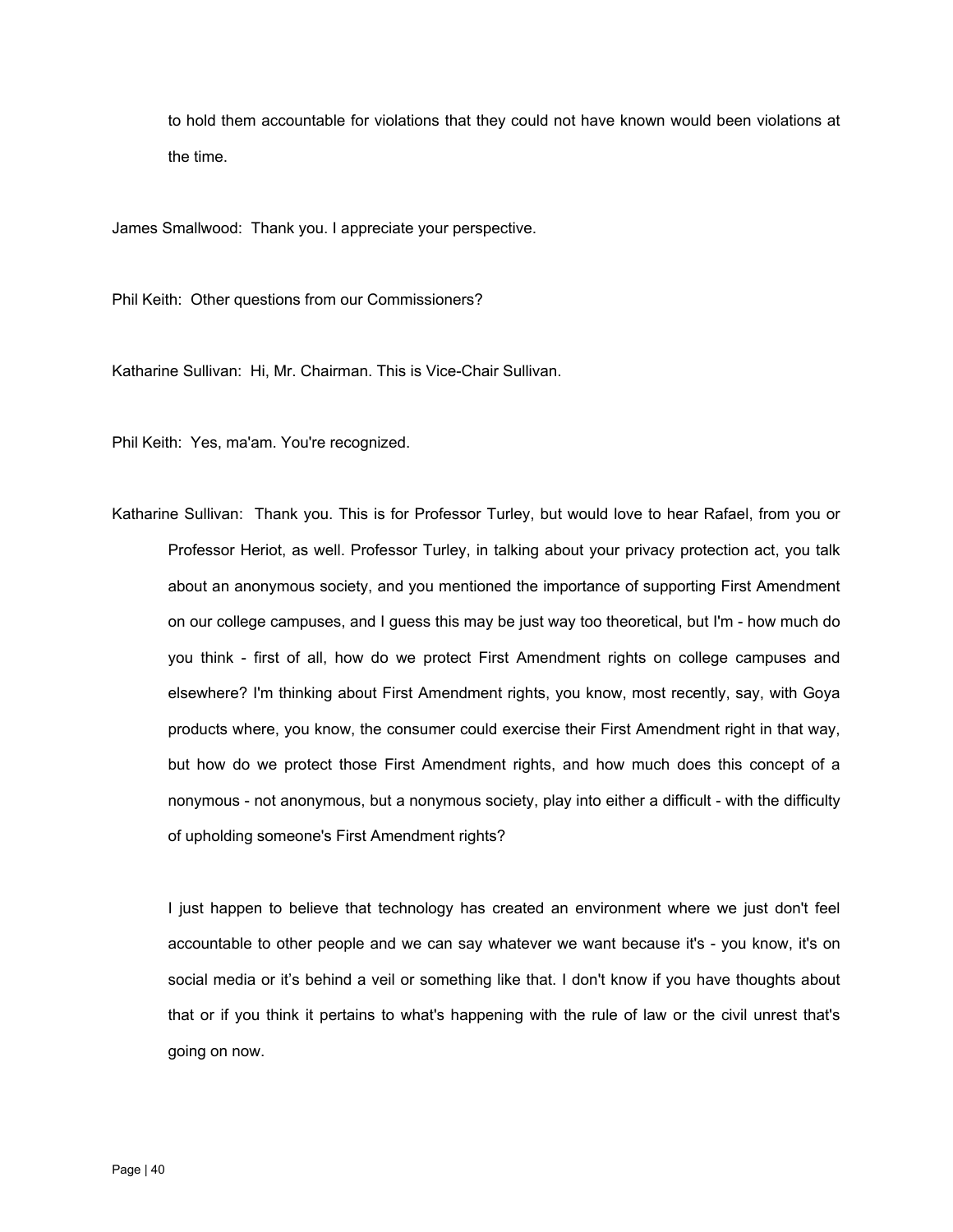Jonathan Turley: Thank you for that question. The - it's really a couple of questions folded in and I'd like to parse them out. Starting with the nonymous issue, it is certainly true that anonymity can produce negative as well as positive conduct, and I talked about that in my study. It's coming out at Boston University. We see that with the internet, where people who are given anonymity engage in truly vile, racist, and obnoxious types of commentary. So, it can produce very negative consequences. But anonymity is very important to the democratic process. It's important for people to feel that they can go to a protest, to associate with people, to see what a group or a person has to say.

And if they believe that they are being surveilled, it will chill that type of conduct. There's a term for it. It's called the Hawthorne effect. It's named after a factory, actually, in Chicago, that, in 1924, the factory wanted to see, if they increased the lighting of the factory floor, if it would change productivity. But what the study actually found is that people read - had a change in how they related to each other. It had a pronounced behavioral impact because people were now visible to the management and to other people. And the Hawthorne effect is a real deep concern for privacy advocates. So, it is true that anonymity has both of these impacts. What I tried to do is to thread this needle in the study by suggesting that we no longer have a truly anonymous society when it comes to public movements, and it's going to become less likely with biometrics.

people can feel assured that they - this type of information is not being logged and preserved. We have to also recognize that there is some valid need for biometrics, as we've seen in the identification of people trying to destroy statues and public buildings. And, so, instead I suggest that we obscure certain types of data held by the government and by private sources, so that

The second question dealt with - on free speech, I also appreciate. It's something I'm grappling with as an academic. In 30 years as a law professor, I have never seen the level of fear and intimidation that I am seeing now on college campuses from law professors and students that have dissenting views of these protests or their underlying causes.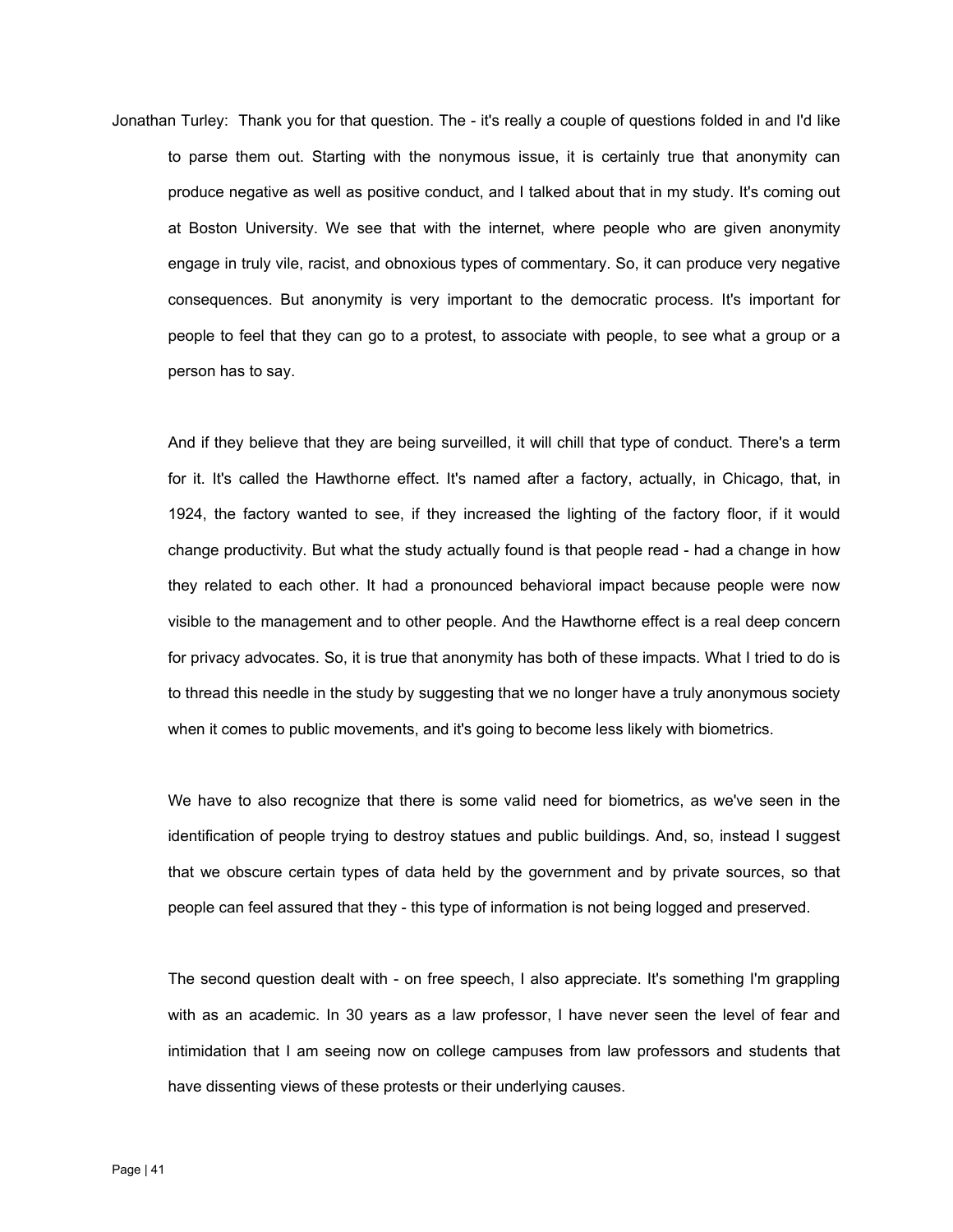I never thought I would see the day where academics by the hundreds with signed petitions to have colleagues fired because they happened to disagree with aspects of Black Lives movement - the movement, not the cause, but the organization - or some of the aspects of the protests. It is, to me, an existential threat for this country. I am an enormous advocate of free speech. It is what defines us as a people, and many of our other rights mean nothing if we cannot draw the line around free speech and protect it. And, so, I really do believe it is connected. We can't deal with these important issues unless people feel free to discuss them. And, as my two colleagues on the panel show, there are brilliant minds that can be brought to bear on these issues, but they won't because now it takes a huge amount of courage to be able to say the things that have been said in this hearing.

And I don't believe I'm exaggerating this issue. If you go to my blog, you will find case after case of academics who have been investigated or fired. We have academics who have had to be put under police protection because they bucked this orthodoxy that has taken hold. It is something that needs a priority from the government, from academia, and from people of good faith, and I don't believe that we will be able to resolve rule of law issues until we are able to talk about them.

Katharine Sullivan: Thank you.

Gina Hawkins: Director, this is Gina Hawkins. Commissioner, it's Gina Hawkins. Can you hear me?

Phil Keith: Yes, Commissioner, you're recognized.

Gina Hawkins: Thank you. One, I want to thank - for everyone who has provided testimony. I think the last statement that the professor just discussed extensively of being able to have freedom of speech, being able to express different points of view, being able to listen, and being able to not be in fear of threat, it - I believe - need to take note that it ties into many different things in this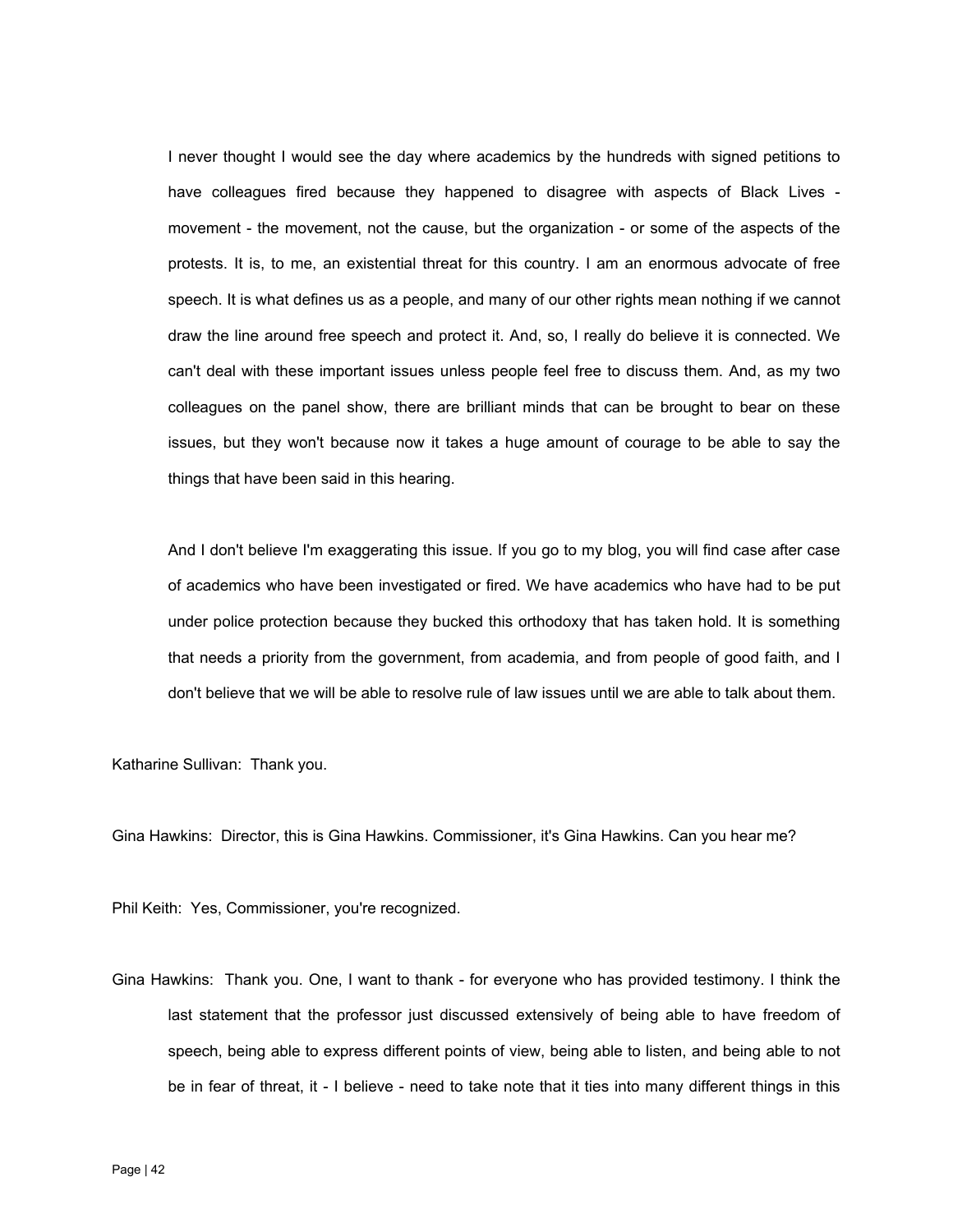time in our history. It ties into the question of what we're talking about today, the respect for law enforcement. And being an officer in an organization strong enough to be able to speak up when things are not right and not be ostracized is one foundational issue that needs to be protected so, to that point, I understand that.

And, in the same essence of society not taking input from others who have different opinions that they believe is another issue that is - like you said, is being coming out right now, but history has shown us - history has shown us, when that has occurred, there has been prior episodes of oppression, episodes of issues that is now coming up to things that - they didn't have it back in decades of history and now it's coming, but now it's almost like who is - who is the oppressor at this point?

But, nonetheless, your point is well taken that everyone should be listening to all different aspects without retribution, without retaliation, to evaluate data and facts from all sources, and to listen so that we can start taking steps together, and not one side is better than the other, but to listen as a Commission and as a society to where we go to now. So, although it is actually occurring now where people are in fear, maybe, of speaking up and saying how they feel, the question should also come up, "Why is that?" And is there some self-reflection to how individuals feel? Do I need to self reflect on my opinion, and am I looking at everyone's data?

So, I just wanted to make those comments, as everyone's discussed different freedoms that we all believe in, different rights that we all believe in and make it relative to ourselves, our society, and our topic, which is respect for law enforcement, and how do we evolve from the - and it is not an issue of, a myth of the thin blue line hiding something. It is an evolution.

You have to speak up and intervene on behalf of our profession and on behalf of society. That's the only comment that I wanted to make. Thank you.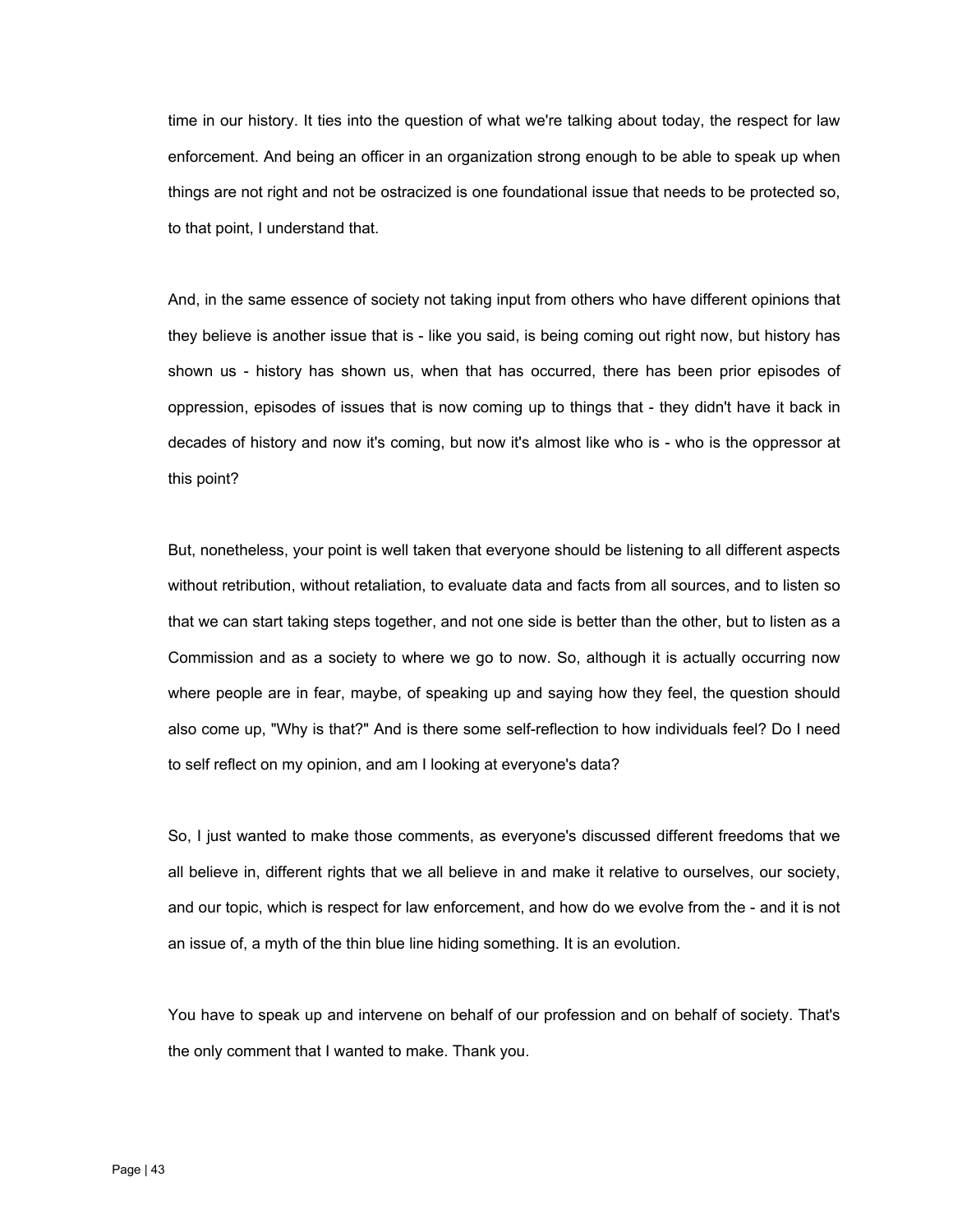Phil Keith: Thank you, Commissioner. Other Commissioners with questions for our panellists? Other Commissioners with questions for our panellists? Hearing no further questions from Commissioners, we want to thank our distinguished panellists for joining us today and providing such valuable testimony, as well as responses to the questions from our Commissioners. This has been a truly robust discussion and we certainly appreciate the panellists for their commitment to testify before this Commission today.

Jonathan Turley: Thank you.

Gail Heriot: Thank you.

Rafael Mangual: Thank you. Thank you so much.

- Phil Keith: Thank you, again. Commissioners, we will now focus our discussion on our attorney panel. Our first panellist today is Mr. William McSwain, who is the United States Attorney for the Eastern District of Pennsylvania, which is one of our nation's most populous district, with over 5 million people residing within its nine counties. Prior to his appointment as U.S. Attorney, he was a partner in a law firm specializing in white color criminal matters, as well as conflict business litigation. He served as an Assistant U.S. Attorney in the criminal division of the U.S. Attorney's Office in the Eastern District of Pennsylvania from 2003 to 2006. U.S. Attorney McSwain earned his BA degree in economics with honors from Yale University in 1991, and he earned his JD from Harvard Law School in 2000, where he served as an editor of the Harvard Law Review. Thank you for joining us today, Mr. McSwain. You're recognized.
- William McSwain: Thank you, and good afternoon. I am Bill McSwain, U.S. Attorney for Eastern District of Pennsylvania, and you provided a little information about our district. It is a very diverse district. It has lots of cities in it, and of course, it's dominated by the city of Philadelphia. We also have suburban areas surrounding Philadelphia, and we have a lot of rural areas in our district as well.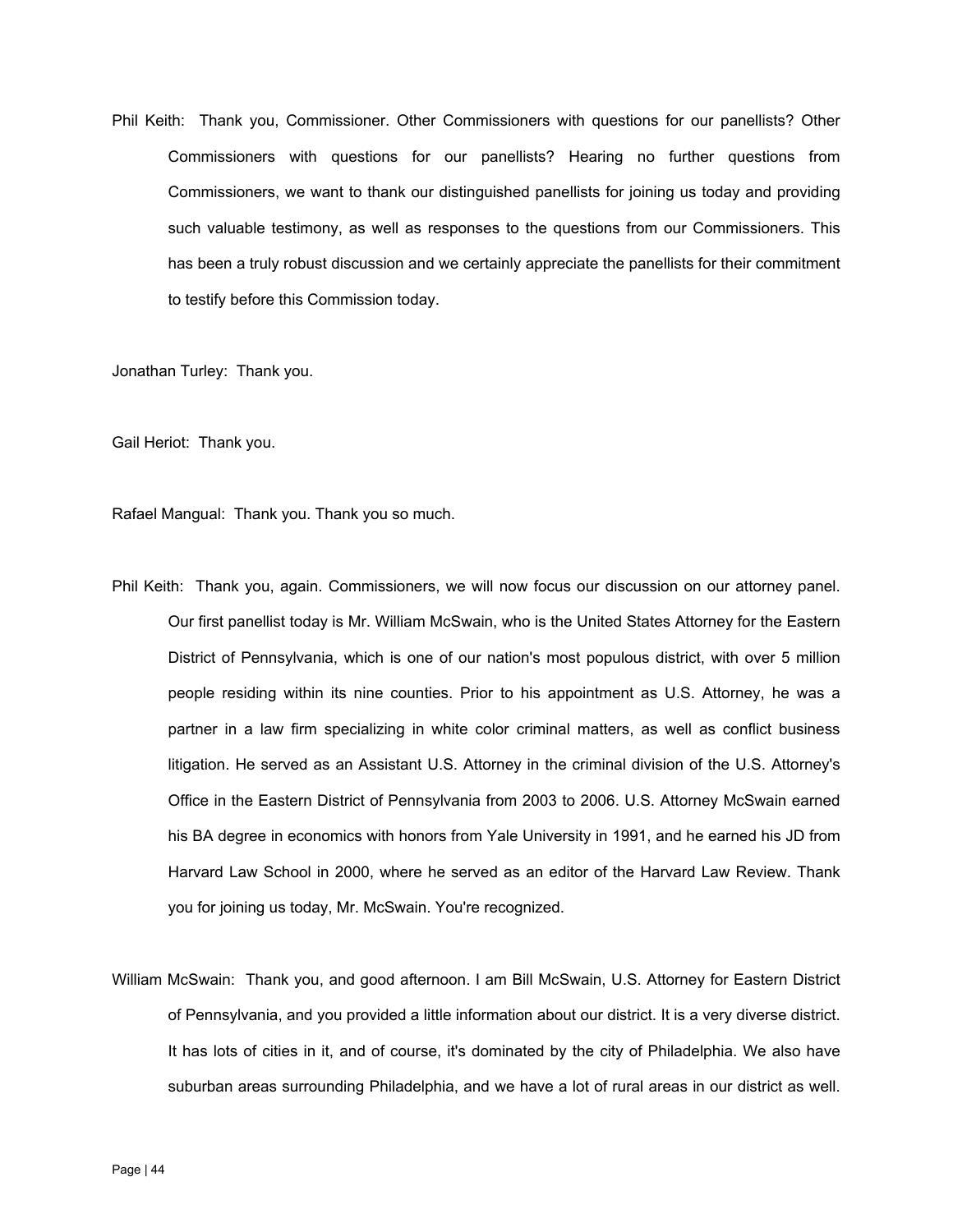So, I think we see the gamut of crime problems in our district. I want to talk a little bit about how I think that the rule of law and law enforcement officers are currently under attack, and particularly that's happening in Philadelphia, is where it's most prominent in my district. And we have a socalled progressive prosecutor in Philadelphia, as the district attorney, and this is an area that I study closely, as it has taken root in different areas of the country.

And to sort of summarize one of the problems, I think, with some of the progressive prosecutors and their agenda is that they literally have an agenda of saying "We need to have X people in jail. We need to reduce the jail population by X amount," instead of thinking about, "Okay, what are the reasonable incremental reforms that we can put into place that will protect public safety that may lead to reduced incarceration?" Instead, they literally come out and put the cart before the horse and say, "We've got to get this number down to whatever," and then they take what other steps they think they need to take to hit that number, and oftentimes that has really unfortunate consequences for public safety.

And Philadelphia, I think, in many ways is ground zero in this experiment. We've seen this experiment play out in real time, and what my office has tried to do is to in some ways be a counterweight to some of the worst excesses of that movement. And hopefully some of the things that we've done can be a model for other districts who are facing what I think are predictable results, specifically a rise in crime and a rise in chaos that can result from what I'll call radical reform policies. It doesn't mean that we're not in favor of, like I said, incremental and reasonable reform, and there certainly has been, I think, meaningful reform on the federal level, for example, the First Step Act, which we've been implementing and dealing with during 2020.

But it's the radical reform, the type of attitude that says, "Well, we need to get the jail population down to a certain arbitrary number, and we're going to take whatever steps are necessary," that, I think, is dangerous. So, we have seen what I'll describe as a staggering rise in serious violent crime in the past two years in Philadelphia, the most serious crime being homicides and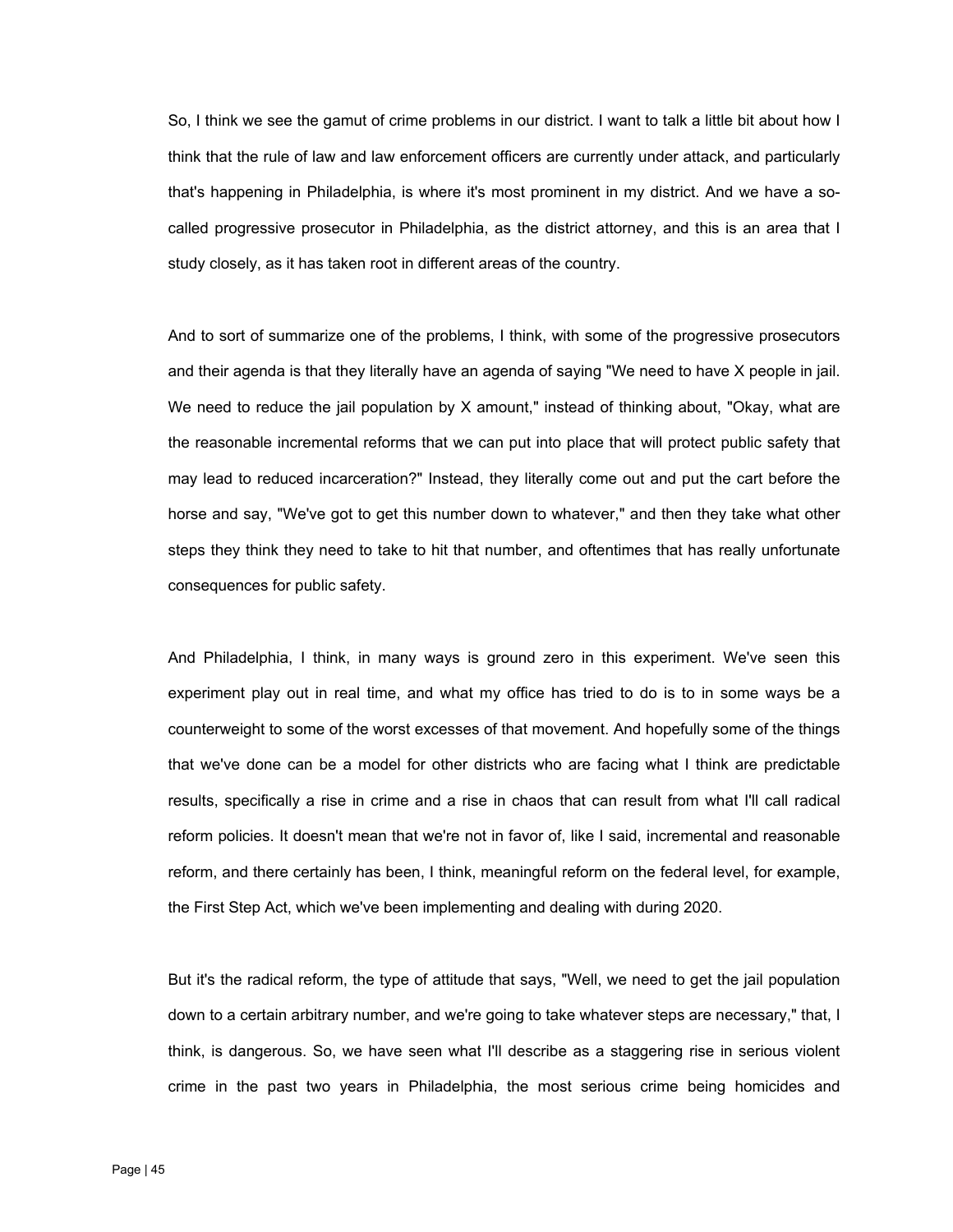shootings. In 2019, we had the highest number of homicides we've had in a dozen years, and in 2020, the numbers are on track to be even worse. In 2020, we've already had over 225 homicides, and we're barely halfway through the year, which is a 28 percent increase from last year. We've also had nearly 1,600 shooting incidents, which is a 55 percent increase from last year.

And, just to give you a flavor - a snapshot - a couple weekends ago on Sunday, July 6, we had 23 people shot in the city in just one afternoon, the most in a single day in years, and six of those people died, unfortunately, including a six-year-old boy. And I think that one of the root causes is that criminals are emboldened in Philadelphia for a couple reasons. First, they think that, even if they get caught, that the local criminal justice system isn't going to hold them fully accountable. And then, secondly, they think that they might not get caught at all because the message to the community is that the police are the enemy too often in our city and that encourages witnesses to keep to themselves, discourages them from coming forward and cooperating with law enforcement, so, crimes don't get solved, so then criminals get away with the crimes, which just continues the downward cycle where more crimes get committed.

And we've seen the culture of disrespect for law enforcement on display in our city in a couple of really high-profile incidents last summer, towards the end of the summer. For example, an individual was - Maurice Hill was - involved in a shootout with police. It left six officers wounded when they were serving a search warrant. We also saw a Philadelphia police officer murdered in March of 2020 when he was trying to arrest a suspect, and someone who, frankly, I think should have been in jail at the time. And I, at the time, issued public statements about that sort of pushing back on explaining the dangerousness of having people on the street who shouldn't be there in the first place, especially when they're murdering police officers. And then we also had several - and we've had about 27 officers who were injured during the violence and rioting and looting that swept across Philadelphia at the end of May and the beginning of June.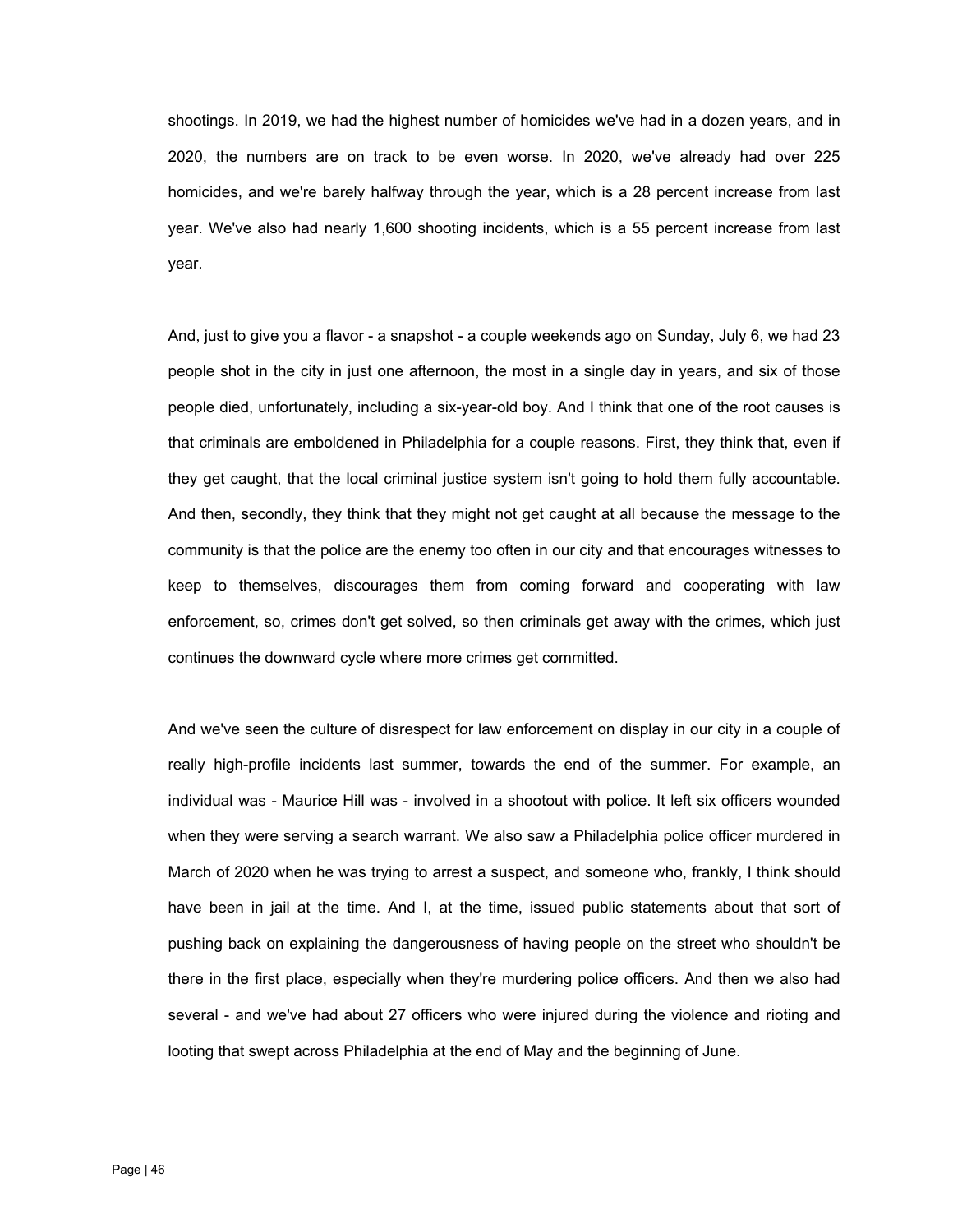So, we have taken, I think, an aggressive response to the rise in crime that we've seen, and there's basically three main areas that we focused on, again, to try to be a counterweight to the worst excesses of the progressive prosecution movement. First, we've put a lot of resources into violent crime prosecutions. We have to do everything else that federal prosecutors normally do all the white-collar crime, the national security work, the political corruption work, the fraud work all that stuff has to be done in our office because if we don't do it, nobody's going to do it. But we've also had to sort of fill the gap, the void that's been left by the locals.

And we have increased our violent crime prosecutions year to year in the past year by about 53 percent, and then we've also focused on particularly the Project Safe Neighborhood target areas, where we've increased our prosecution even more than that. We've had about a 72 percent increase in the last year and about 112 percent increase in the number of defendants that we've charged. So, 72 percent increase in cases and 112 percent increase in the number of defendants. And we've also tried to take on what I'll call high-impact cases that have a lot of deterrents that will get a lot of public notice. We've done that in the criminal area and also in the civil area, but in the criminal area, we've taken some cases where the locals actually have a conviction, but we feel like the sentencing in the case was inappropriate. So, we've gotten the waiver that we've needed from main Justice to come in and prosecute the case federally.

And the one that got the most attention was a defendant named Jovaun Patterson who shot and nearly killed a Cambodian store owner in South Philadelphia with an AK-47 rifle. And under the local sentence, he was going to serve us little as three and a half years in prison. And, so, we took that case over and Mr. Patterson is going to be facing a much longer mandatory minimum sentence in the federal system because of that very violent crime. We also recently charged an individual for setting fire to two police cars in broad daylight in front of City Hall during the riots in Philadelphia at the end of May, and we're currently fighting over detention for that individual because we think that she should be detained, based on the violence involved in that case, and that case has gotten a lot of notoriety.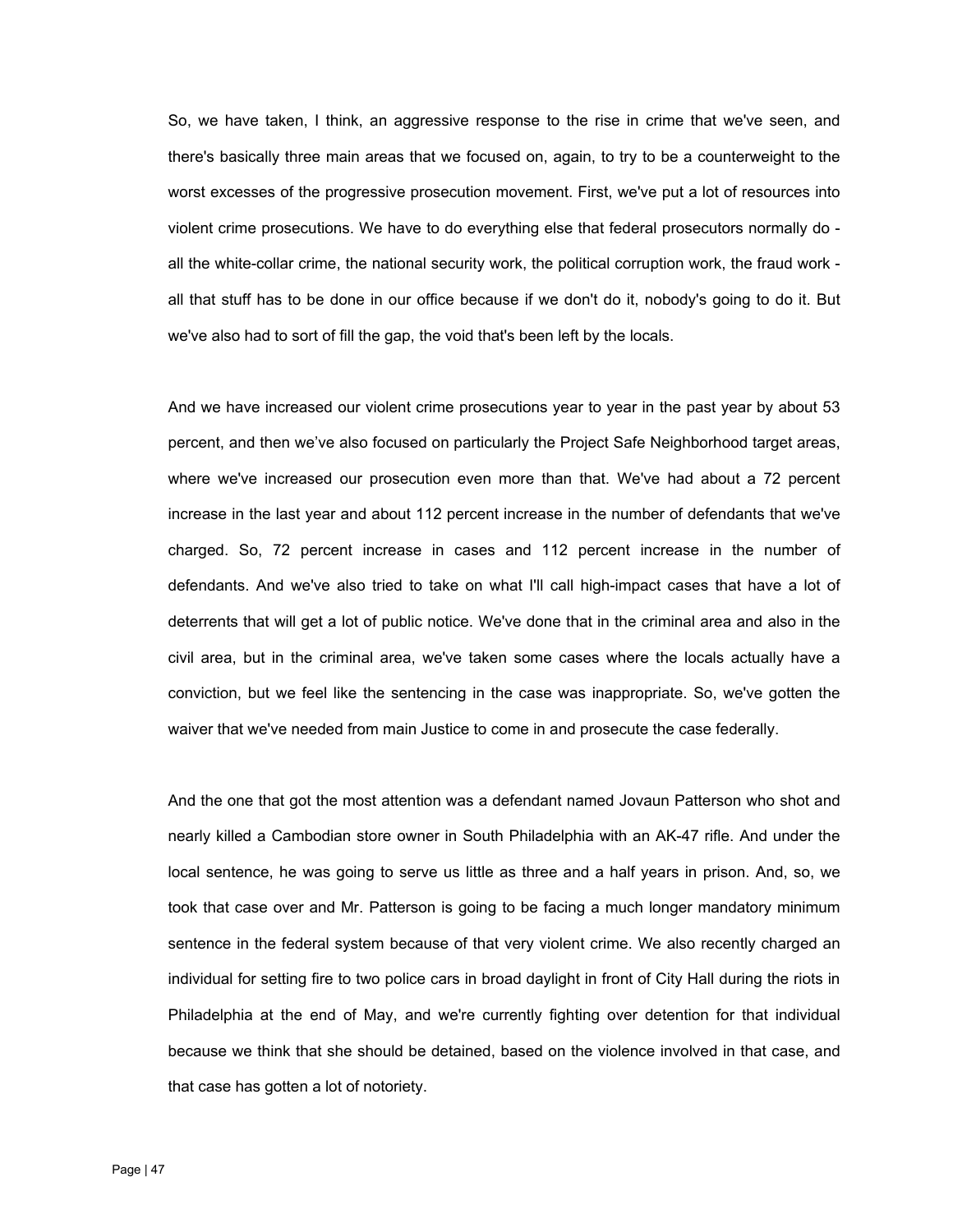And then, on the civil side, we have been fighting the so-called Safe Injection Site case. We brought a civil case to try to prevent a heroin injection site from opening in Philadelphia, which would be the first site in the United States. We actually have that case on appeal right now. The District Court disagreed with us, but we feel very strongly that we are correct in that case, and so we have now briefed it in the Third Circuit, and we're probably going to argue it in the fall, and I expect a decision by the end of the year, and we're very confident about our legal position in that case. And then, thirdly, we've done everything we can to communicate support for the police and to share our message with the public. We founded a new office when I first began as U.S. Attorney, the Office of Public Affairs and External Engagement to try to be as transparent as possible with the public about our efforts.

 three things that we've been doing, and I think that we as U.S. Attorneys have a really important And, so, we've spent a lot of time engaging with the community. And, in fact, in the last couple weeks we've been doing an anti-violence campaign with the hashtag, "fed crime gets fed time," again, pushing back against some of the worst excesses we've seen in the local system where, in response to the rising homicides, the rising shooting rate, the rising violent crime in Philadelphia, which has also been, I think, exacerbated by the civil unrest, we're pushing back with a message to try to reduce the gun crime in the city, which is really at epidemic proportions. So, those are the platform and a voice to stand up for the rule of law and respect for law enforcement which the two of those go hand-in-hand. And, like I said, I think that we can be a counterweight to some of the radical reform policies, and we should use our platform responsibly and forcefully. So, thank you very much.

William McSwain: Thank you.

Phil Keith: Thank you, Mr. McSwain, for your valued testimony here today, and certainly for your service to our country. Our next...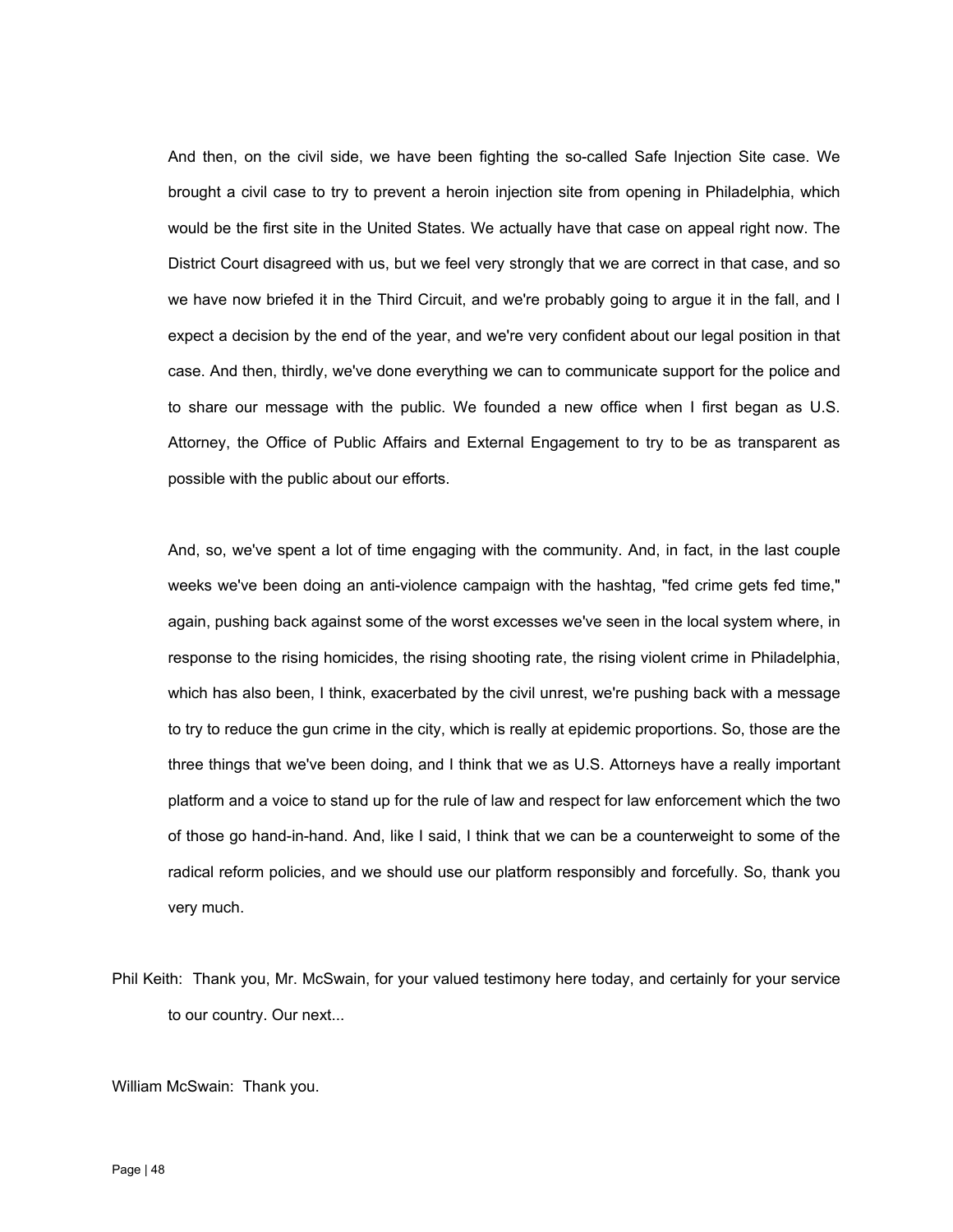- Phil Keith: ... distinguished panellist is Mr. thank you. Our next distinguished panellist is Mr. McGregor Scott, who was a United States Attorney for the Eastern District of California from 1989 to 1997. He served as Deputy District Attorney in the Contra Costa County, California, before serving as an elected District Attorney in Shasta County, California from 1997 to 2003. Mr. Scott is focused on environmental devastation caused by the cartel of marijuana growers in our national forest, as well as keeping guns out of the hands of violent criminals, human trafficking, and working with community leaders to establish a federal halfway house in Sacramento. U.S. Attorney Scott retired from the U.S. Army Reserves as a Lieutenant Colonel after 23 years of service to our country. He received his BA degree from Santa Clara University in 1985 and his JD degree from Hastings College of Law in 1989. Thank you for joining us today, Mr. Scott. You are now recognized.
- McGregor Scott: Well, Mr. Chairman, thank you very much. I am very grateful for this opportunity. Frankly, much of what Bill McSwain just touched on, I will touch on as well, maybe with a slightly different perspective. As I indicated in my written testimony to the committee, I appeared as part of a panel at a symposium in February of this year at Hastings College of Law, and the topic essentially was progressive prosecution and the carceral state. And I must admit I had to look up the word carceral in a dictionary when I first saw the title of the symposium. I was the only person in any way questioning the fundamental concepts of the commonly held views of progressive prosecutors in that daylong event, and my fundamental issues in questioning progressive prosecutors were and are fourfold.

Before I get into the particulars of that, I should pause for just a moment and orient you to the piece of ground that the Eastern District of California serves. If you think of the Great Central Valley of California and the Sierra Nevada mountain counties along the Nevada border stretching from Oregon to the north Los Angeles County line, that's the Eastern District of California. We have about 55 percent of the landmass of the state of California, and we serve over 8 million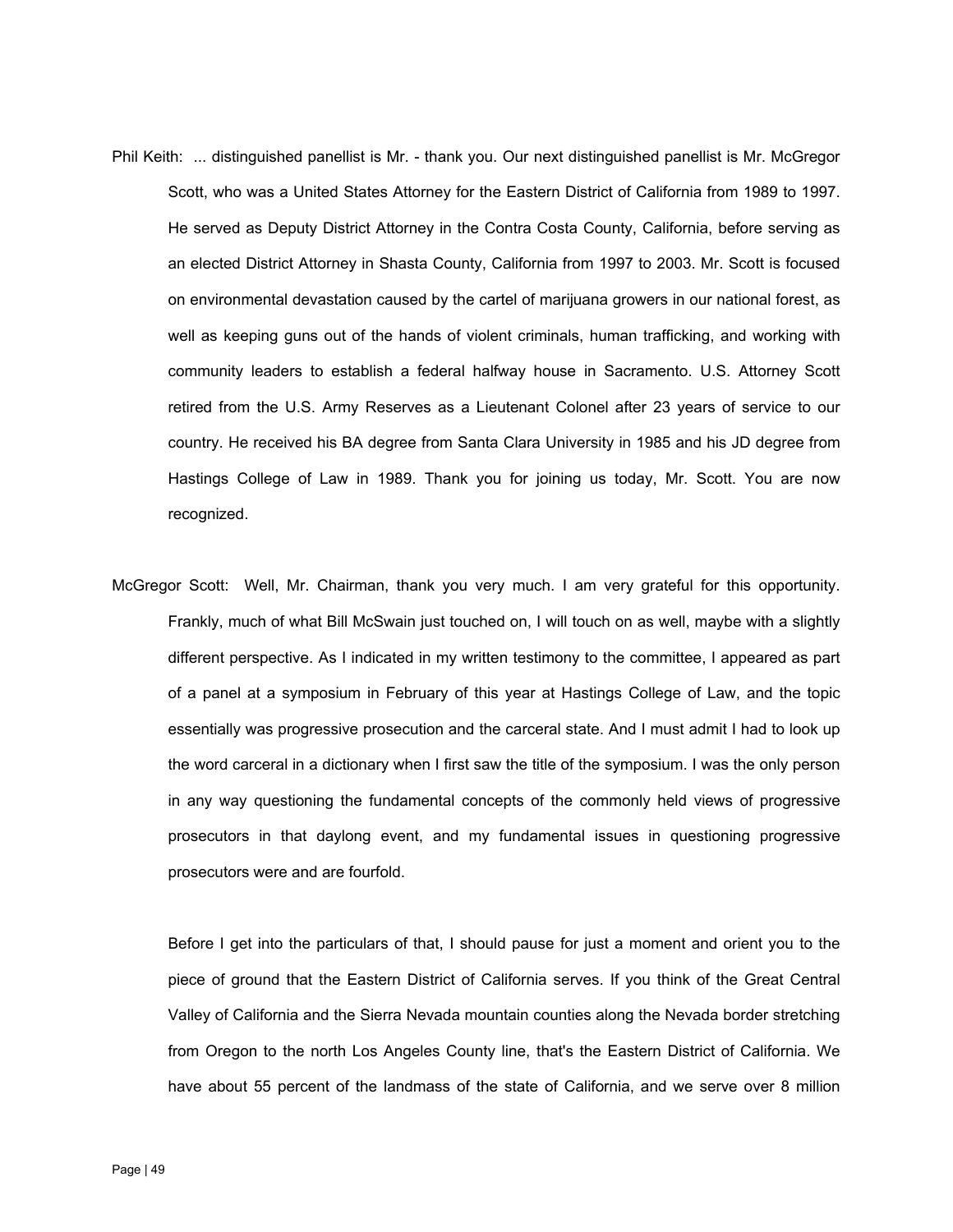people in this district. We have major metropolitan areas in Sacramento and Fresno and Bakersfield, as well as massive amounts of rural country: agriculture, livestock, those kinds of things as well. I come to the panel today - as you mentioned, sir, I was a deputy district attorney, I was an elected district attorney, and I am now in my second tenure as a United States Attorney, having previously served in the Bush 43 administration, as well as the Trump administration.

So, this is a topic which is near and dear to my heart. As a deputy district attorney, it was ingrained in me that all we did in that capacity was to seek justice and enforce the rule of law. It is not up to us to impose our own judgments or opinions or ethics or morals on what the legislature and the governor had set out to be the law of the land in the state of California.

And to return to the concept of progressive prosecutors, I think the fundamental concept that tied directly into the topic of today's discussion is that progressive prosecutors do, in fact, do exactly what I just said we were taught not to do, and that is to impose their own views, their own morals, their own ethics, their own opinions, as opposed to enforcing the law as it has been crafted by the legislature and the governor. And when they do that, when they announce that they will no longer wholesale enforce entire categories of crimes that have been created by the legislature, they are, in fact, undermining the rule of law because they are usurping the constitutional role of the legislative branch. It is not the role of the local district attorney to do that. If you want to change the law, run for the state legislature; don't run for district attorney.

The second fundamental problem with progressive prosecution is that they seem all too concerned, especially - and maybe foremost Mr. McSwain's district attorney there in Philadelphia - of doing everything they can to safeguard the rights and interests of a criminal defendant while forgetting that their role is, in fact, to represent the people.

 California, the caption on a criminal case is The People of the State of California vs. the And I note in my written testimony that that point is borne out by the fact that, in the state of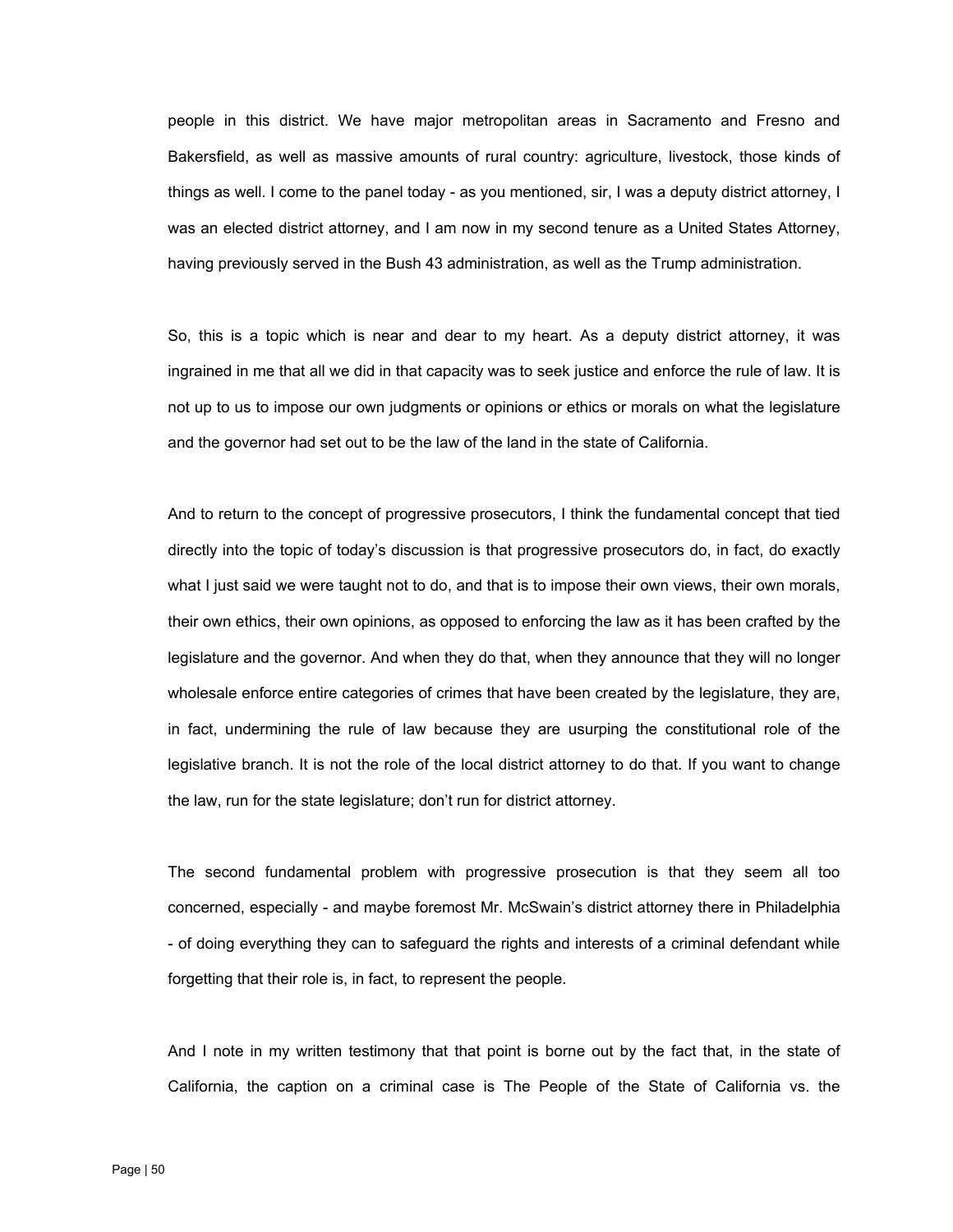Defendant. So, there's a fundamental misunderstanding of the proper role of the county prosecutor by these progressive prosecutors as they carry out these policies. Third - and Mr. McSwain touched on this - all too often, in jurisdictions which have progressive prosecutors, the violent crime rates have gone up dramatically.

And Bill mentioned specifically Philadelphia, with the increase there. In Baltimore, each year since 2015 when the present state's attorney took office, the homicide rate has increased to the point where, last year, in 2019, it was the highest per capita homicide rate ever in the city of Baltimore, and it's worse thus far in 2020. And then the corollary to that is that, all too often, it is just standard that when the crime - when the violent crime rates go up, it is minorities who are disproportionately affected.

And, by way of example, again, to touch on Philadelphia, in 2018, 92 percent of the homicide victims were either African American or Hispanic American. In Baltimore, in 2018, 93 percent of the homicide victims were African Americans. So, this direct connection - and I should mention, by the way, over the weekend there was an article in the *San Francisco Chronicle* discussing the rise in homicides in the nine San Francisco Bay area counties for the first six months of 2020, and what stood out was San Francisco, which has seen a dramatic increase in the number of homicides. And, lo and behold, in last year's election, San Francisco elected one of these progressive prosecutors. So, in the first six months of his watch, the homicide rate has gone up significantly in that county.

So, the point of all this is to say that, at a fundamental level, progressive prosecutors absolutely undermine the rule of law because they do not stay in their lane, which is to enforce the law under our constitutional system as crafted by the legislature and the governor of each respective state. And we are seeing this playing out really, largely, in the coastal major cities of this country, Chicago perhaps being the exception to the geography of that. And it's a fundamental problem as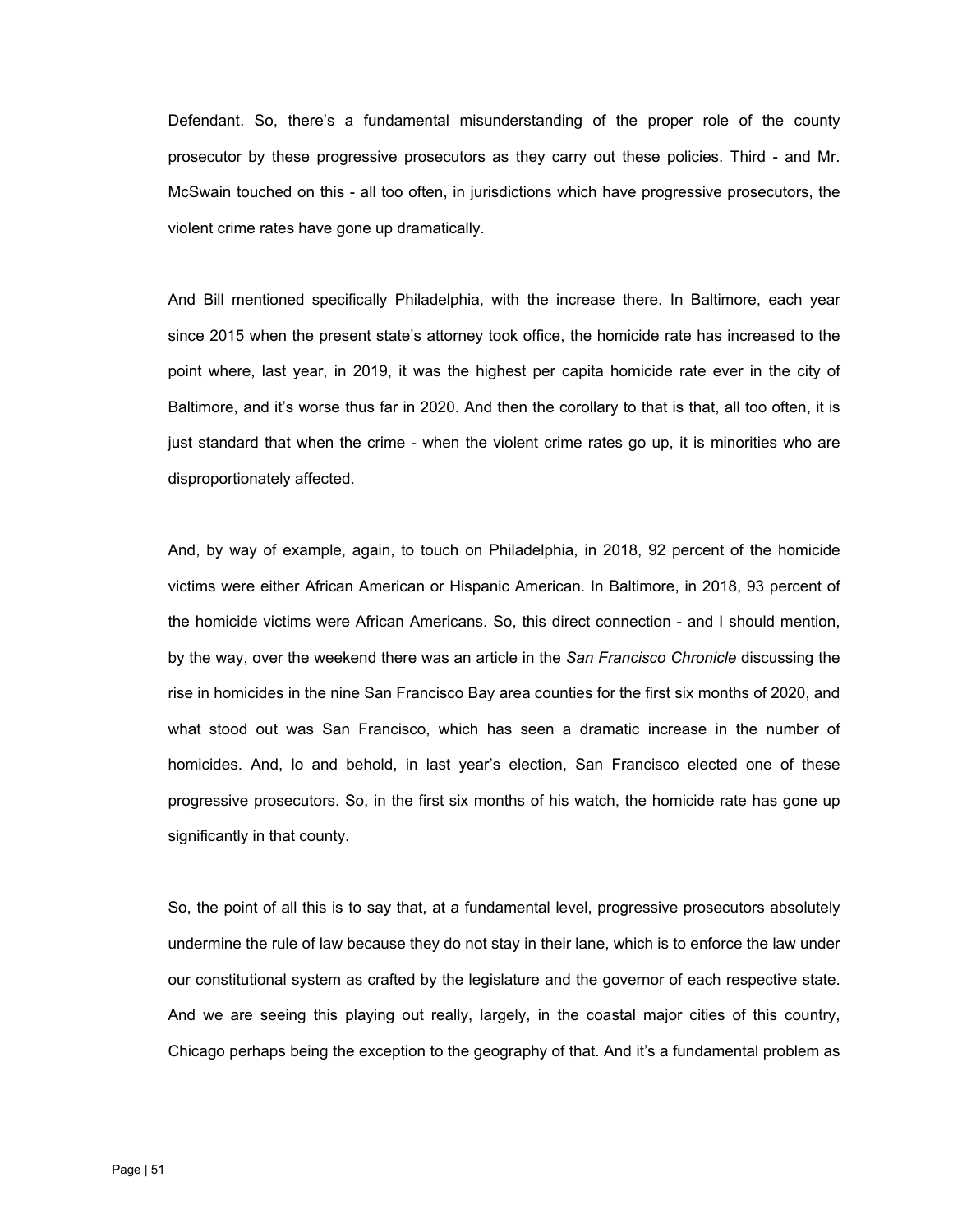we go forward, because if we don't enforce the laws equally, which is the sworn duty of all of us as prosecutors, then people lose respect for the system. People lose respect for the rule of law.

We've had a number of instances here, under our present governor, where he has simply done whatever he wanted to do. And I'm not talking about the COVID situation but on law enforcement related matters, he's just done whatever he wanted to do, and the law didn't really seem to matter. And, so, what you lose is faith by people in our system, by undermining the rule of law. Now, again, I'm going to touch on some of the things that Bill mentioned in terms of what we do about that. I will tell you one quick story. When I was the United States Attorney here during the Bush 43 administration, I had a very difficult time getting the local district attorneys to work with me on essentially felon with a gun cases - violent crime cases - because they had it. They could handle it. They could deal with it.

In my second stretch here as the U.S. Attorney, there isn't a week that goes by that I don't give a call from one of my district attorneys asking us to take a case because people are not being held accountable for their crimes, the things they have chosen to do, the criminal acts they have chosen to do, by the state system. So, we have, in many respects, essentially become a second district attorney's office for the Eastern District. And what we have done to try to do that and meet that role is, we have prioritized the sixth-largest by population counties in our district, and my prosecutors sit down with deputy district attorneys on a weekly or biweekly basis, and they go through the cases; "Who should take this person? Who should take that person?" So, we work collaboratively to do all that we can to ensure the safety of our communities.

And it's a very different role. I think that historically has been the case for United States Attorneys. And I think many of our colleagues around the nation are in very much the same situation, having to essentially serve as a backup district attorney's office. I have made the comment publicly in the past that, when I had this job the first time, I sort of viewed us as the free safety on the football defensive side of the ball. Now we're more like the middle linebacker because the rule of law has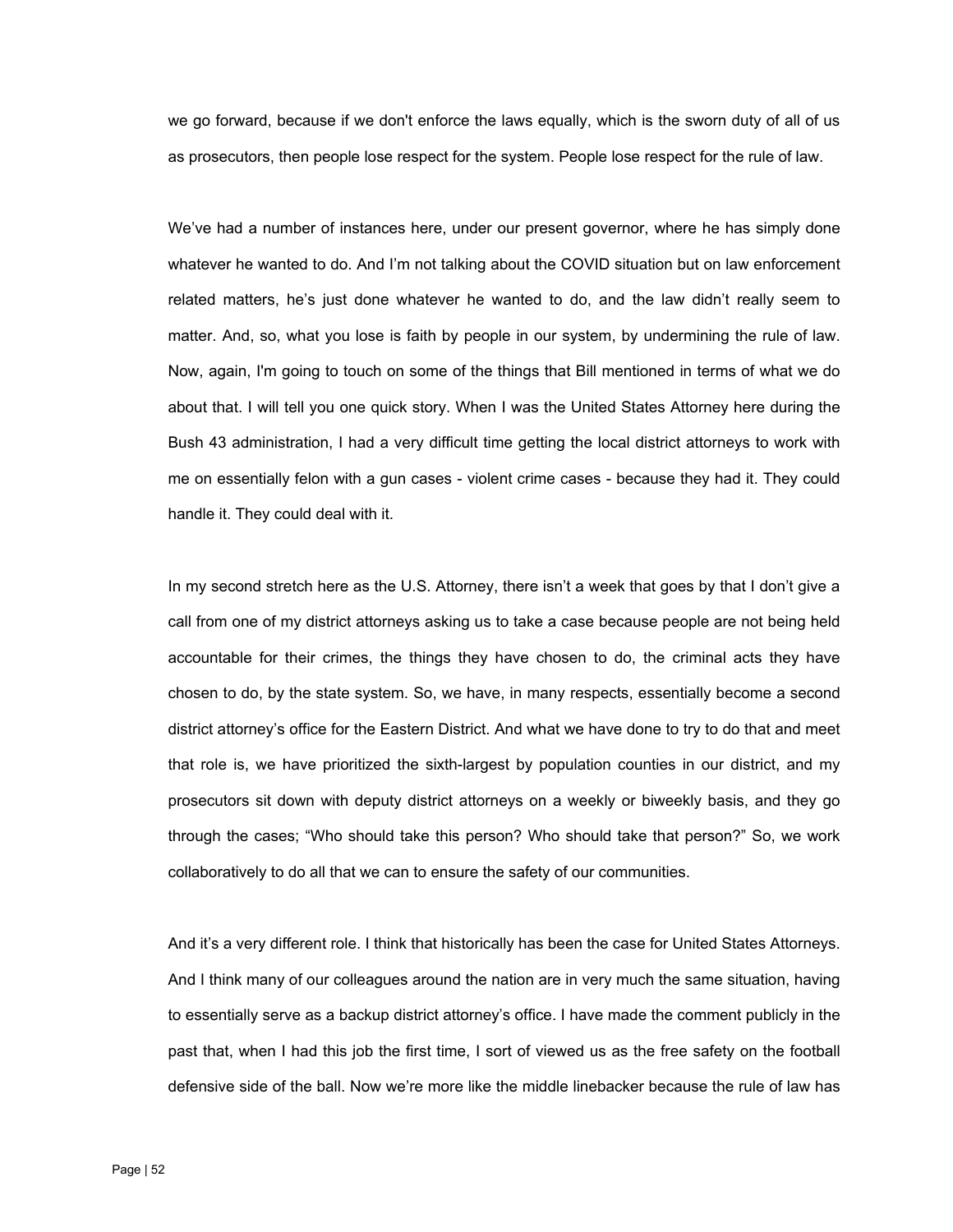been undercut at so many different levels that people are not being held accountable, crime rates are going up, and our communities are suffering. And we as prosecutors can't just stand by and let that happen. We've got to do everything that we can to step up and fill that gap. So, I do want to be mindful of time, so, I will conclude my remarks and I will very much look forward to your questions. Thank you very much.

Phil Keith: Thank you, Mr. Scott, for your testimony and, most certainly, for your valued service to our country.

McGregor Scott: Thank you, sir.

Phil Keith: Our last distinguished panellists today is Mr. Nick Trutanich, who is a United States Attorney for the District of Nevada. He contributes to several leadership roles in the Department of Justice, including serving on the Attorney General's advisory committee and as a working group chair for this Commission. He previously served the U.S. Attorney - Assistant U.S. Attorney in the Central District of California where he handled complex grand jury investigations, criminal prosecutions including mortgage fraud, money laundering, identity theft, tax fraud, and national security. He received his undergraduate degree from the University of California at Davis, and his JD degree from Georgetown University Law Center. Thank you for joining us, Mr. Trutanich. You're recognized. Mr. Trutanich?

Katharine Sullivan: Nick are you still on?

Phil Keith: Okay. Dean, if we could get somebody to reach out to him, he may have gotten disconnected.

Dean Kueter: Yes, we're working on it right now.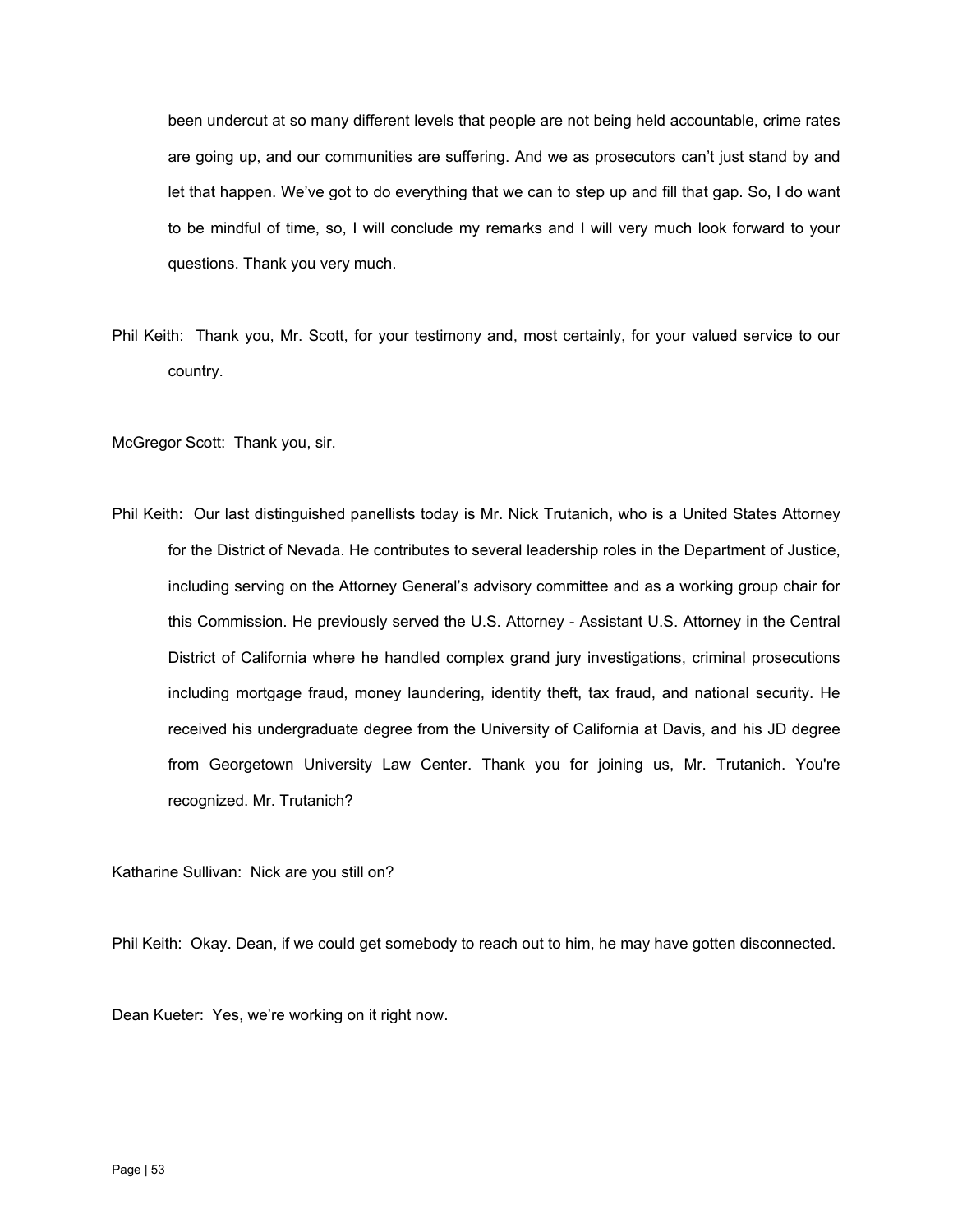- Phil Keith: Thank you. If our panellists and Commissioners can pause just for a minute, give us a second to touch base with the U.S. Attorney. Our panel and Commissioners will bear with us just another minute.
- Robert Chapman: Director, U.S. Attorney Trutanich is on, but he's not able to be heard. Can we get the operator to repeat the un-muting instructions and see if that works?
- Operator: Sir, please press star 0 at this time, so I can identify your line and unmute you from there. Again, that's star 0. Stand by. And your line is open, sir.
- Nicholas Trutanich: Good afternoon. Sorry about that. I thought my mic was hot earlier, so I thought we were good to go. But can the Commission hear me now?

Phil Keith: Yes, sir, we can hear you.

Nicholas Trutanich: Good afternoon, Commissioner Keith, and Vice-Chair Sullivan, and ladies and gentlemen of the Commission. My name is Nick Trutanich, and I'm privileged to serve as the U.S. Attorney for the District of Nevada. Thank you for the honor of sharing my thoughts and experiences about promoting a strong rule of law. As you may have seen from my written testimony, I've made three recommendations to strengthen and defend the rule of law in our country for the Commission's consideration. Before getting to the substance of those recommendations, I'd like to start by summarizing my experiences that have shaped my views about rule of law as the linchpin of our Constitutional system. When I served on assignment in the Office of Rule of Law Coordinator as the Deputy Justice Attaché in Iraq, when I worked as a Line Assistant U.S. Attorney prosecuting predatory organized crime, and in my current position.

My time in Iraq taught me that the fear of violence, which was primarily sectarian violence, paralyzes and oppresses the citizenry. There cannot be freedom - true freedom - when citizens,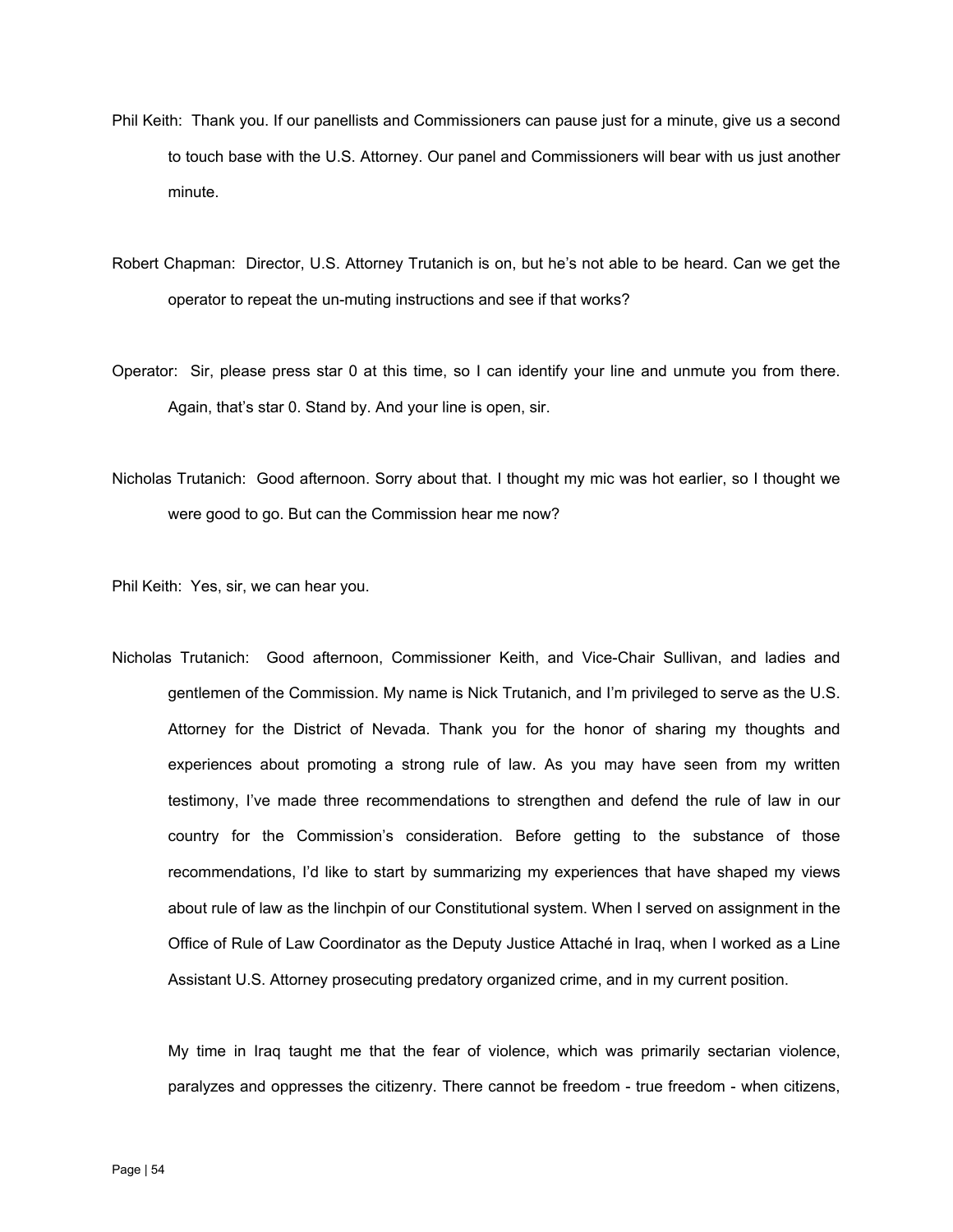for example, are afraid of attacks on markets, religious services, or schools. I also learned that, while serving on that assignment, that another kind of fear, the type of fear that is imposed on citizens when laws are either arbitrarily enforced or not enforced at all, promotes distrust in prosecutors and the justice system. As a line prosecutor, I saw how holding violent offenders accountable vindicates victims' faith in the justice system, brings them closure, and reinforces the community's trust in law enforcement. When violent crimes committed by gangs, for example, go unsolved or not accounted for, gang members, violent offenders, grow more emboldened while the community suffers.

And, in my current position, I am very grateful for how our local, state, and federal law enforcement partners and have forged lasting partnerships throughout Nevada with our communities. These partnerships reinforce the community's trust in law enforcement and at the same time improve cooperation between the community and law enforcement, enhancing the rule of law. My recommendations for the Commission's consideration are closely tied to those experiences and lessons. The first recommendation is, not surprisingly, that the community's leaders and law enforcement should consider forming partnerships through regular meetings to build and maintain trust. Here in Las Vegas, we do that monthly. Those meetings are a good opportunity for law enforcement to solicit feedback about what they're doing well and what the community's concerns are. Executive level officers attend those meetings to reinforce the importance of partnerships and the community's views.

stem violent crimes and make our neighborhoods safe. To stop the fear of violence from oppressing our communities, the second recommendation is that, to the extent law enforcement agencies may be asked to shift priorities in today's difficult environment, I continue to believe that law enforcement must provide a baseline of security for our communities, meaning that we should sufficiently resource law enforcement to adequately stem violent crimes and make our neighborhoods safe.<br>Page | 55<br>Page | 55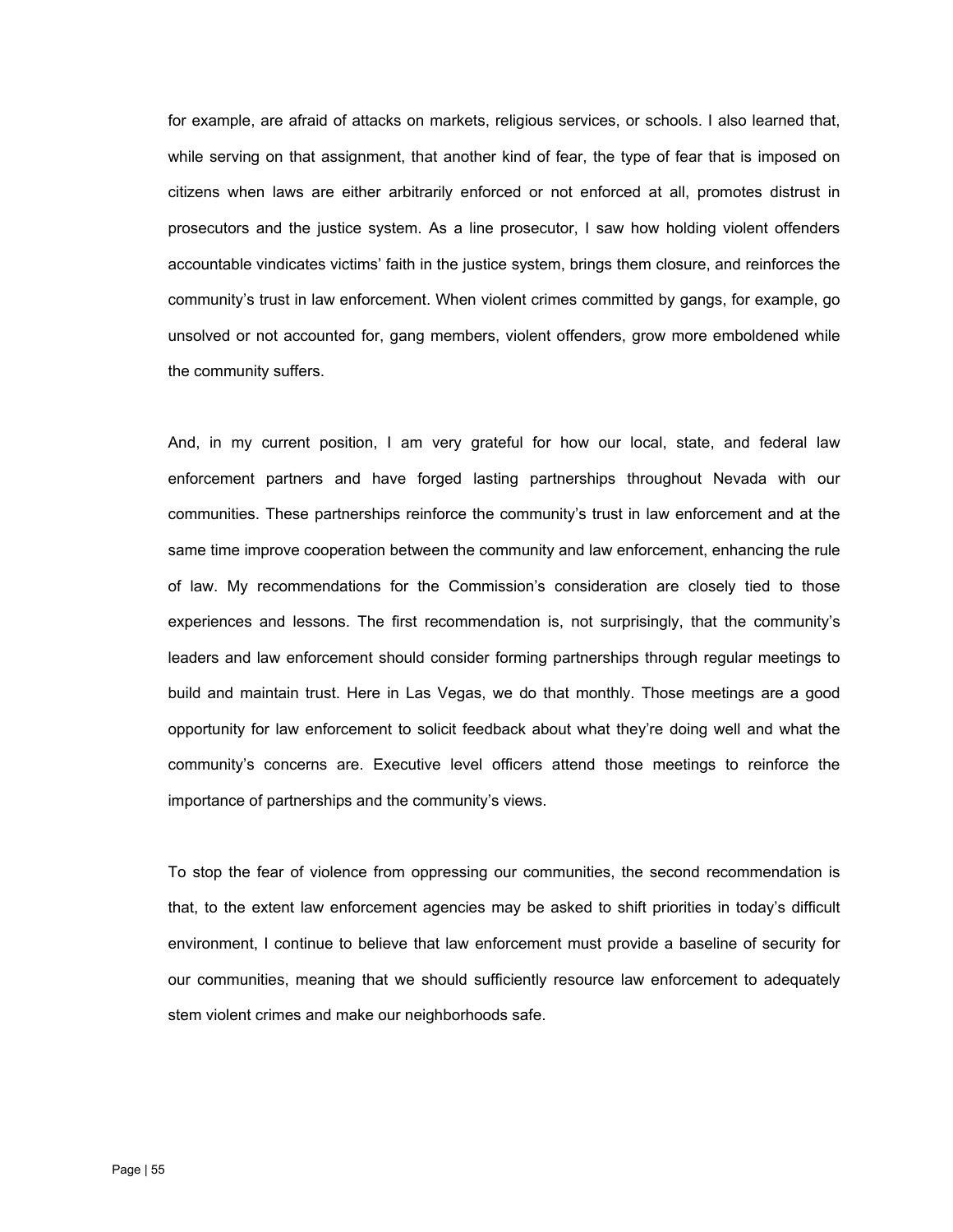Lastly, prosecutors need to do their jobs. To address the issue of arbitrary enforcement or nonenforcement, my third recommendation for the Commission's consideration is that prosecutors not allow personal or political agendas to interfere with their oath to uphold the law. Obviously, if a prosecutor disagrees with the law, she or he, like any other citizen, should work with the legislative branch to change it. Accounting for individual discretion and resourcing, prosecutors should be discouraged from non-enforcement of broad categories of crimes, and when they do, they should be held accountable. Thank you for allowing me to share my thoughts, and I look forward to the questions that the Commission might have.

Phil Keith: Thank you, Mr. Trutanich, for your testimony, and certainly for your service to our country. Commissioners, we are once again open for questions for our attorney panellists. Commissioners with questions, please state your name prior to your question and direct the question to a specific panellist or to all panellists. And, just as a reminder, Commissioners, your mics are hot. With that, we'll entertain questions from our Commissioners to our panellists.

Erica McDonald: Phil, this is Commissioner McDonald. May I speak?

Phil Keith: Yes, ma'am, you're recognized.

Erica McDonald: Thank you. And, first of all, thank you guys for your testimony here today. I really appreciate it. It's been an honor of a lifetime to serve with you as United States Attorney. I really greatly appreciate your thoughts. Here's my question for all three of you. You know, this - these reports that we are doing and the testimony that we're taking - ultimately we're going to be making recommendations to our boss, who's then going to pass his recommendations on to the President. How do we course correct on the progressive prosecutor position that we've all been wrangling with? We have limited resources, as we know, and to take on that role as also being the local DA is just not going to be a long-term solution. So, what specific concrete recommendations shall we make to our boss?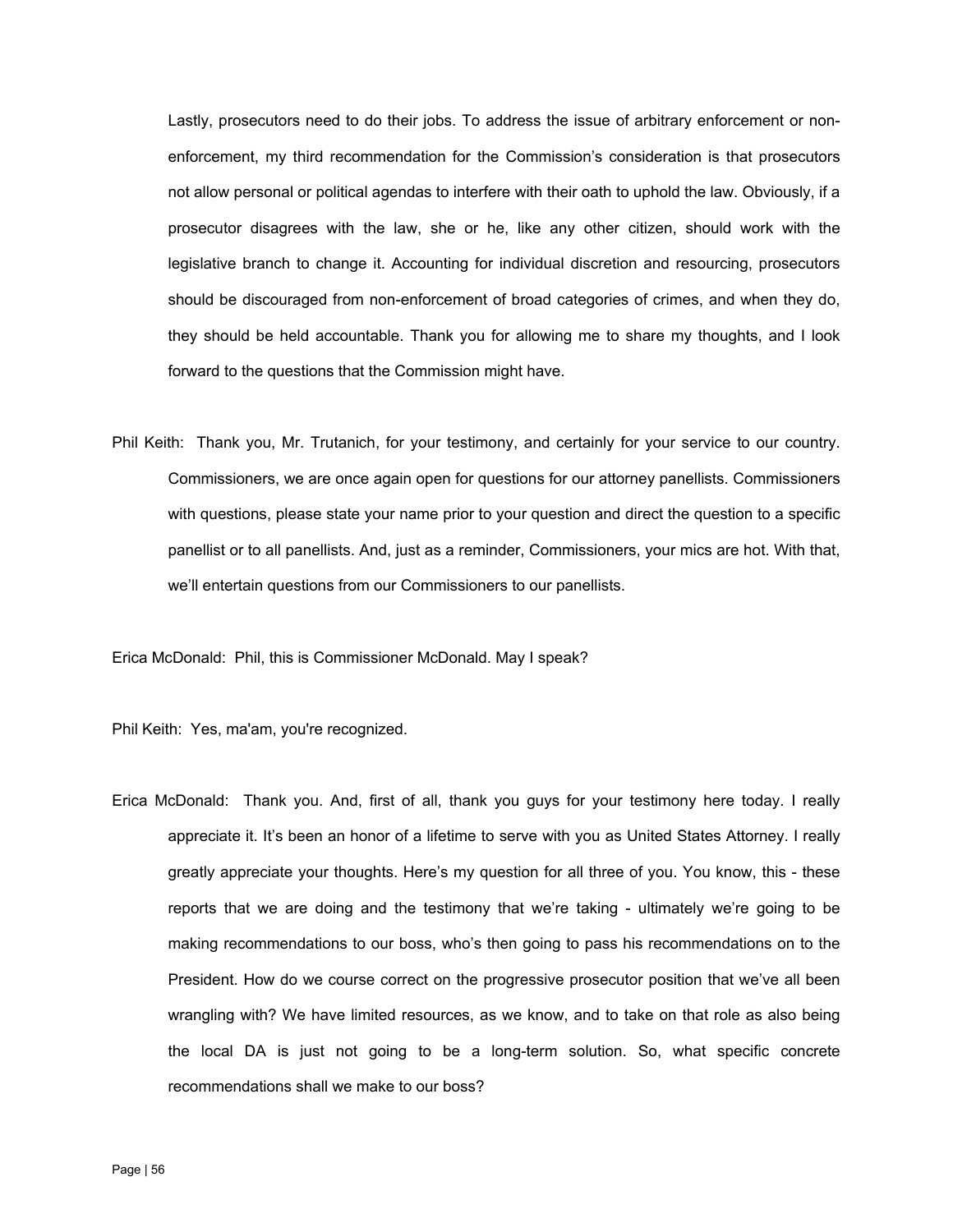Nicholas Trutanich: Thank you, Commissioner McDonald. This is Nick Trutanich. You know, this is a relatively new phenomenon, and it's a separation of powers issue. Generally speaking, legislators make the laws, prosecutors enforce them, and courts - judges decide whether they're Constitutional. If everyone in the system gets to decide what's enforced and what's not, they become the law unto themselves. So, prosecutors are accountable, really, to their oaths, to the Constitution, and ultimately, the people. So, really, I see two options for those of us who have sworn an oath to uphold the law, and that is, one, step up our own enforcement, as you've heard on the call, and highlight the non-enforcement of individual prosecutors that are refusing to prosecute broad categories of crimes. And then, second, reserve the right to appropriately call out the potential dangers of non-enforcement.

For instance, the fact that we are enforcing street-level crime, for instance, in a particular office, will take away from resources of larger enterprise investigations. Those are - in thinking about that question before today's hearing, those are the two recommendations that I thought the Commission might consider.

William McSwain: This is Bill McSwain. I've got some thoughts on that too. It's a great question. I'm going to approach it from a little bit of a different perspective. I think that one thing we can do is really focus on our public messaging. I mean, obviously we have to take care of our internal house and we got to get our case numbers up and we have to do great investigations and get the results we want in court, but so much of this is about public messaging and sort of winning almost like the culture battle. And I feel like when we do that in the Eastern District of Pennsylvania, when we get out there and we try to lead the public discussion - and we've done that through the office that I mentioned before, the Office of Public affairs and External Engagement, and we put more employees into that area, and I have some of my most senior and important advisors in the office in that area - that the public really appreciates it, and it's about educating the public because we have the facts on our side.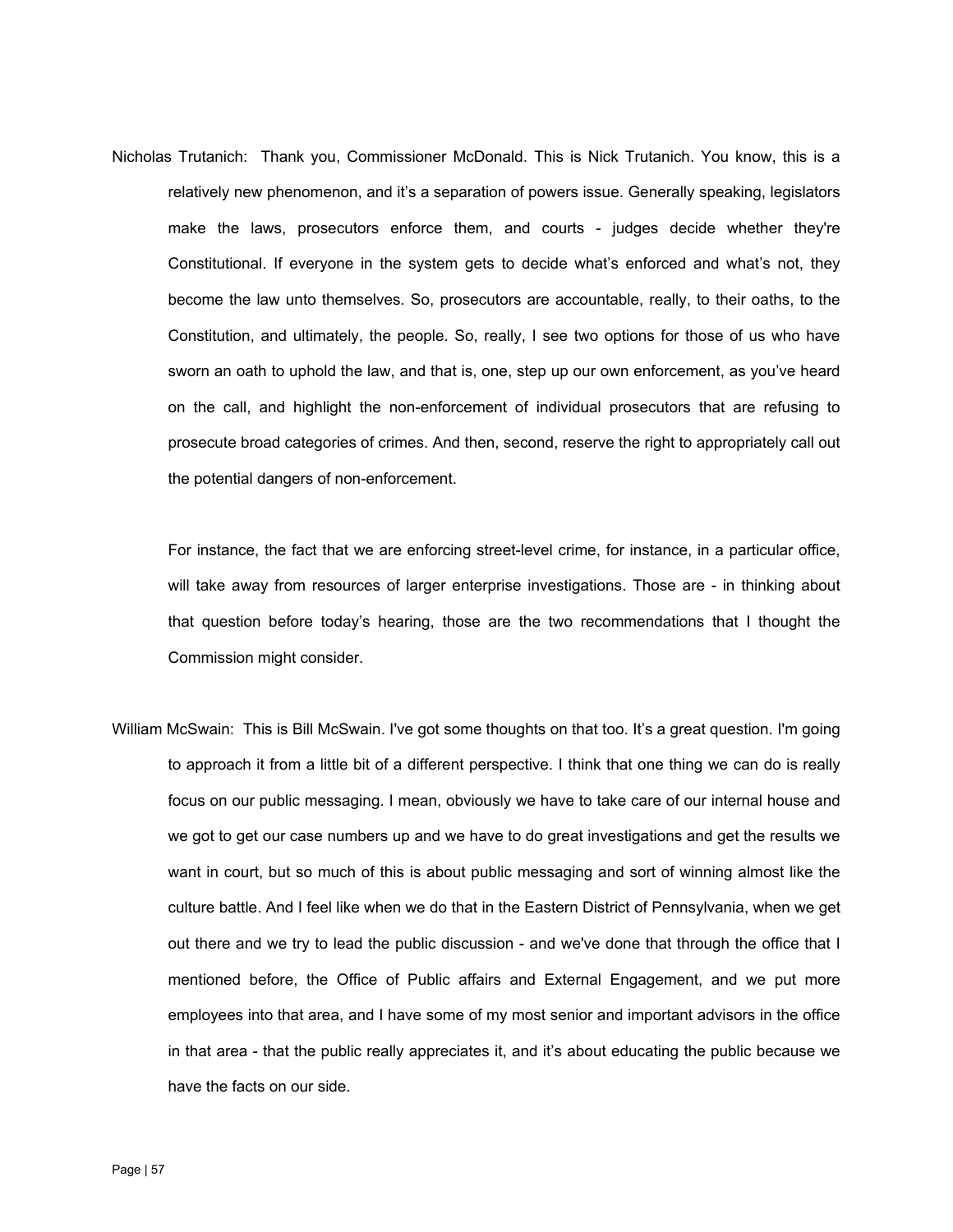We have the facts about the crime rates on our side. We have the facts about the impact to the community on our side. And so many people in the community are served by what we do and don't necessarily agree with some of the other narratives that are in the media that seem to serve the progressive prosecutors. So, I think one recommendation you could make to the senior folks at DOJ is to essentially turn your U.S. Attorneys loose. I mean, the U.S. Attorney community are folks that I think are very good with public messaging and, you know, traditionally U.S. Attorneys sometimes think of themselves as sort of being above the fray. We need to get into the fray and we need to communicate with the public as much as possible, and I think we are very effective at it.

And D.C. is very good at it because they have all - and there's a lot of support mechanisms there and it's traditionally a role where folks in D.C. are very vocal about things. And, of course, people look to D.C. for leadership. But the individual U.S. Attorneys, I think, need to take an active, proactive role of getting out there and using their bully pulpit and using their megaphone and being supported and encouraged by D.C. to do that, and D.C. should not be sort of pulling on the reins to try to hold us back. Instead, they should be sort of shoving us out there and saying, look, you've got to get out there and get that message to the public because this battle is not just won in the courtroom. This battle is won, you know, via public opinion. So, that would be one of my recommendations.

Erica McDonald: You know, along those lines, again, if you could - all of you guys take this into consideration and give me some advice. You know, as Nick and I sit in the AGAC meetings, what we hear from the smaller districts, they just don't have funding for having somebody in a PIO position or something like that. Do you think it would be a wise recommendation that we recommend that each of the 93 offices, or 93 U.S. Attorneys - 94 offices - have specific funding so that we have people that can work on our social media and our messaging, as opposed to having to try to find those resources from what we currently have?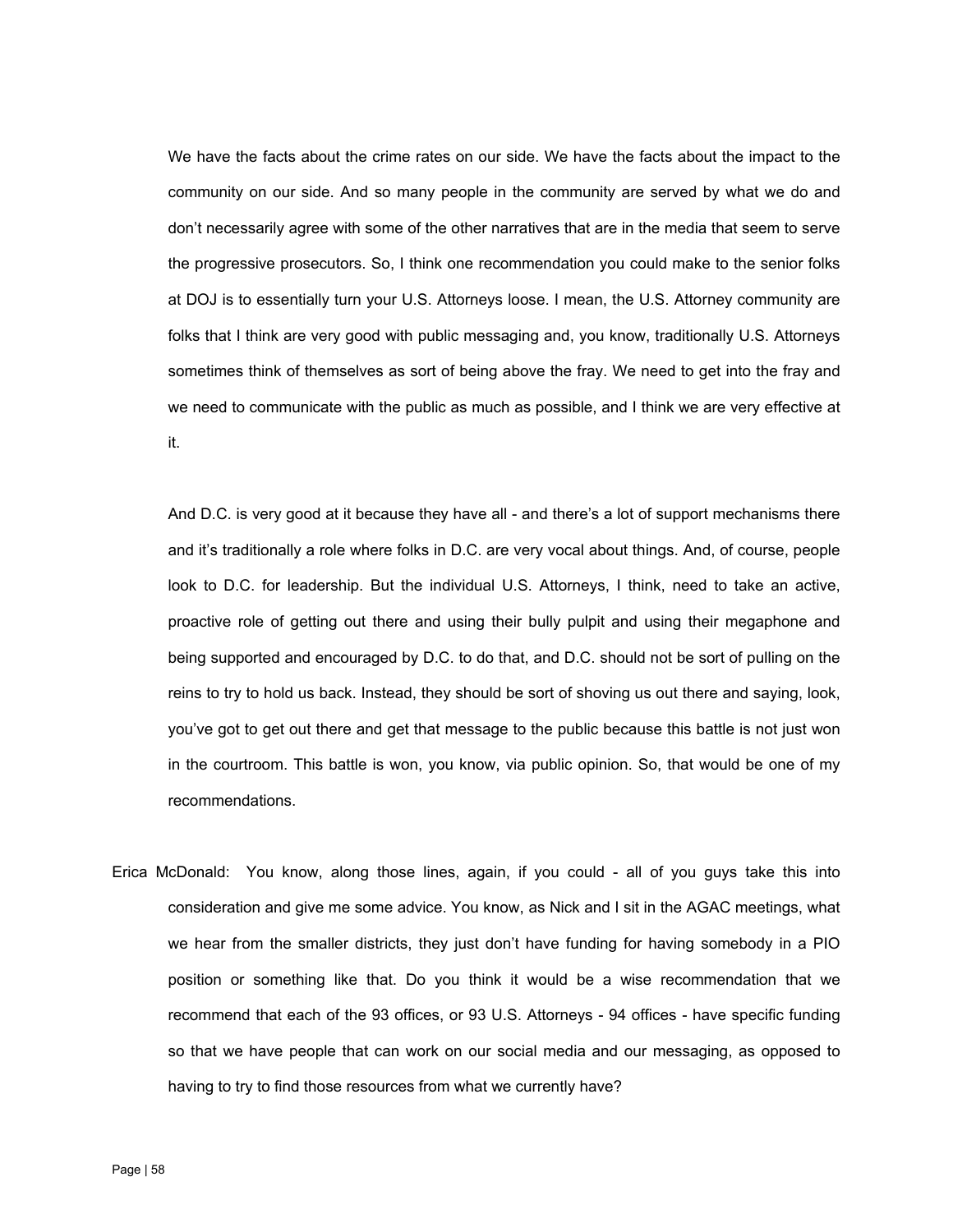- William McSwain: I think that's a great idea, and I think that's really a minimum of what every office needs, is a funded, competent, useful PIO, and we've gone beyond that in our office to actually put some of our more senior leaders in our Office of Public Affairs, so - and I think it's paid great dividends. We have the luxury of a little bit more funding than some of the smaller districts because of the size of our district, but I've even heard stories about that in some of the bigger districts, not even having, really, the - you know, a PIO that they can rely on because of budgetary restraints or just issues with the position. So, I think that's a very practical, specific thing that you could recommend that would really help with the fight.
- McGregor Scott: So, this is McGregor Scott. Commissioner McDonald, just to go back to your first question, I think a couple points I would make there. Number one is that I agree completely with Bill that we have to engage in an effective campaign to win the hearts and minds of the public. And, you know, from the first day I was an elected district attorney, part of my fundamental plan was we have to be accountable by explaining to the public why we do - what we do and why we do it. And if we do that, then people are going to support what we do. Now, I want to switch a little bit off of the media aspect of it, though, and also talk about engagement with diverse communities that we serve, because I think all of us, as U.S. Attorneys, would be well served, if not already doing so, to reaching out to diverse communities to again, explain what we do and why we do it.

And I'll give you a perfect example of that. Here in Sacramento, we have what's called the Sacramento - Greater Sacramento Area Hate Crimes Task Force, which has been in existence since 1999 when there were a series of horrific events which occurred here. The summer of hate, it's collectively known as here in Sacramento. And, in March 2018, there was a shooting by the Sacramento Police Department of a young African-American male. They thought he had a gun. It turned out he had a cell phone. And that sparked widespread unrest, protests, marches. It just really put this community on edge. And, through the Hate Crimes Task Force, we, the U.S. Attorney's Office, convened it, and we invited the county district attorney to come in and explain,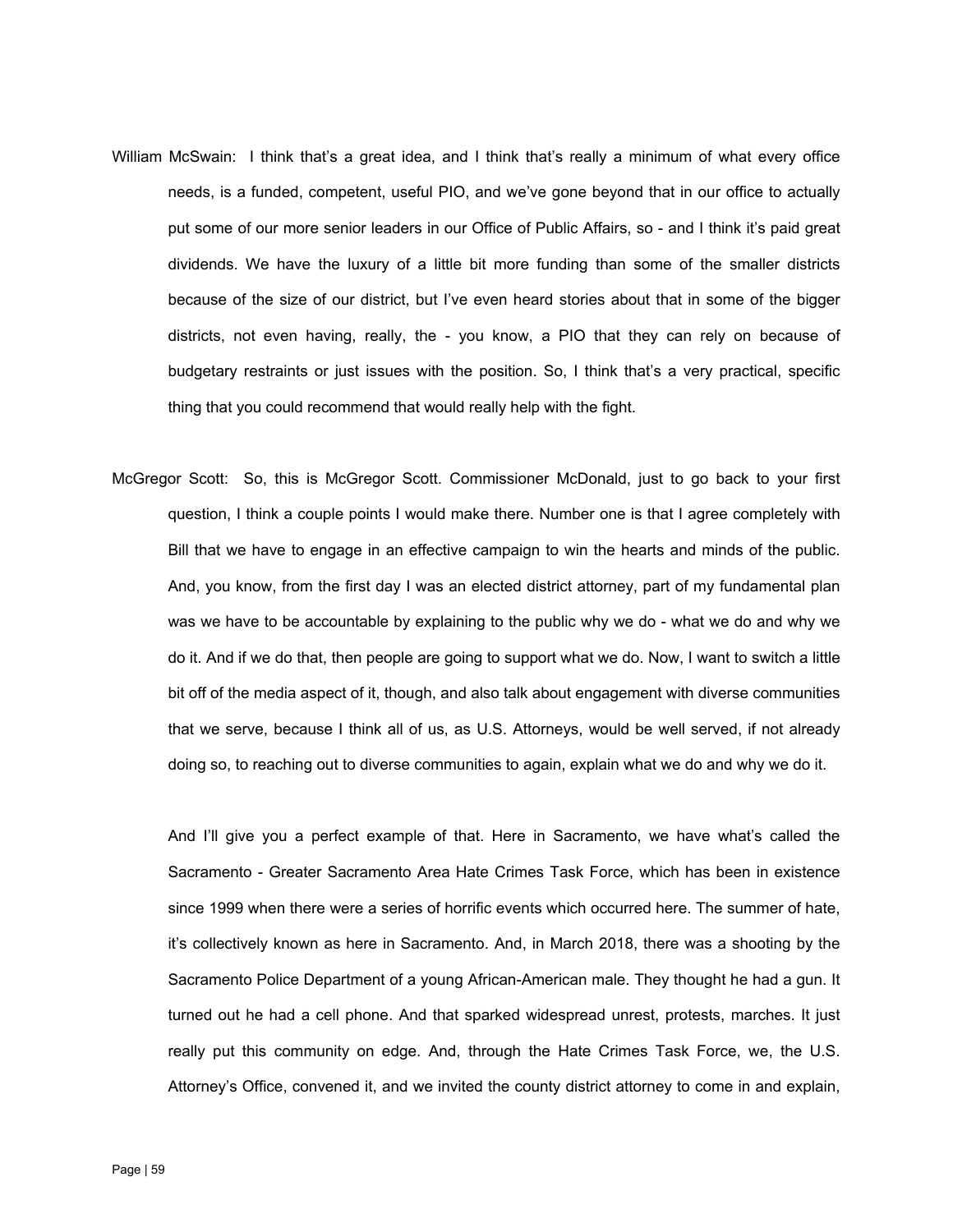"This is the process. This is the law. This is how this works." So that people would be better educated to understand what the rules of the road were, legally, for the prosecutor in that setting.

I can't tell you that everybody loved to get that message that was in attendance that day, but at least they were better educated and understood what was happening and why it was happening. And we asked those people to be ambassadors back into their own communities to talk about facts and law, not hyperbole and emotion. And, so, I use that as an example of something that I think U.S. Attorneys could really be encouraged to do as a best practice, which is to really fashion a way to reach into these communities very directly and establish relations. And one of the themes I have adopted here is, the first time I am calling the head of the Jewish Federation or the first time I'm calling the head of the NAACP better not be after something bad has already happened, because that relationship should already be established. And I think all that will do is to help increase the level of understanding and therefore support for law enforcement and prosecutors going forward.

Erica McDonald: Great point. Great point. Thank you.

Phil Keith: Other Commissioners with questions?

David Rausch: David Rausch.

Phil Keith: Commissioner Rausch, you're recognized.

David Rausch: Thank you. Thanks for the panel for your testimony and insight. I'm curious, with the challenge of the misguided prosecutorial discretion that we've recently seen, I'm curious, is there a thought on the process of putting these prosecutors in place? I mean - so, is it - is the politics involved in it because they are elected officials, and should they be - you know, and I would even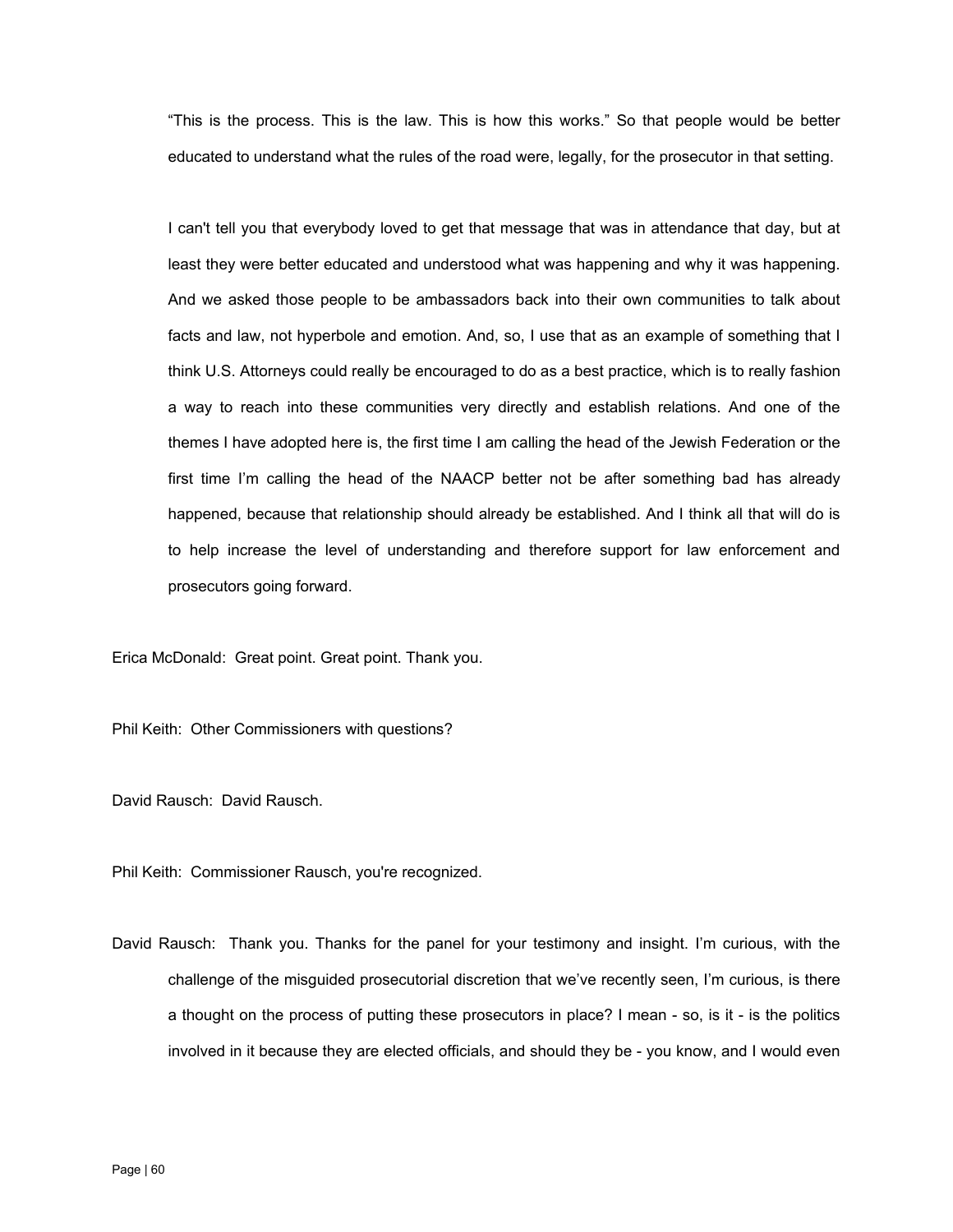take that up to the judicial branch at times. Is that a - is that a detriment to our system or is that a necessary piece of it? Just curious - from each of the panellists.

Phil Keith: Thank you, Commissioner. We'll start with U.S. Attorney McSwain.

William McSwain: Sure. Well, I think that it's a delicate balancing act, and we have a situation in Philadelphia where we have a district attorney and a mayor and a city largely of one political party, and then we have federal law enforcement of another political party. But what I've always tried to stress is the apolitical nature of what we are doing, and there's always going to be people who are going to find their political narrative no matter what, but I think it's very important that we unapologetically enforce federal law, even if that may at times bring us into conflict with what the locals are trying to accomplish.

And I think that maybe the best example of I can think of off the top of my head for that right now is the injection site case that I mentioned in my testimony, where the locals clearly want there to be heroin injection sites in the city, and they made it a priority, and they want to be the first in the country to do it, and they have a very aggressive nonprofit who wants to do it, and the DA has the DA even came out and led - I don't know if I'd call them protests, but just gatherings in front of the federal courthouse on some of the days that we had hearings in the District Court. And, so, he's been very political about his approach to the issue, and we've said, "Well, you know, that doesn't - just because you have one view of the issue doesn't mean that we as federal law enforcement officers are going to ignore our duty to enforce federal law."

So, that's what we feel like we're doing. And another interesting wrinkle about this is that sometimes public opinion surprises you because you would think from reading the newspapers or paying attention to the media in Philadelphia, there might be widespread support for this, but when they actually try to couple months ago, or a few months ago, before the pandemic, to establish one of these sites, the city, like, literally exploded. It was almost universal condemnation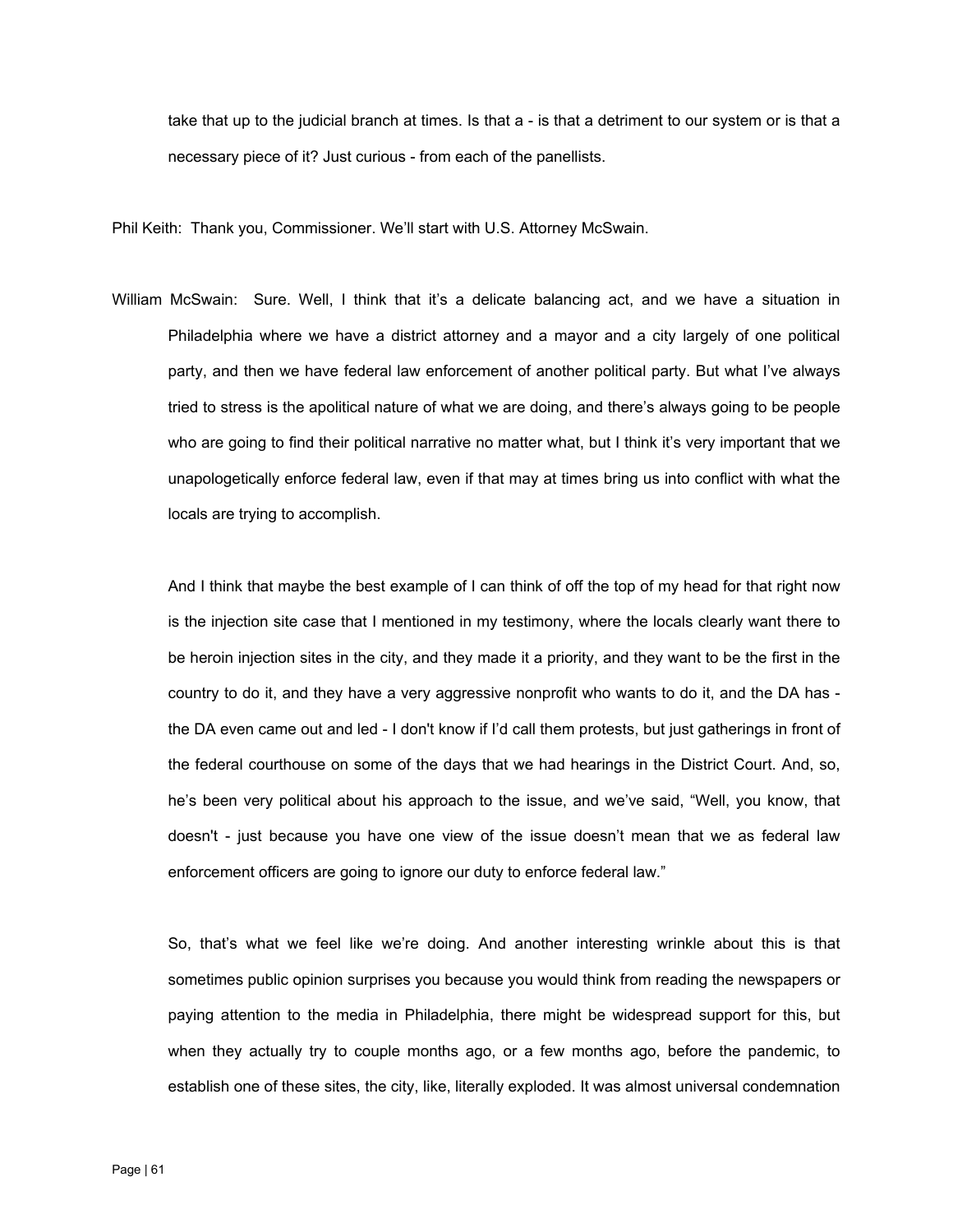of this idea. There was protest, there was a press conference that the nonprofit held to announce that they were going to establish one of these sites in South Philadelphia where the leaders, which included a former governor of Pennsylvania, Governor Ed Rendell, were literally shouted down by the neighborhood residents.

The landlord who was going to give the nonprofit the space to open up the injection site backed out. Council, which is almost all Democrats, universally condemned the idea and was drafting legislation to make injection sites impossible in the city in the future, as did the - as did several state legislators in Philadelphia - started drafting up state legislation about that, and then the pandemic hit and everything kind of stopped. And then, also, the District Court granted a stay of its decision, meaning that it - there couldn't be one that would be opened, pending appeal. But it was interesting how the sort of politics played out there where, if we steadfastly and apolitically stick with enforcing federal law in a neutral, nonpartisan manner, I think there's a lot of public support for that. So, I don't know if that exactly gets to the nature of your question, but that's sort of the guiding principle we've been trying to follow.

Phil Keith: Thank you. And we'll go to Mr. Scott and then Mr. Trutanich.

McGregor Scott: Thank you. It is a - it's a good question. It's an interesting question because it really - at the end of the day, almost without exception, the county prosecutors, whether they're states attorneys or district attorneys, are elected, and so many of them do fit the politics of the cities and counties that they have been elected to serve in. And, so, it does come back to that. You know, we all talk in our political system about the pendulum going back and forth, and the same thing happens with criminal justice. And, having started as a Deputy District Attorney in 1989 when we were coming off of essentially the Jerry Brown years as governor in California the first time and dealing with massive upticks in crime.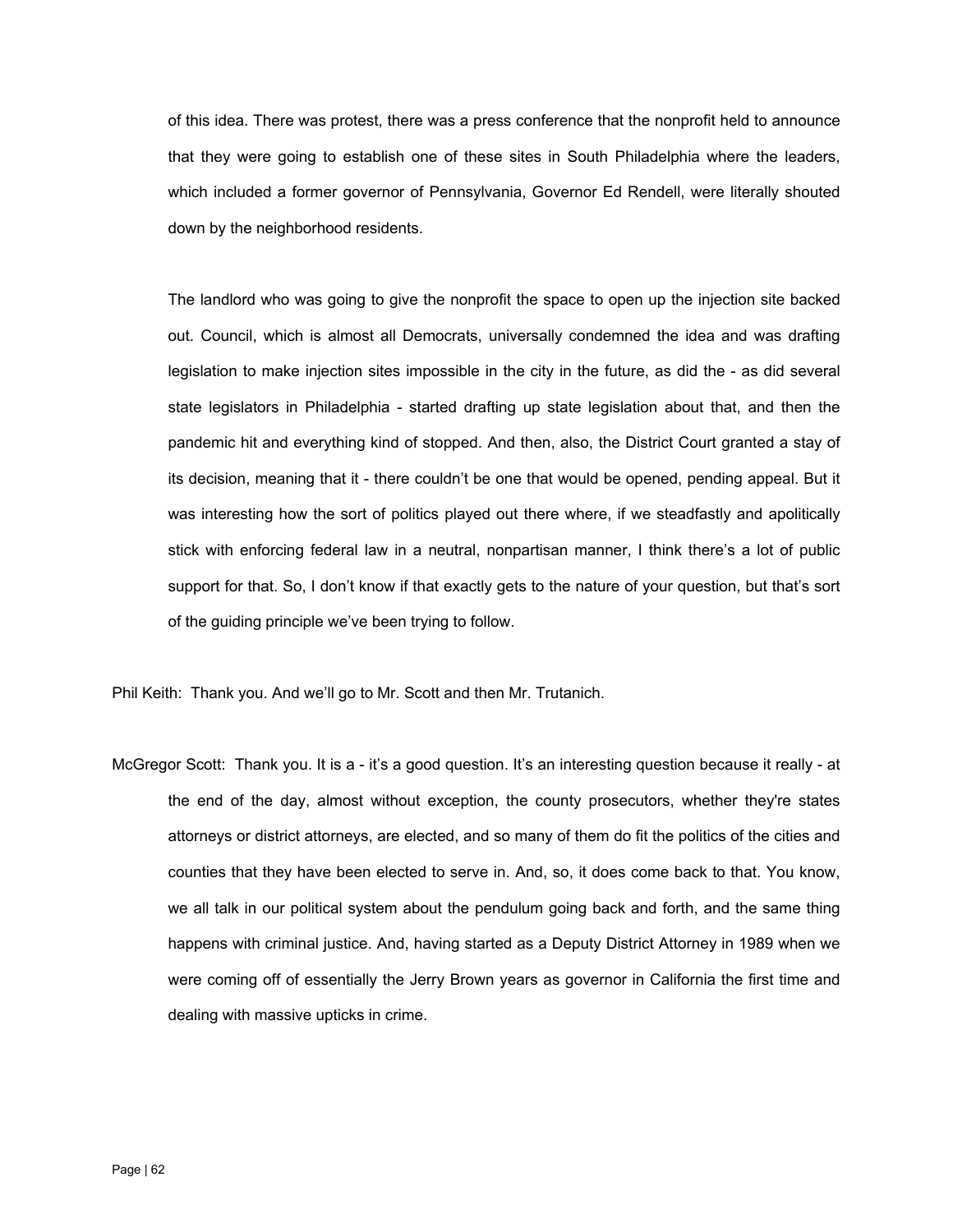And then the changes that were implemented under Governor Deukmejian and then Governor Wilson and the massive decline in crime overall and violent crime in particular that took place. You know, that was a massive swing of the pendulum from soft on crime to strong on crime.

And I have often said many times that we who have dedicated our careers to public service and being prosecutors. We are the victims of our own success to a certain extent in the times that we live in now. Because we won, we won the war on crime in general and violent crime in particular in this country with the dramatic decreases from the late 70s into the 2000s that took place. And the number of homicide victims that never became a homicide victim. The number of rape victims that never became a rape victim because of our successes. But because of that success, criminal justice no longer was a front-burner political issue.

And having, you know, being born and raised in California. I mean for multiple governor elections in a row, the first issue of public debate was criminal justice and public safety. That doesn't happen at all anymore.

So this is a long way of saying, unfortunately, I think that that pendulum that has now swung all the back to the left again, we are going to have see horrific crime rates and bad things happen for that political pendulum to start to swing back.

Now, that having been said and to restate something that I touched on earlier, these progressive prosecutors are really limited to certain jurisdictions in the country. Almost all of them touch them either the Atlantic or the Pacific Ocean with the exception of Chicago.

So they are really, really in very narrow areas. And, you know, one of the - perhaps the 800 pound gorilla in the room that no one has mentioned yet on this topic is that George Soros has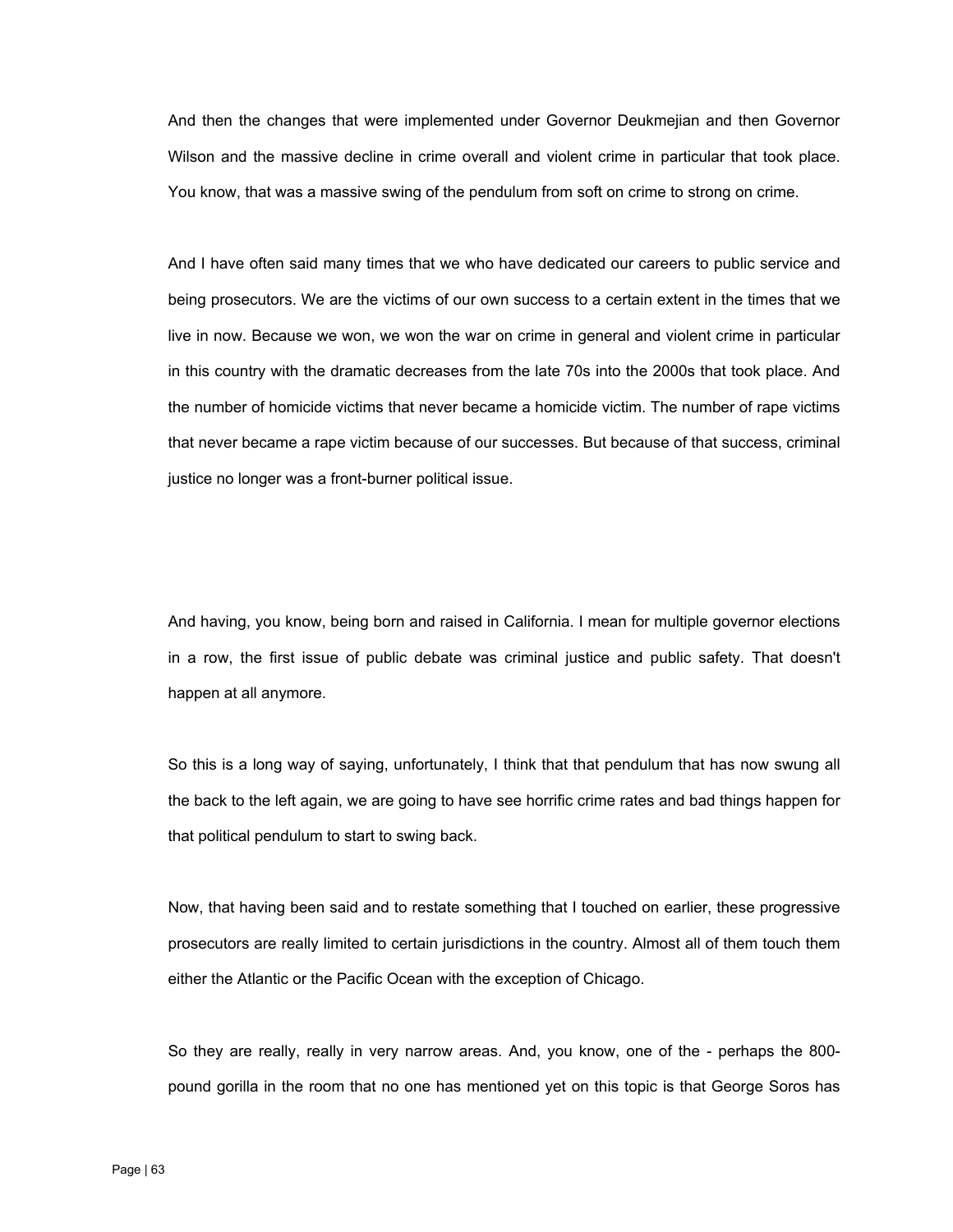chosen to fund these progressive prosecutors in their elections for district attorney in many locations around the country.

He figured out to his credit that the local district attorney would have a huge ability to impact these issues in individual communities. And in the last election cycle here in California he funded several candidates in Sacramento, San Diego, Los Angeles, you name it.

And for the most part, those candidates lost because the positions that they were advancing were so far outside the mainstream that the public rejected it. And so even though they have been able to establish some beachheads in places like San Francisco and Philadelphia and Baltimore, it is really constrained. So the vast swath of the country is not subjected to this concept yet and hopefully will not be.

Phil Keith: Thank you. The floor to Mr. Trutanich.

Nicholas Trutanich: Thank you Commissioner Keith or Chairman Keith. I will just add to the specific point elected or appointed when it comes to county district attorneys. I do put my faith in the people as both U.S. Attorney McSwain and U.S. Attorney Scott mentioned.

If they are accountable to the people and their oath that they have taken to uphold the law, though it may slide one way or the other for a period of time. If us as U.S. attorneys are stepping up our enforcement and talking about potential dangers of non-enforcement of areas of crime and the rising crimes as a result. I think that can help stem the rising tide of this particular idea of nonenforcement by district attorneys. Thank you.

Phil Keith: Thank you. Other Commissioners with questions? The Chair has a question for the three panellists. What is noticeably vacant from this conversation is victims. It seems that victims have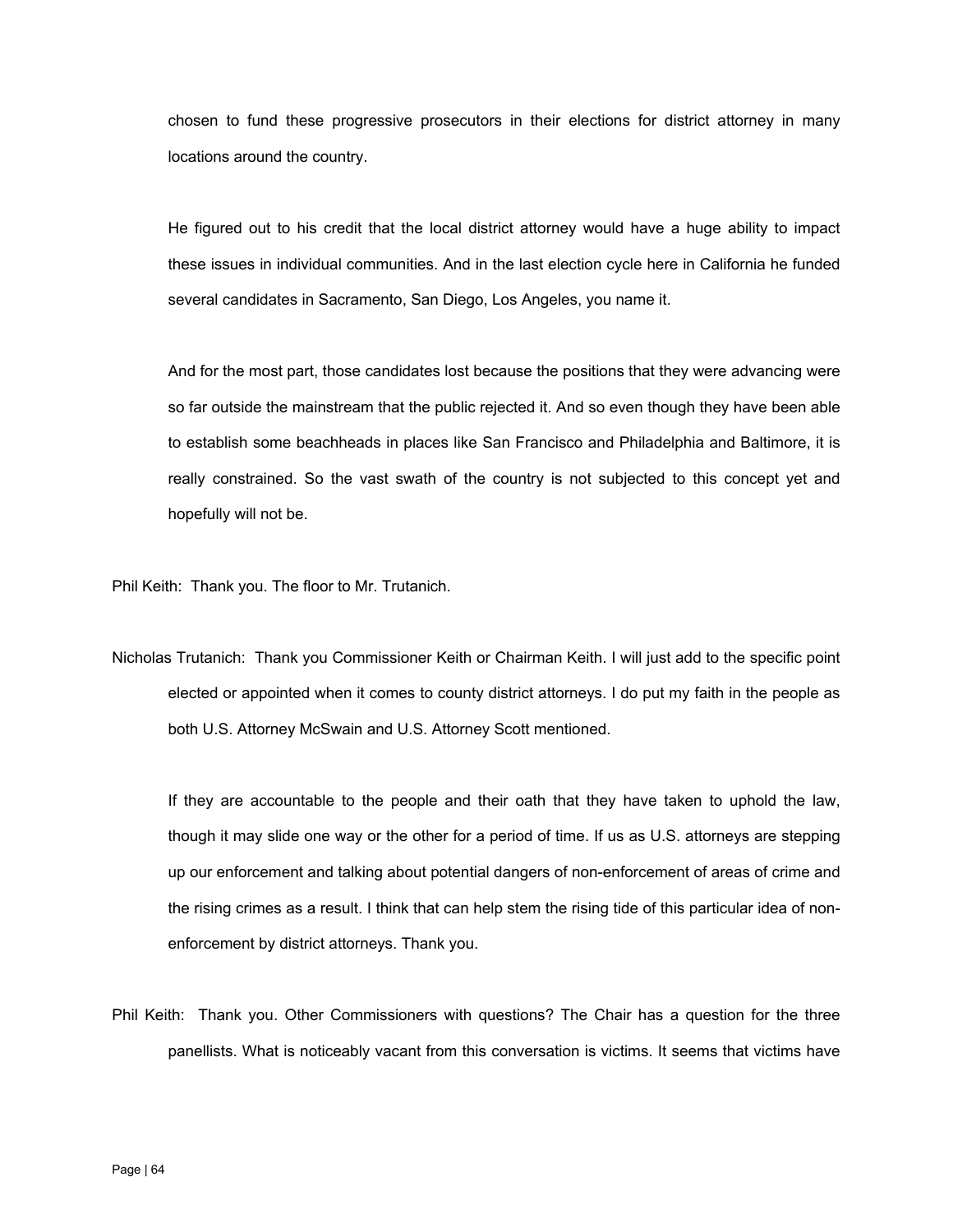been lost in these discussions with progressive prosecutors. Whether it is a small business owner who is the victim of repeated break-ins or shoplifting to sexual assault victims.

How do we reengage this conversation to where victims resurface in the discussion and are who we defend?

McGregor Scott: Well this McGregor Scott. I could not agree more with that statement. And I actually referenced that in my remarks earlier that we've got a group of district attorneys who think their job is to look after the best interest of the criminal defendant who has committed this horrendous act rather than the victim of that horrendous act.

And you know I think many states have essentially a victims' bill of rights. And many courts have found that victims have standing to assert those rights including here in California on a death penalty case that was pending for the state supreme court, whether the surviving family members of the victim had standing to try to cause the execution to take place.

And so I think the overwhelming majority of prosecutors offices in this country do the very best that they can to look out for victims, to ensure that their rights are protected in the system. But in those circumstances where they are not, and I know Bill has got some excellent examples of this, you know, victims should not hesitate to speak up and assert their rights.

And you know we have talked here just a few moments ago about the fact that these county prosecutors are almost all elected. And people should not be afraid to speak up and make their voices heard when elected officials are not doing their jobs. Because that is one thing that they are all terrified of is bad press. Thank you.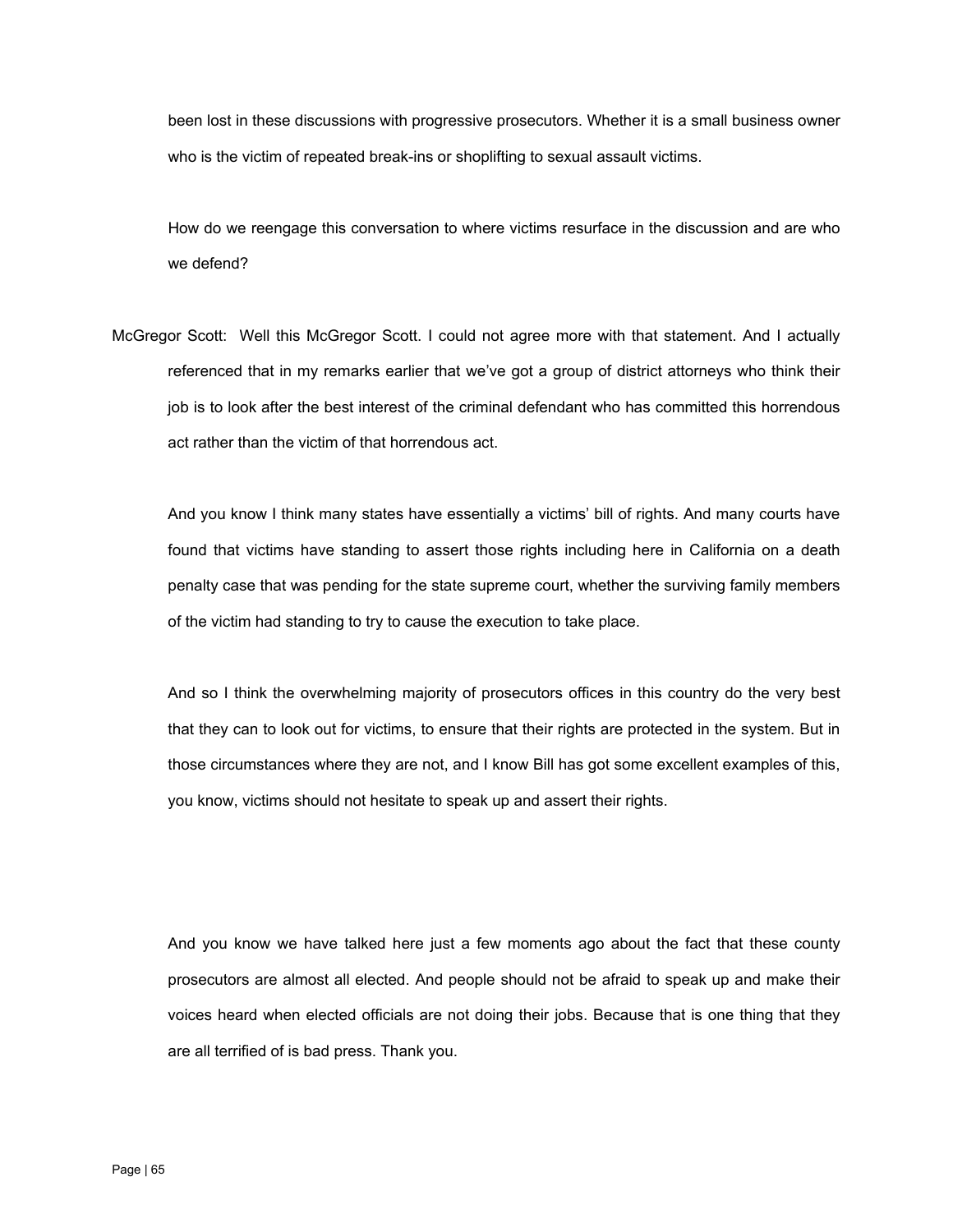William McSwain: Yes this is Bill McSwain. I agree with that and it has been part of our strategy to really speak up strategically. And I would just say that sometimes I mean we always want to deal in data. We always want to deal in making sure that we are covering things thoroughly and we always want to make sure we have the facts on our side. And I think we do when we speak up.

But also, there is also power in anecdotes sometimes. There is power in individual cases. And sometimes if you want to make a point about a larger data-driven phenomenon, it is great to just be strategic about picking that one case or that handful of cases that can represent your point and symbolize your point.

And it really resonated I think with the community that is concerned about victims being overlooked when we did that Patterson case that I mentioned in my testimony. Where if you have somebody who is an immigrant shop owner and they are literally almost murdered, rendered in a wheelchair and in a coma for weeks which is what happened with this individual when he defended his shop against a robbery with his children and his wife inside.

And then almost in like a secret type local court hearing that wasn't advertised in any way, the defendant is given three and a half years on the low end of the sentence. I mean that is just outrageous.

So we seized on that case. We charged it ourselves. Even though there was already a conviction below. And that became like sort of a rallying cry for the victim community. And we tried to publicize it and make it part of our message.

So I think that is one way that we can be effective and that we can look for those examples, those excesses that result from some of the progressive prosecution priorities where they prioritize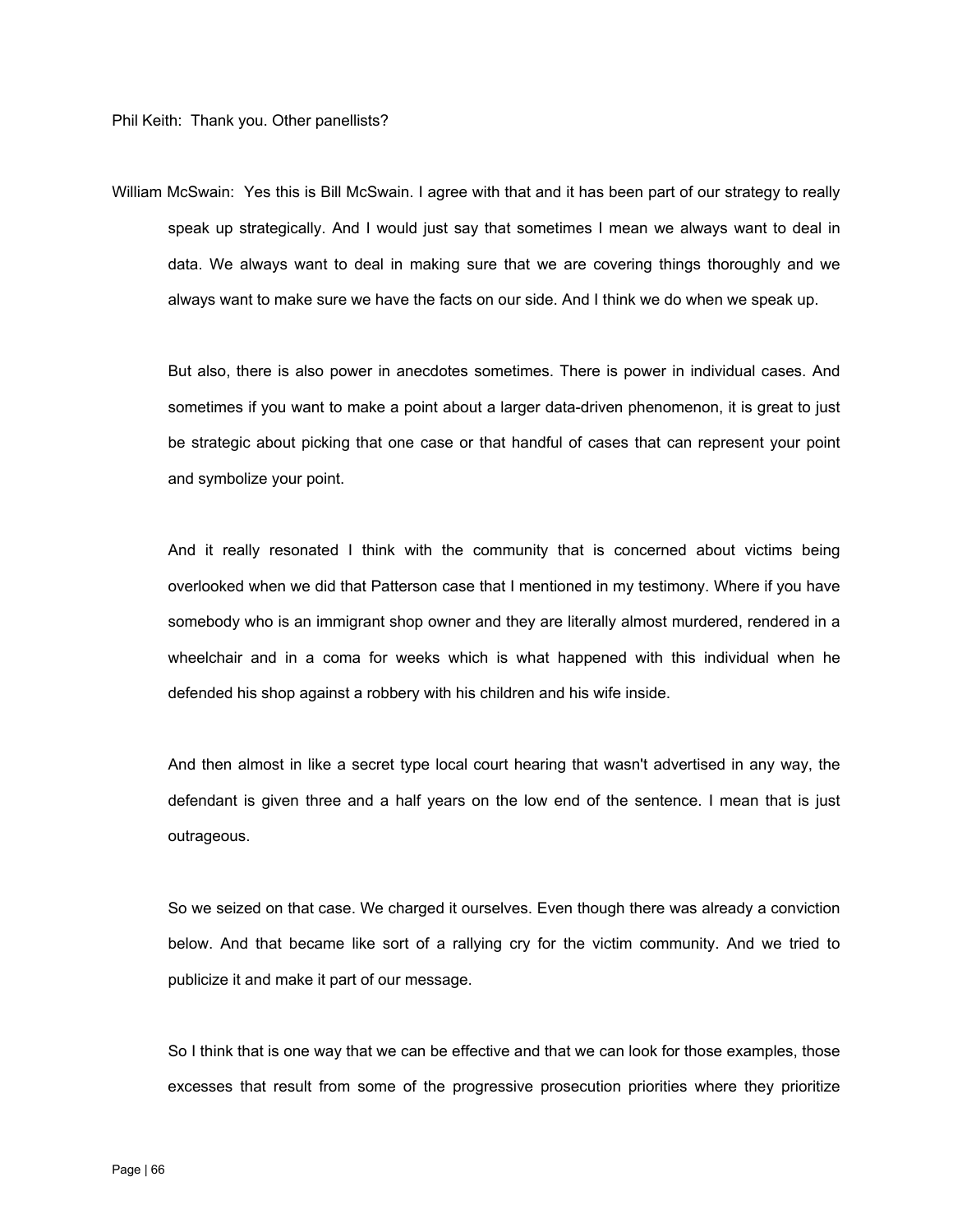essentially looking out for violent defendants instead of looking out for the victims who are victimized by the violence, and really get out in front.

And like I said before, get into the fray and educate the public about what is going on. And the public needs to hear that because, I mean, the segment of the public where the crime comes right to their door, well, they know it, and they are on our side.

But for those who are fortunate enough that the crime is not at their doorstep, you know, they need to hear what is happening to other people and how people are being victimized and they need to know what side that we stand on.

Phil Keith: Thank you.

GIna Hawkins: Chairman Keith.

Phil Keith: Yes Commissioner, you're recognized.

Gina Hawkins: I just wanted - this is Gina Hawkins - I just wanted to know it is hard to have all the different panels and the different discussions. But just in our working group of victim services, it is an entire chapter for the Commission that there were many victims presented and a lot of discussions had regarding it. So they have not been forgotten. Just wanted to share that reflection on that aspect.

Nicholas Trutanich: And Chairman Keith this is Nick Trutanich. May I be recognized?

Phil Keith: Yes sir, you are recognized.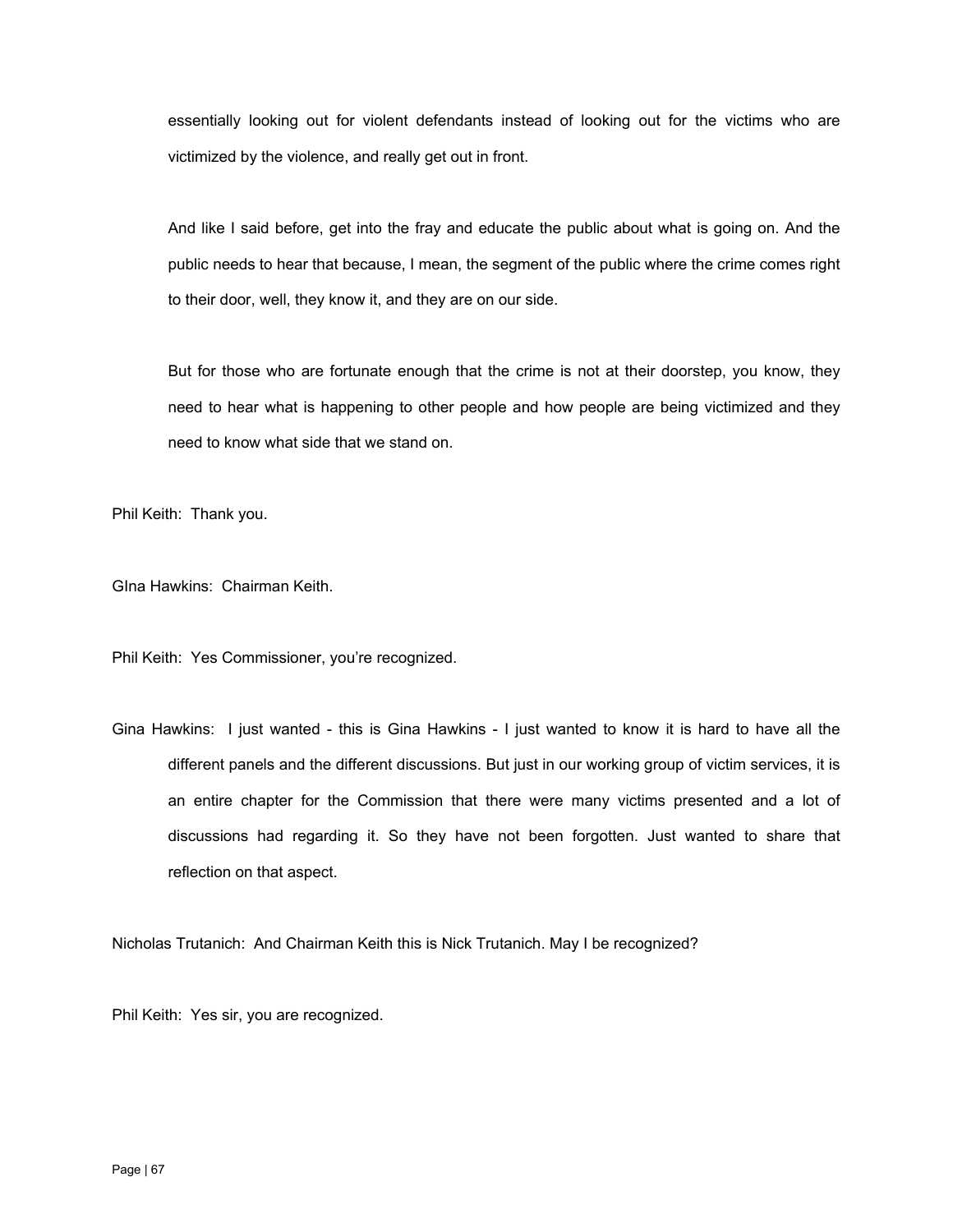Nicholas Trutanich: Thank you and I wanted to thank the Commission for its work already on victims' rights. Unlike gangs or other criminal enterprises, victims are sort of a dispersed group. That could be a nine-year old that is accidentally shot on the playground or a shop owner as U.S. Attorney McSwain mentioned earlier in his testimony.

And in my written testimony I tell a story of an individual where I was Counsel for the United States Attorney's Office where an unsolved attempted murder was prosecuted in a federal RICO case that I participated in. And that victim made a statement. Up until that RICO indictment that case was unsolved for a number of years.

And that victim made a statement about how his faith in the justice system had been breathed life into it. And so it is incumbent on us to tell those stories. But I also think it is incumbent on the Department of Justice to give victims a voice by perhaps through funding victims' rights groups through the justice grants program. So I will leave it at that, Commissioner Keith.

Phil Keith: Thank you. Other Commissioners with questions for our panellists?

((Crosstalk))

Katharine Sullivan: Oh I have to. It's Katie. Sorry. may I be recognized? Sorry, I know everybody has spent a long afternoon. But I just have to ask.

Phil Keith: Yes madam chair, you are recognized.

Katharine Sullivan: I think this probably goes to U.S. Attorney Scott maybe most directly because you are dealing with all of it. But I am wondering - so in Colorado pursuant to a referendum they legalized marijuana. And I was on the bench at the time.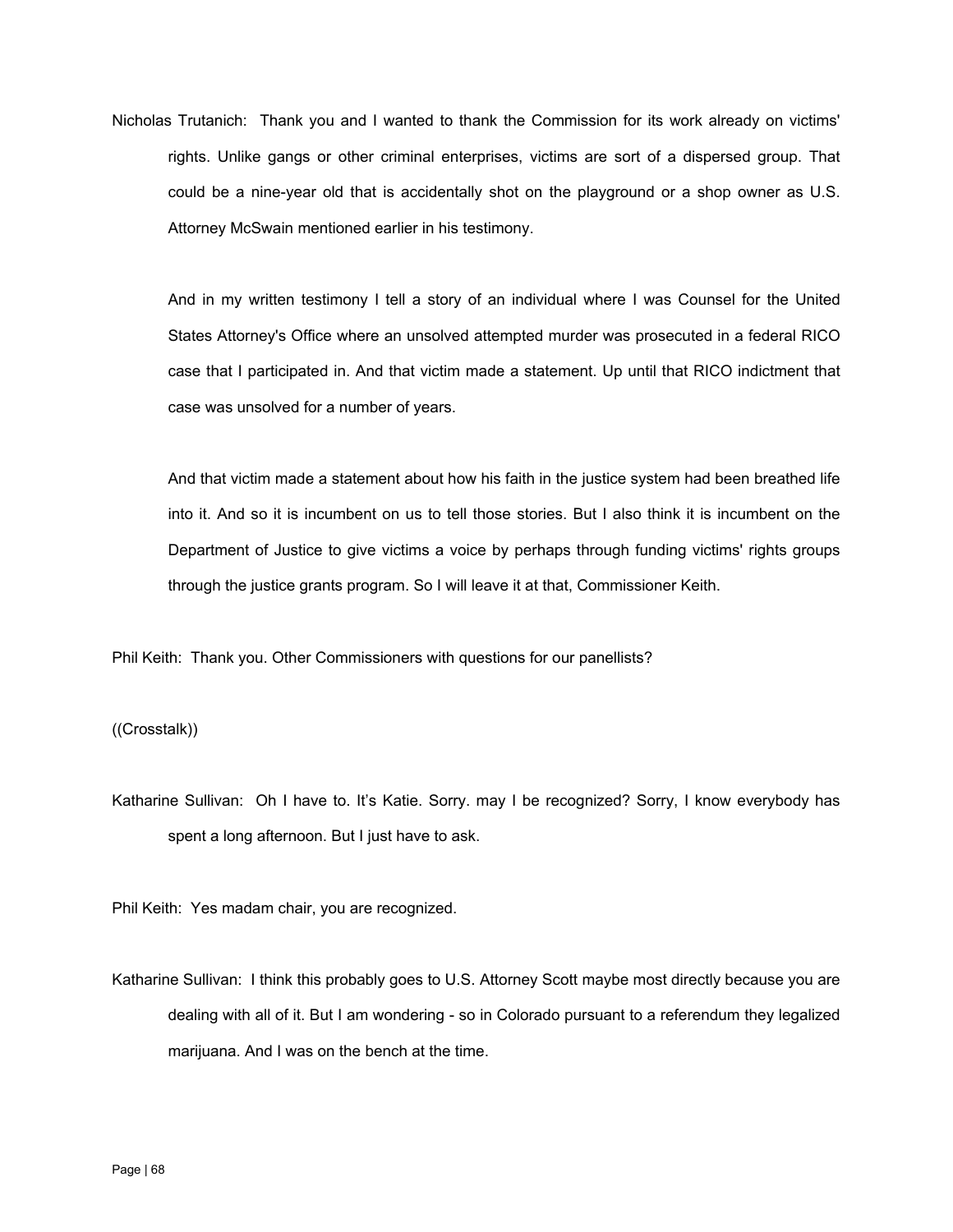Katharine Sullivan: And, you know, that puts you as a lawmaker in a very odd position with state and local right? Because you swear to uphold all laws. And I don't want to talk about marijuana specifically and this Commission hasn't really taken that up. But I am wondering and I did - and I have thought is there a correlation to - is there a difference if something is passed by initiative in referendum versus say just a sanctuary city?

Or do we say well we elected those policymakers who then declared or governor who declared this a sanctuary state? I have wondered how much the state legalization at different levels of, you know, a federally illegal controlled substance led to the almost acceptance of the sanctuary city status?

So I don't know if you have any thoughts about that? If any of the U.S. attorneys do? And honestly, U.S. Attorney McSwain I am sorry I don't know what this - I do know in Nevada you guys overtook marijuana. I mean I know you guys are legal. I don't know in Pennsylvania if it is or not.

But U.S. Attorney Scott, I think you deal with both issues for sure.

McGregor Scott: Do we have the rest of the afternoon to talk about it?

Katharine Sullivan: I know that is why I was balking but…

McGregor Scott: It is hard. I have been dealing with this issue since I was an elected district attorney almost 20 years ago because we had the "medical marijuana" law that was passed in California with absolutely zero guardrails around it. It was just, it was nonsensical. But it was passed.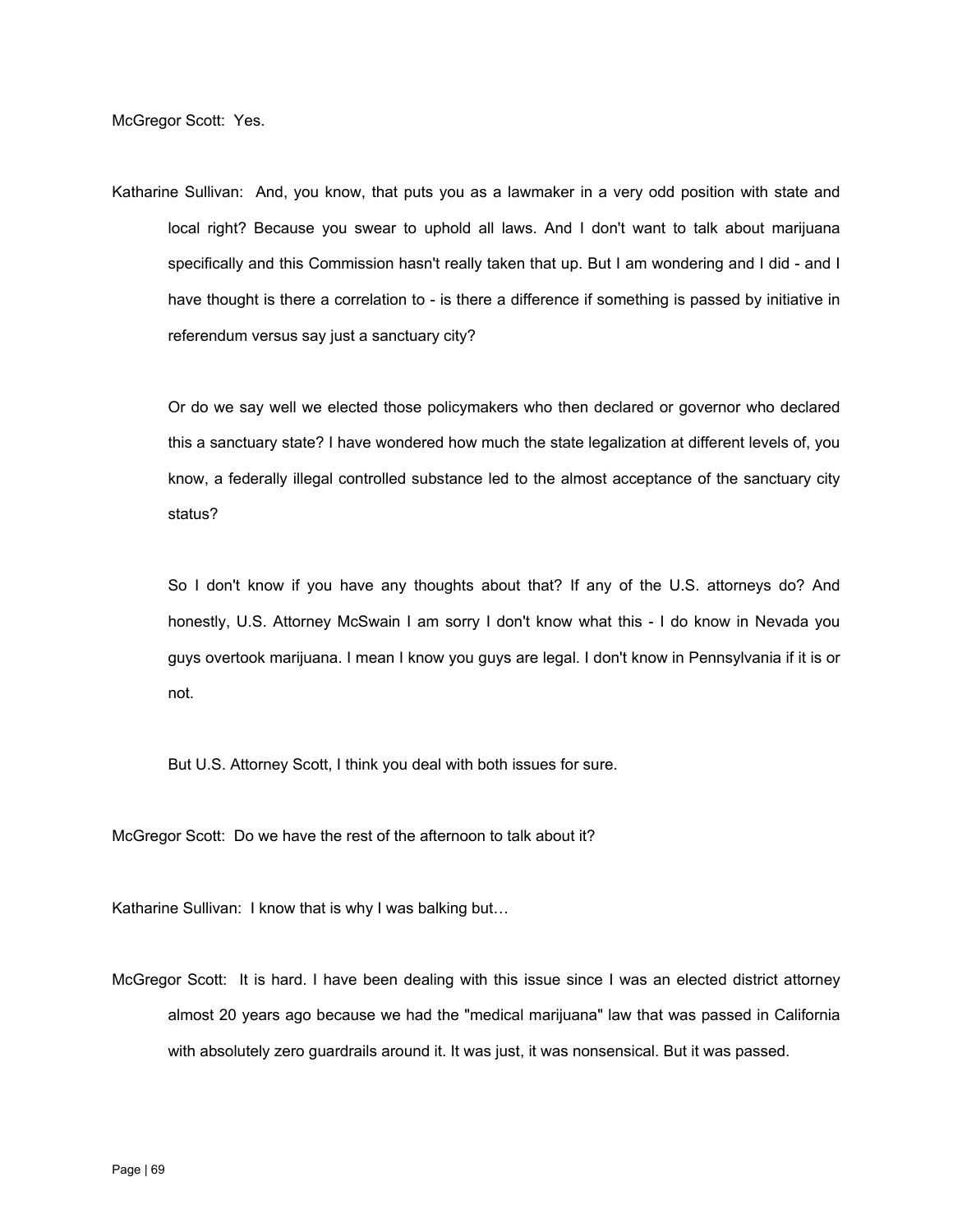And, you know, your question in analogizing between - so what we would have in California is the medical marijuana law. The now legal marijuana law were both passed by a statewide vote of the people. So that is a statewide law that is in effect.

The sanctuary cities at least here in California what we see is the city council will pass a resolution. You know the city and county of San Francisco Board of Supervisors will pass a resolution saying we are a sanctuary city. And that only impacts or only affects law enforcement and other governmental agencies within that limited jurisdiction as opposed to the entire state. I am not aware of a governor being able to unilaterally declare a city or a state to be a sanctuary state.

We also, unfortunately in California have the dubious distinction to the best of my knowledge of being the only sanctuary state in the union. And that was passed by a vote of the state legislature signed into law by Governor Jerry Brown.

I am not sure I am answering your question directly but what we try to do in working through this contradiction between state and federal law both - well specifically on marijuana - is to focus on what we consider to be the classic federal marijuana cases and that largely is interstate trafficking of marijuana.

In my district we have millions and millions of acres of national Forest Service land. National parks like Yosemite and Kings Canyon. And so we focus on marijuana groves that are on federal land. But the street-level types of things we just don't get involved in that because we don't have the resources to do that.

The sanctuary state, the sanctuary city issue is one that we have been struggling with manifestly over the last couple of years. And it is absolutely disheartening to be out trying to launch a major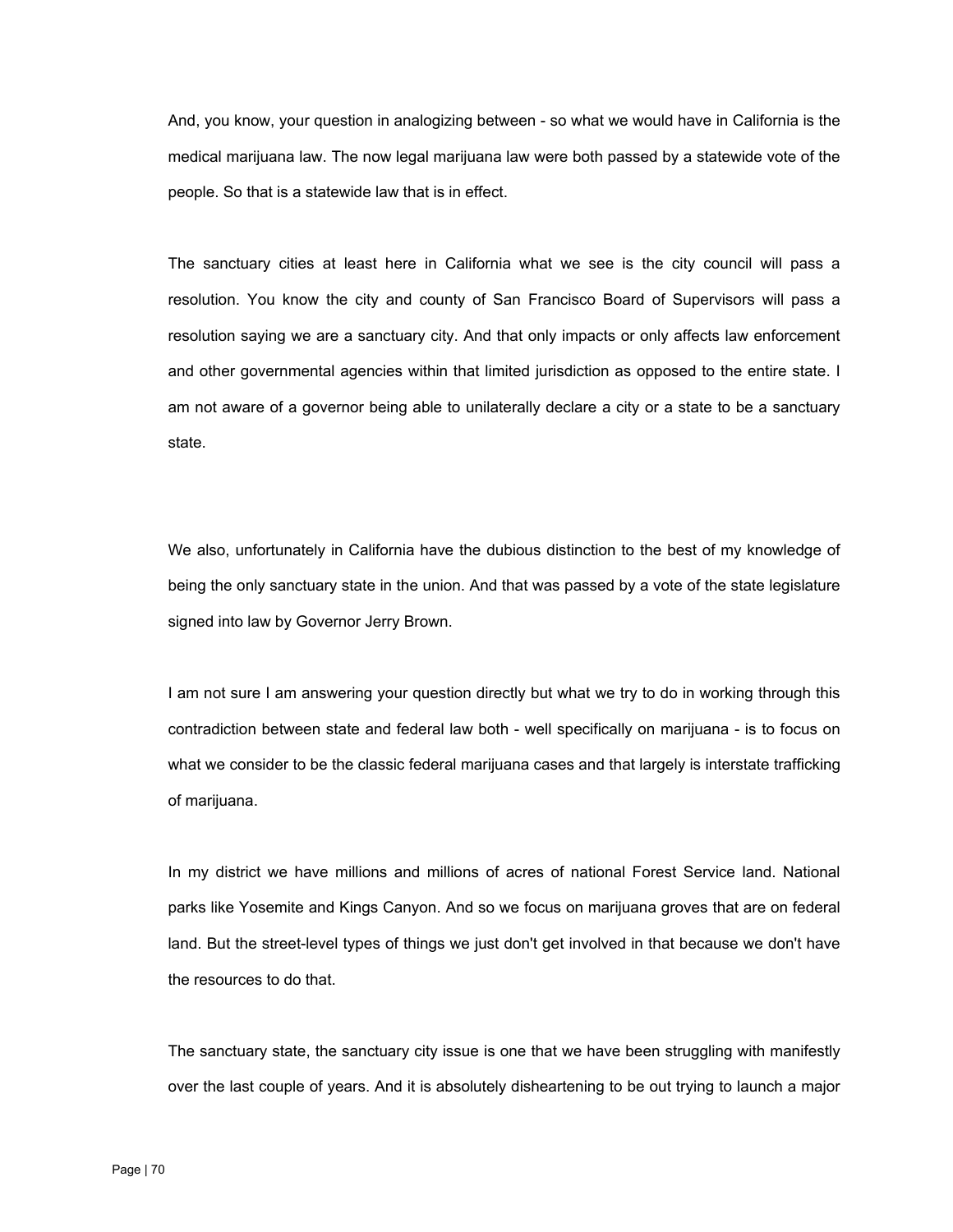gang takedown operation for example against MS-13 which we did in the southern part of my district approximately two years ago.

And this was an MS-13 gang that had killed something like 14 people in a town of 10,000 people in one year. So it was like Chicago per capita homicide rate. And the state agencies they wouldn't touch it.

They wouldn't come anywhere near it because ICE was part of the enforcement operation which is just crazy. It is crazy that we let these politics get in the way of good law enforcement and community safety. That is a long winded answer to your question and I am not sure I have answered it but those are my thoughts.

Katharine Sullivan: No that is perfect. Thank you.

Phil Keith: Other panellists' response?

Nicholas Trutanich: This is Nick Trutanich. Thanks for the questions. In Nevada we have legalized marijuana at the state level and we view that as - there is a federalism in the mix and so much like U.S. Attorney Scott we focused on the heartland of what would be federal cases, illegal federal marijuana groves and other cases with nexus tocartels and violent crime.

We are fortunate in Nevada that that has not led to what I think the question implies. That the next step in the road is, for instance, a sanctuary city or state. In fact our state legislature had a bill up I think last legislative session that did not - that was going to potentially make the state a sanctuary state. It did not even reach committee for discussion or vote if my memory serves me correctly.

William McSwain: This is Bill McSwain I could offer a couple of comments if there is time.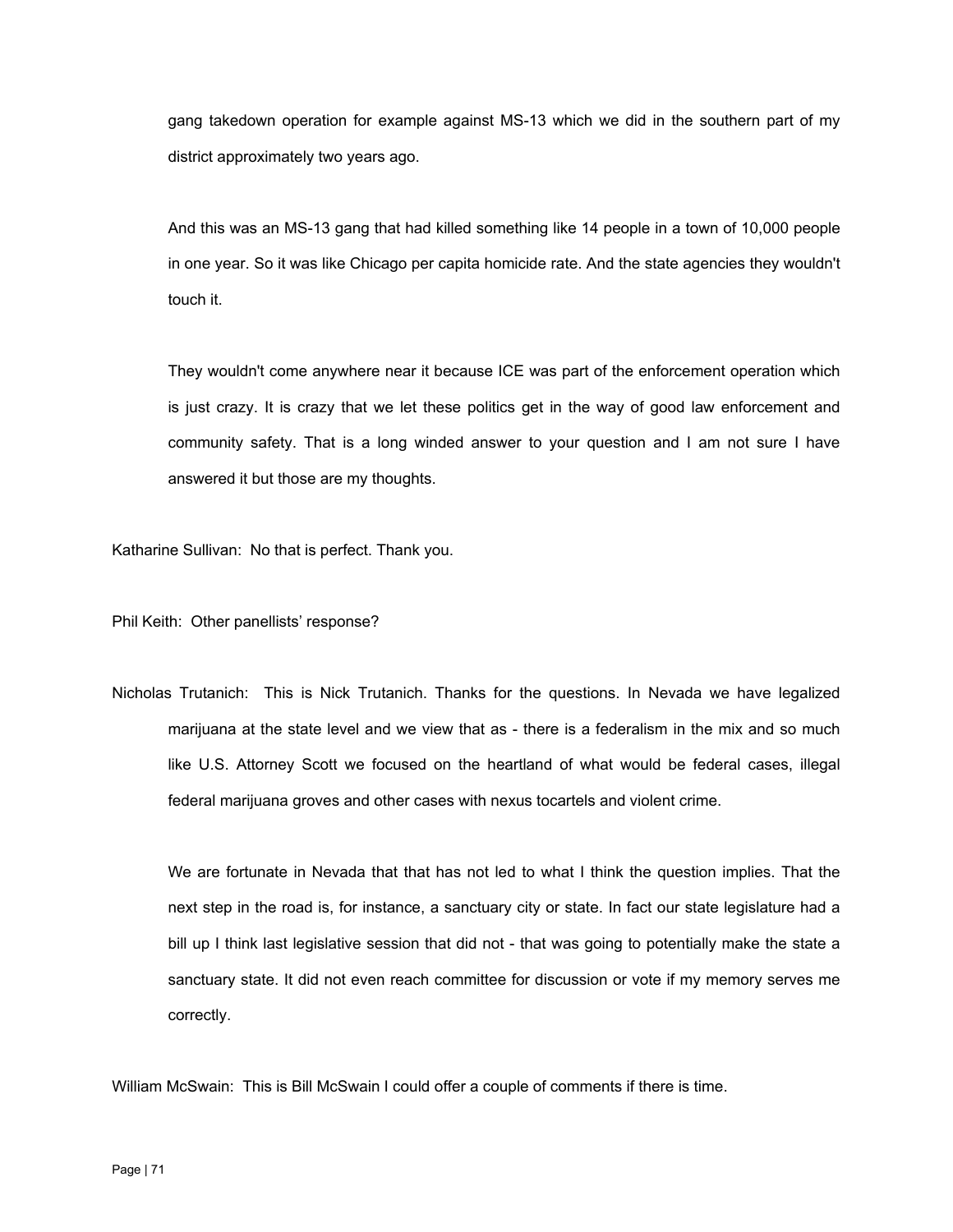Phil Keith: Yes sir, please.

William McSwain: We don't have quite the same situation in Pennsylvania because we don't have recreational marijuana legalized in the state. We just have medical marijuana legalized. We don't have quite the clash between state and federal law that you have with the other examples.

But when it comes to sanctuary cities we definitely have seen that clash. Although the clash is more about sort of respect for the law as opposed to, you know, a blatant violation of the law. It is a situation where the locals are not really cooperating with us and not communicating with us and not doing the things that we think they should be doing if they respected federal law and respected the rule of law.

There are - it is more of that sort of conflict as opposed to blatantly violating the law. There have been some times where we for example not just filed detainers with the local prison system but filed actual arrest warrants that have been ignored.

But the city has always said that that was a mistake. It wasn't intentional. It happens more than it should. But again it doesn't quite set up - it is not quite an apples to apples comparison like in a situation where you have legalized recreational marijuana, where you have state and federal law directly conflicting.

But it definitely is an issue where we've tried to preach respect for the rule of law which includes respect for our democratically enacted immigration laws. And we have been a strong partner with ICE and have done everything we can, you know, to support their mission.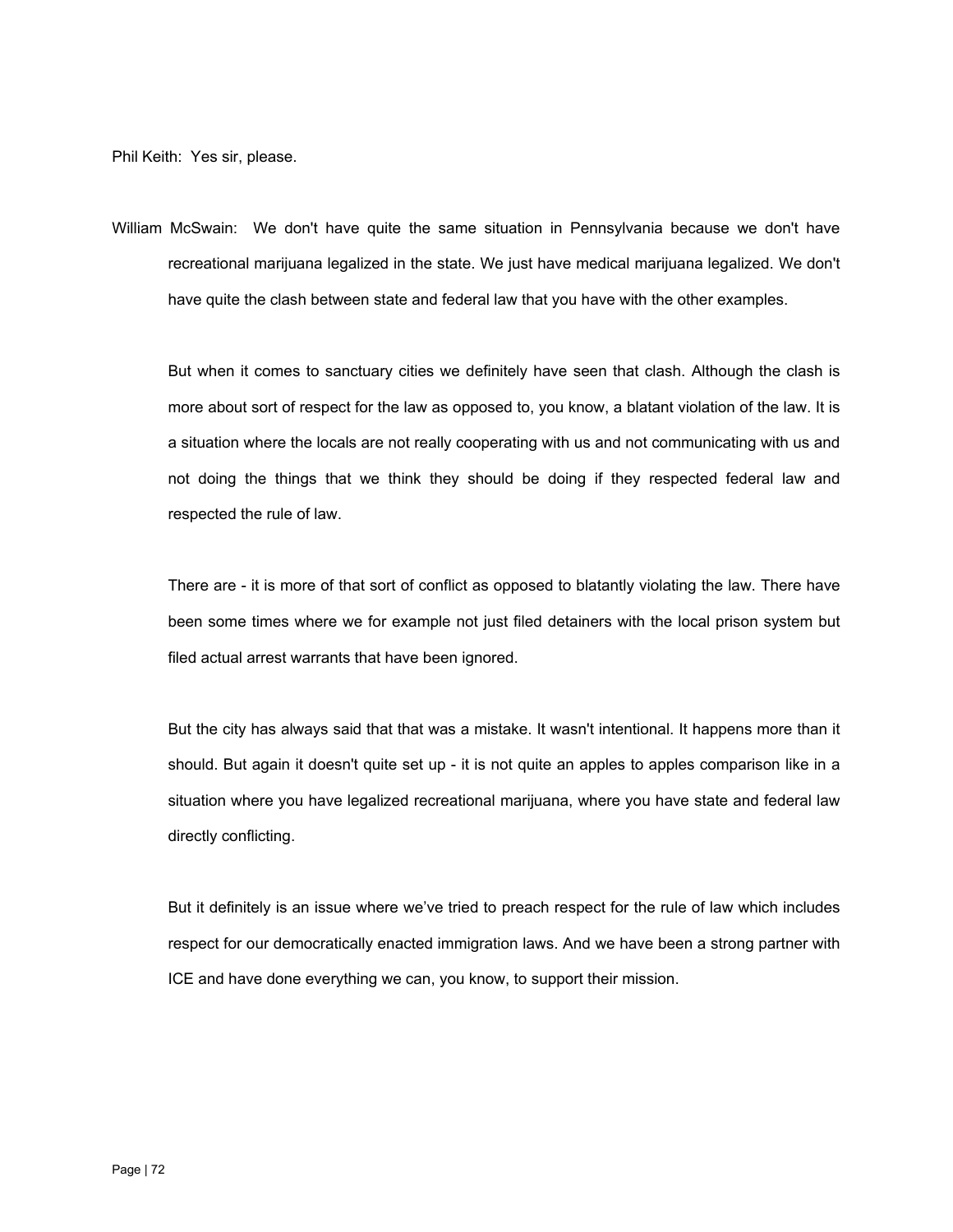Phil Keith: Thank you. Other Commissioners with questions? Other Commissioners with questions? Hearing no further questions let me close by thanking our panels once again for your time and most valuable testimony and responses to questions from our Commissioners.

On behalf of the Attorney General and his leadership team of Rachel Bissex and Jeff Favitta, and all the Commissioners, your contributions provided today are most sincerely appreciated and will assist this Commission in their deliberations and work.

Also let me advise you please check with the President's Commission page for additional updates or documents and information on the main Justice website. We will update regularly when information is made available.

We want to once again thank the FBI for the use of their teleconference network and all the support they provide for the Commission hearings. I would also like to thank our federal program staff for their tireless efforts to support this Commission.

Just as a reminder, the Commission call will begin at 1 o'clock tomorrow Eastern Standard Time. Are there any questions or comments from Commissioners? If there is no further business before us today, The President's Commission is adjourned. Thank you again, Commissioners, for your continued dedication and commitment to the work of this Commission.

Male: Thank you Mr. Chairman.

Male: Thank you Phil.

Operator: And again this does conclude today's call. We appreciate everyone's participation today. You may now disconnect.